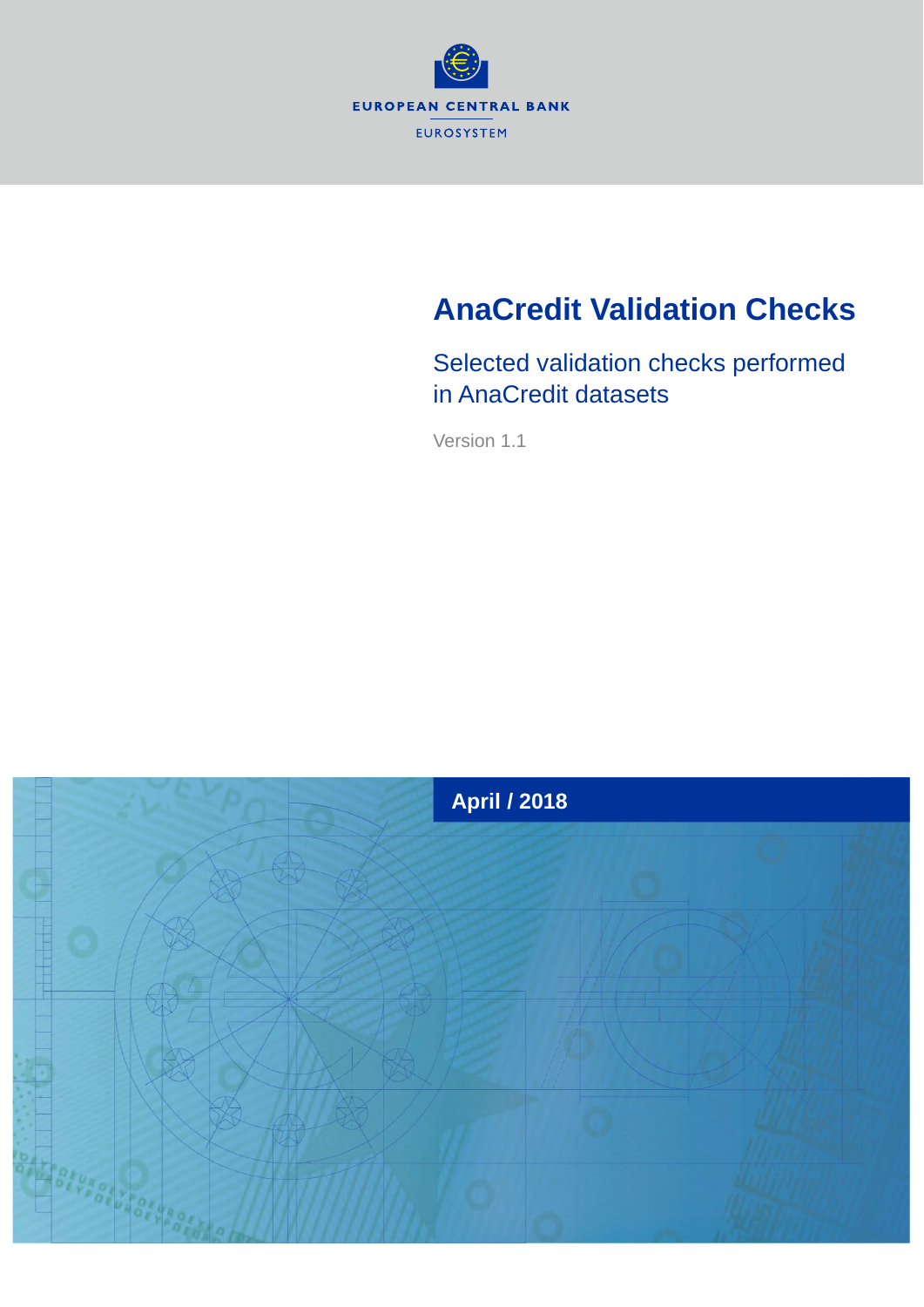## **Contents**

| 1              |      | <b>Introduction</b>                                | $\mathbf{2}$    |
|----------------|------|----------------------------------------------------|-----------------|
| $\overline{2}$ |      | <b>AnaCredit validation checks</b>                 | 5               |
| 3              |      | Specific features of the various validation checks | 9               |
|                | 3.1. | <b>Referential integrity</b>                       | 9               |
|                | 3.2. | Completeness                                       | 10              |
|                | 3.3. | Consistency                                        | 12 <sup>2</sup> |
| 4              |      | Definitions of the AnaCredit validation checks     | 13              |
|                | 4.1. | <b>Referential integrity</b>                       | 13              |
|                | 4.2. | Completeness                                       | 17              |
|                | 4.3. | Consistency                                        | 30              |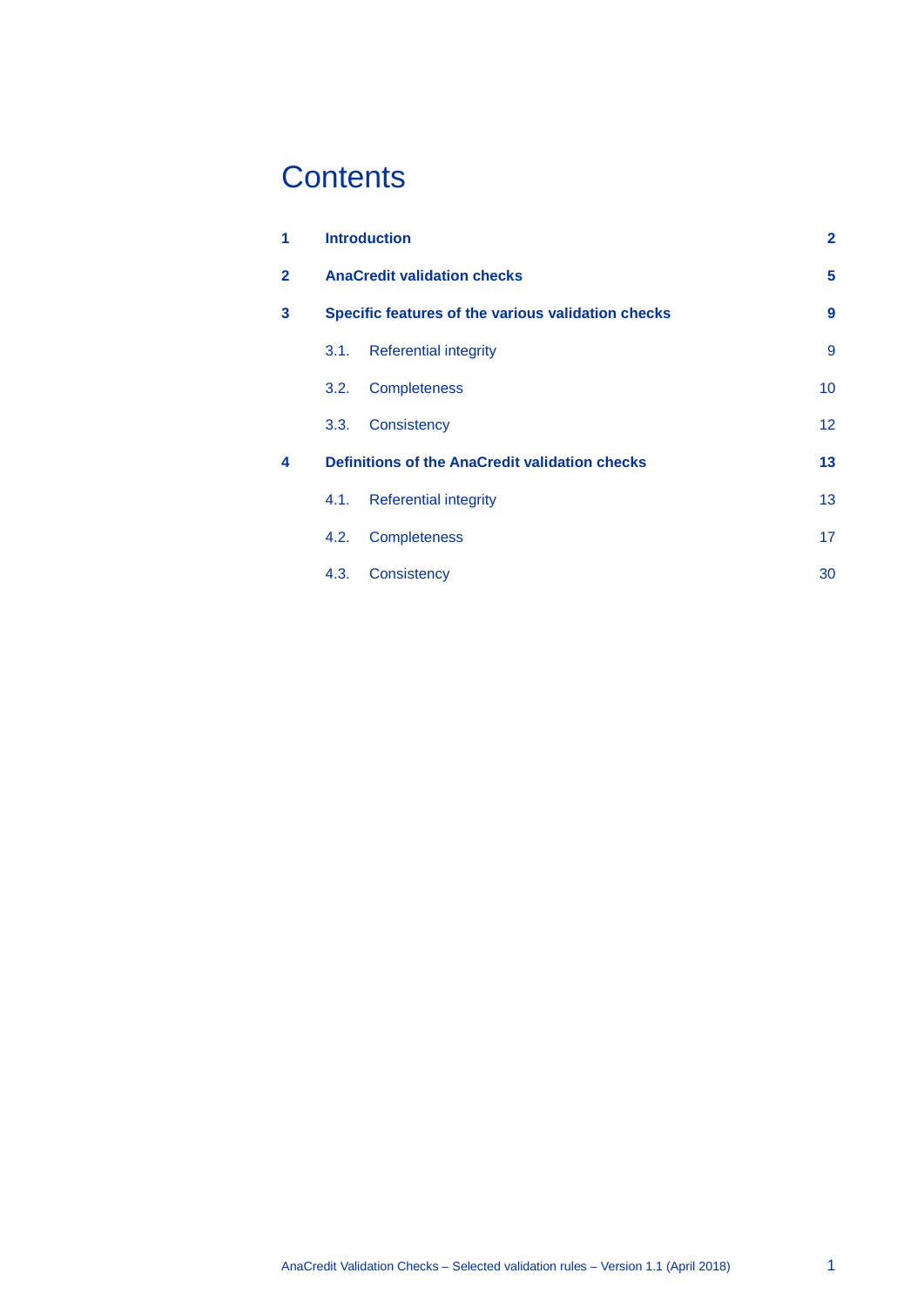## <span id="page-2-0"></span>Release note

Following content has been enhanced in comparison with the previous version (1.0) of the document:

| <b>Document</b>                    | <b>Content</b>                                                         |
|------------------------------------|------------------------------------------------------------------------|
| <b>AnaCredit Validation Checks</b> | Various drafting and syntax improvements for enhanced                  |
| version 1.1                        | readability. Integration of the relevant AnaCredit Q&As <sup>1</sup> . |

<span id="page-2-1"></span>

| <b>Chapter</b>                                                 | <b>Content</b>                                                                                                                                                                                                                                                                                                                                                                                                                                                                           |
|----------------------------------------------------------------|------------------------------------------------------------------------------------------------------------------------------------------------------------------------------------------------------------------------------------------------------------------------------------------------------------------------------------------------------------------------------------------------------------------------------------------------------------------------------------------|
| 4.1. Referential integrity                                     | RI0040 executed quarterly, RI0200 adjusted according to the<br>AnaCredit Q&A <sup>2</sup>                                                                                                                                                                                                                                                                                                                                                                                                |
| <b>4.2.1 Completeness</b><br>counterparty reference<br>dataset | Table A and Table B: Removed CC0160, CC0170 and CC0180.<br>Table C and Table D: Removed CC0100 and CC0110 according<br>to the AnaCredit $\textsf{O}8\textsf{As}^2$ .                                                                                                                                                                                                                                                                                                                     |
| 4.2.2 Completeness - Credit<br>relevant datasets               | CD0060 included according to the AnaCredit Q&As <sup>3</sup> .<br>CT0350 removed as it forms the primary key of the dataset.                                                                                                                                                                                                                                                                                                                                                             |
| <b>4.3 Consistency</b>                                         | CN0380 removed due to inconsistency.<br>CN0852, CN0865, CN0875, CN0876, CN0901, CN0913, CN0914<br>added mainly concerning the reporting of "Non-applicable".<br>Syntax improvement for CN0540, CN0550, CN0701, CN0801,<br>CN0805, CN0806, CN0807, CN0809, CN0827.<br>CN0592 removed due to redundancy with completeness<br>counterparty reference dataset checks CY0010 and CY0011.<br>CN0650, CN0802, CN0808, CN0812, CN0813 adjusted<br>according to the AnaCredit Q&As <sup>2</sup> . |

<sup>1</sup> Se[e AnaCredit Q&A](https://www.ecb.europa.eu/stats/money_credit_banking/anacredit/questions/html/index.en.html)

-

<span id="page-2-4"></span><span id="page-2-3"></span><span id="page-2-2"></span><sup>3</sup> See AnaCredit Q&As[: Question ID 2017/0003](https://www.ecb.europa.eu/stats/money_credit_banking/anacredit/questions/html/ecb.anaq.170809.0003.en.html)

<sup>2</sup> See AnaCredit Q&As[: Question ID 2018/0024](https://www.ecb.europa.eu/stats/money_credit_banking/anacredit/questions/html/ecb.anaq.180124.0024.en.html)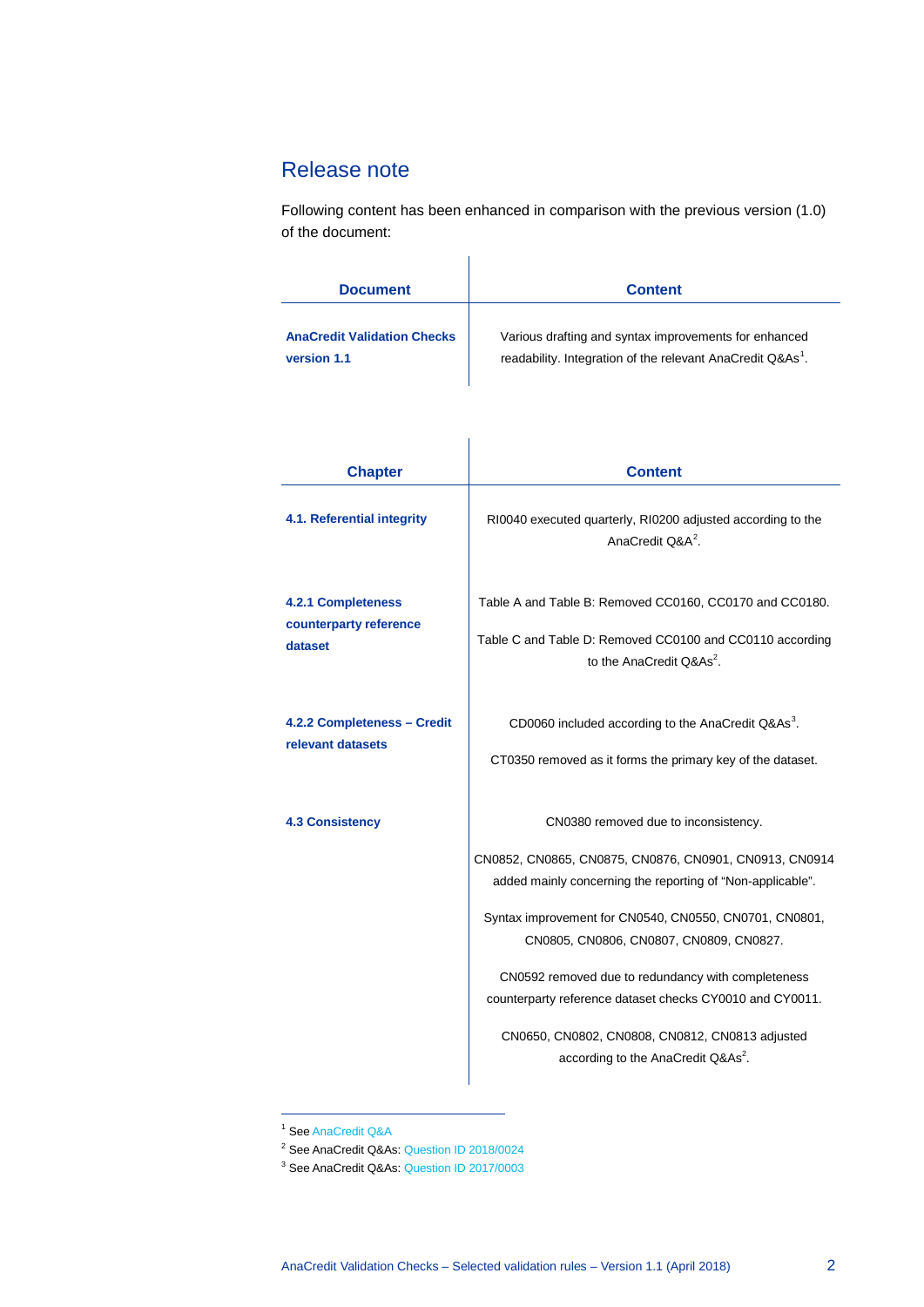## 1 Introduction

-

This document supplements the AnaCredit Reporting Manual<sup>[4](#page-3-0)</sup> by explaining the main set of validation checks that will be performed in order to ensure that the quality of the data is satisfactory.

As such, this document provides detailed information and guidance on the AnaCredit reporting requirements, but does not contain any additional requirements and is not legally binding per se. Regulation (EU) 2016/867 of the European Central Bank of 18 May 2016 on the collection of granular credit and credit risk data (ECB/2016/13) $<sup>5</sup>$  $<sup>5</sup>$  $<sup>5</sup>$ </sup> (hereinafter referred to as ["the AnaCredit Regulation"](https://www.ecb.europa.eu/ecb/legal/pdf/celex_32016r0867_en_txt.pdf)) is the only legally binding document for AnaCredit data collection.

Generally, validation checks ensure that the information registered in AnaCredit complies with the AnaCredit data model. Additionally, validation checks allow the data to be identified that, while logically compliant with the AnaCredit data model, are methodologically inconsistent.

The published validation checks are a minimum set of self-contained rules which the data reported to AnaCredit must satisfy in order to comply with the completeness and consistency requirements stipulated. All data reported will be subject to validation checks in order to ensure that the information is complete and consistent, in accordance with the principles of the AnaCredit data model. In addition to being consistent with the AnaCredit model and the AnaCredit Regulation, validation checks also take into account the general methodology set out in the AnaCredit Manual.

Reporting agents are encouraged to perform quality assurance activities and, to that extent, enhance their existing data quality management systems in order to ensure that the data transmitted complies with the relevant requirements.

Please note that the validation checks described in this document apply to the data specifications as described in the AnaCredit Regulation and thus the specific implementation and data structure schemes applied by the relevant NCBs may make some of the checks in this document non-applicable.

NCBs may perform additional data validation checks that go beyond the minimum common standard of validation checks published in this document. The data quality standards described in this document are also subject to specific national derogations as laid down in the AnaCredit Regulation.

Owing to the complexity of the financial structures recorded in AnaCredit by means of instruments, counterparties, protections, etc., these validation checks may not encompass all the necessary business cases before actual receipt of the AnaCredit

<span id="page-3-1"></span><span id="page-3-0"></span>Se[e AnaCredit Manual Part I,](https://www.ecb.europa.eu/stats/money/aggregates/anacredit/shared/pdf/AnaCredit_Manual_Part_I_General_Methodology.pdf) [AnaCredit Manual Part II,](https://www.ecb.europa.eu/stats/money/aggregates/anacredit/shared/pdf/AnaCredit_Manual_Part_II_Datasets_and_data_attributes.pdf) [AnaCredit Manual Part III.](https://www.ecb.europa.eu/pub/pdf/other/AnaCredit_Manual_Part_III_Case_studies.en.pdf?101d9755fe45c1f070fbf1f7afef9651)

<sup>5</sup> Regulation (EU) 2016/867 of the ECB of 18 May 2016 on the collection of granular credit and credit risk data [\(ECB/2016/13\)](https://www.ecb.europa.eu/ecb/legal/pdf/celex_32016r0867_en_txt.pdf)[, OJ L 144, 1.6.2016, p. 44](http://eur-lex.europa.eu/legal-content/EN/TXT/PDF/?uri=CELEX:32016R0867&from=EN)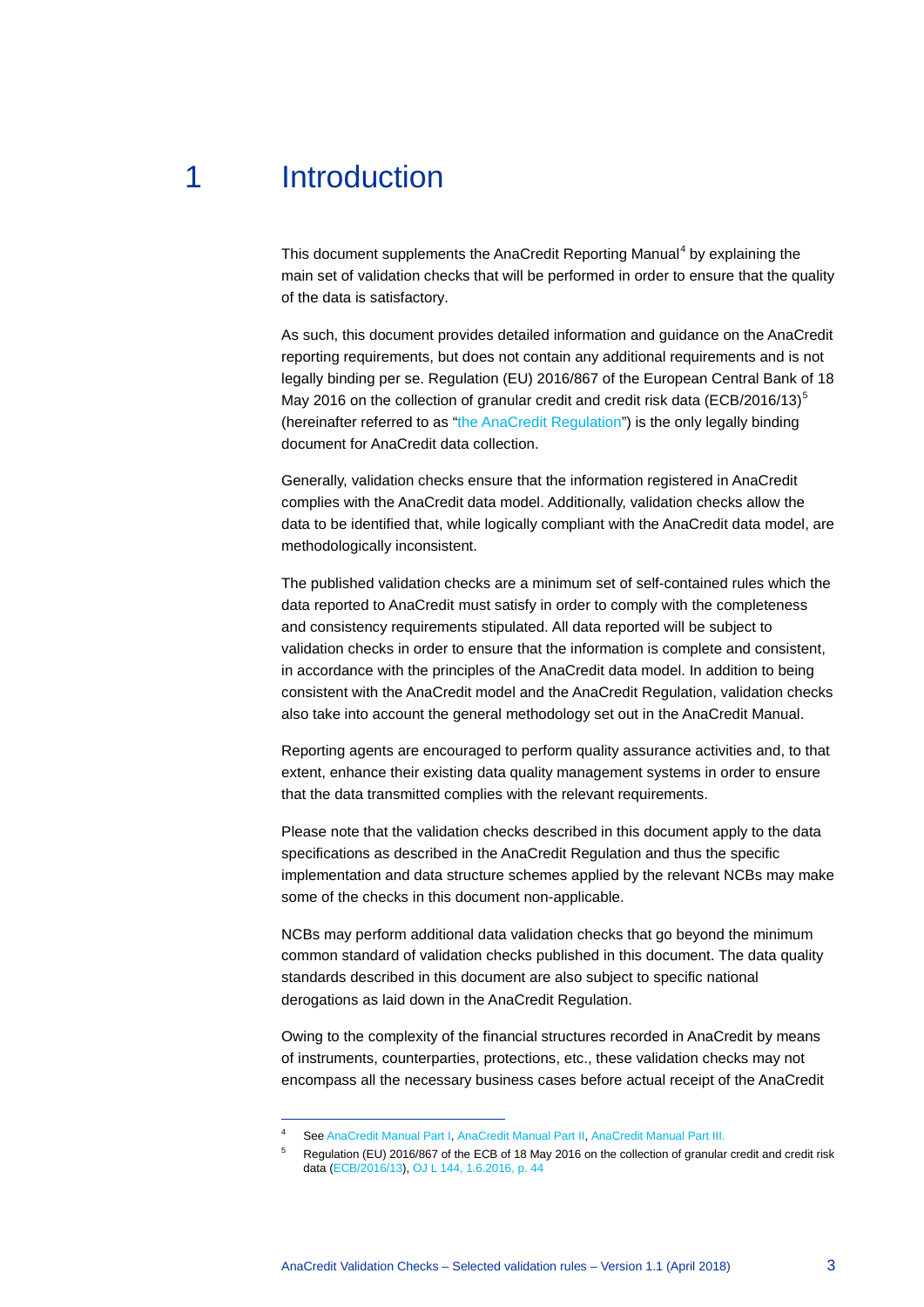data. Therefore, an analysis of the data received might identify additional consistency checks to be progressively incorporated in the set of validations provided in Section [4](#page-13-0) of this document.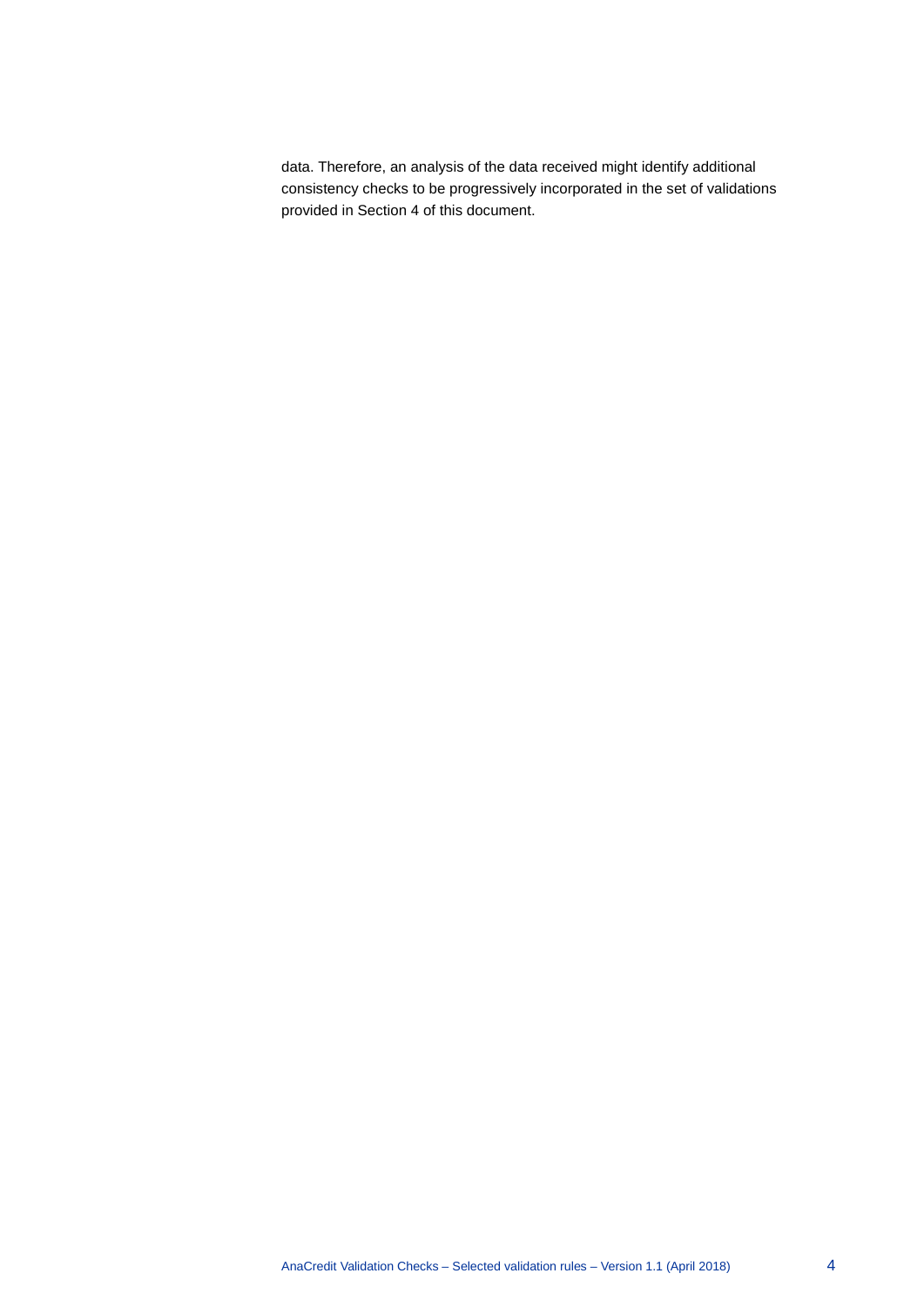## 2 AnaCredit validation checks

<span id="page-5-0"></span>The main validation checks implemented in AnaCredit are described in this Section. Further details are provided in Sectio[n 4,](#page-13-0) which contains a specific definition of each validation check described in a manner that is consistent and understandable from a methodological perspective.

The syntax used in the definitions of the AnaCredit validation checks focuses on the building blocks of the AnaCredit data model, as introduced in Part I of the AnaCredit Manual, namely datasets and attributes.

This means that a specific data attribute is referred to as [Dataset.Attribute] in Section [4](#page-13-0) of this document. Additionally, values are referred to as 'Value'.

Thus the simple relationship of an attribute with a certain value can be defined as [Dataset.Attribute] = 'Value'. Consequently, if an attribute is explicitly not supposed to hold a value, this is expressed as [Dataset.Attribute] <> 'Value'.

If the [Dataset.Attribute] can hold multiple values within a certain check, then this is expressed as [Dataset.Attribute] IN 'Value'. Consequently, if the [Dataset.Attribute] is not supposed to hold a value in the list, this is expressed with the use of [Dataset.Attribute] NOT IN 'Value' expression.

Additionally, conditionalities are expressed by means of simple self-explanatory logical operators (e.g. IF, THEN, WHERE).

The operator 'IF AND ONLY IF' has a bi-directional meaning, summarised as follows:

• IF [Dataset1.Attribute1] = 'Value1' THEN [Dataset2.Attribute2] = 'Value2'

as well as:

• IF [Dataset2.Attribute2] = 'Value2' THEN [Dataset1.Attribute1] = 'Value1'

This is referred to as "and vice versa" in the descriptions of the specific definitions.

In addition, some variables are used for the sake of defining month-end reporting reference dates, such as T or T-N. They are interpreted as T being the reference date of the month-end in relation to the data being validated. Therefore T-1 represents the previous month-end reporting reference date. If T is a quarter-end reference date, then the expression T-3 corresponds to the previous quarter-end reporting reference date.

Some validation checks implicitly assume the existence of a value being reported. This is expressed by means of operators [Dataset1.Attribute1] <> { }. This can be read as [Dataset1.Attribute1] having a valid reported value, i.e. not being empty.

For some validation checks, the existence of an entry (record or attribute) in one dataset implies the existence of a corresponding entry (record or attribute) in another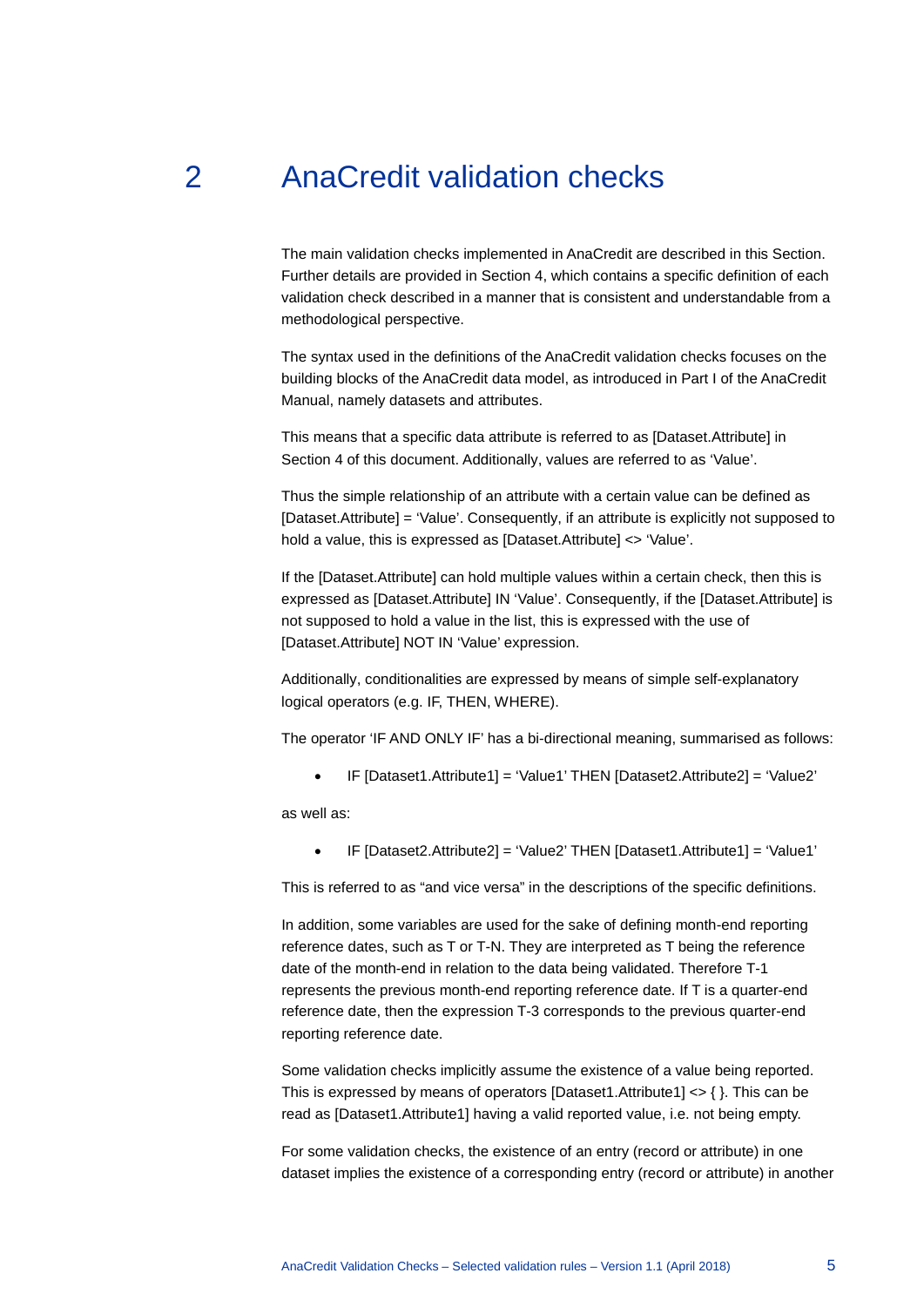dataset. This is referred to by the expression "EXISTS IN". Consequently, the expression "DOES NOT EXIST IN" is to be understood as the implicit non-existence of an entry (record or attribute) in the corresponding dataset.

Some relationships between attributes are expressed by means of the operator "|" (meaning "given that"). The following example illustrates a sample statement:

• [Dataset1.Attribute1] EXISTS IN {[Dataset2.Attribute2] | ([Dataset3.Attribute3] = 'Value')}

This means that for the existing [Dataset1.Attribute1] entry there is a corresponding entry in [Dataset2.Attribute2], given that [Dataset3.Attribute3] has the 'Value' shown.

The existence of a record in more datasets in terms of an either-or relationship is expressed by the term "UNION".

Therefore, an expression such as [Dataset1.Attribute1] EXISTS IN {[Dataset2.Attribute2]} UNION {[Dataset3.Attribute3]} can be interpreted as follows:

• For existing [Dataset1.Attribute1] there is a corresponding entry (record) in the set [Dataset2.Attribute2] or in the set [Dataset3.Attribute3].

Figure 1 below provides an illustration of how the general AnaCredit validation checks are organised:

#### **Figure 1**

Structure of the AnaCredit validation checks

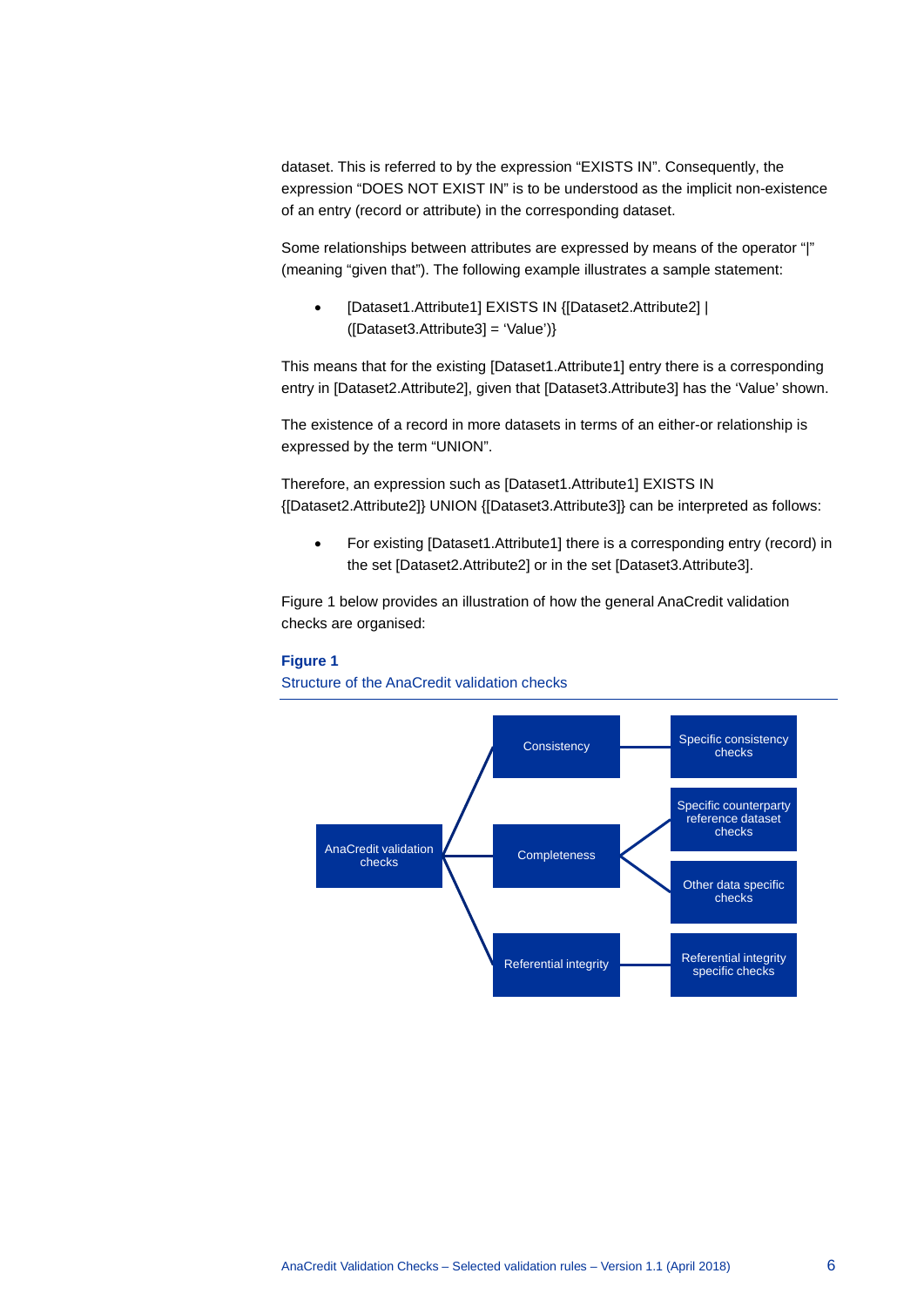Validation checks can be divided into three main categories, depending on the scope:

- 1. *Referential integrity checks*: these ensure the integrity of the information reported to AnaCredit and contained in different datasets. They are designed to ensure the existence of the necessary records $6$  across different datasets that are associated with a single element<sup>[7](#page-7-1)</sup>.
- 2. *Completeness checks*: these verify that all the expected information describing an element<sup>[8](#page-7-2)</sup> is reported. For more information on the relationships between the elements, please refer to Chart 18 in Part 1 of the AnaCredit Manual.

Some of these requirements can be subject to derogations granted by the relevant NCB, in accordance with the AnaCredit Regulation. In such cases, completeness checks would not result in a validation error.

Based on the structure of the AnaCredit data model, and on the AnaCredit Regulation, completeness checks are further organised into two sub-categories:

- (a) *Specific counterparty reference dataset checks*, which address the completeness of the counterparty reference data attributes;
- (b) *Other data specific checks*, which consider all attributes included in the other datasets. In specific case these are referred to as *credit relevant datasets* in the text below.
- 3. *Consistency checks*: these verify that the values of the data attributes reported are consistent based on their relational interconnectedness (internal consistency).

Each validation check is accompanied by the following information:

- (a) *Validation identifier*: a unique code identifying the specific check. May be used by NCBs in order to facilitate transparency and efficient communication of AnaCredit validation checks between the parties involved in the collection and production of the AnaCredit data.
- (b) *Definition*: specific to each check. Definitions are written as sets of logical steps that express the validation performed using the AnaCredit datasets and attributes in combination with logical operators (e.g. IF, THEN).
- (c) *Description*: specific to each definition. Whenever meaningful, the description includes a reference to the data attributes used for the validation check. To that extent, the description seeks to provide the additional rationale of the specific definition and explains in common

-

<span id="page-7-0"></span><sup>6</sup> A record represents a corresponding entry across different attributes of a specific dataset.

<span id="page-7-1"></span><sup>7</sup> The records associated with a single AnaCredit instrument are all the records describing these three elements.

<span id="page-7-2"></span><sup>8</sup> The AnaCredit data model is based on three interrelated elements (encompassing all the datasets describing each element): the instrument, the counterparties involved in the instrument (e.g. debtor, creditor) and the protection securing the instrument.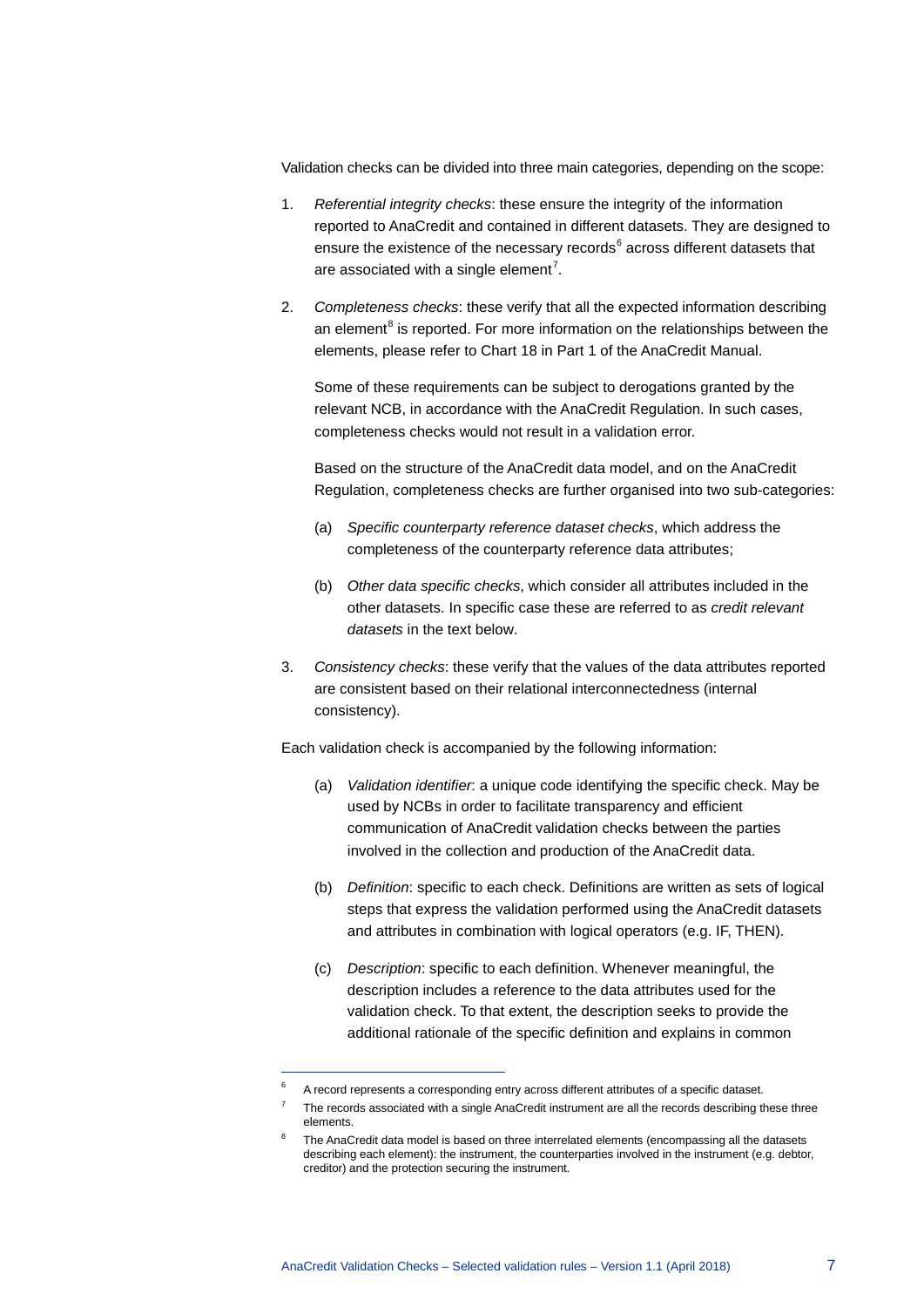language the actual logic of the validation. The economic rationale and corresponding business cases upon which the AnaCredit validation checks are designed come from the AnaCredit Regulation and the supporting AnaCredit Reporting Manual, and are not discussed in depth in the description part.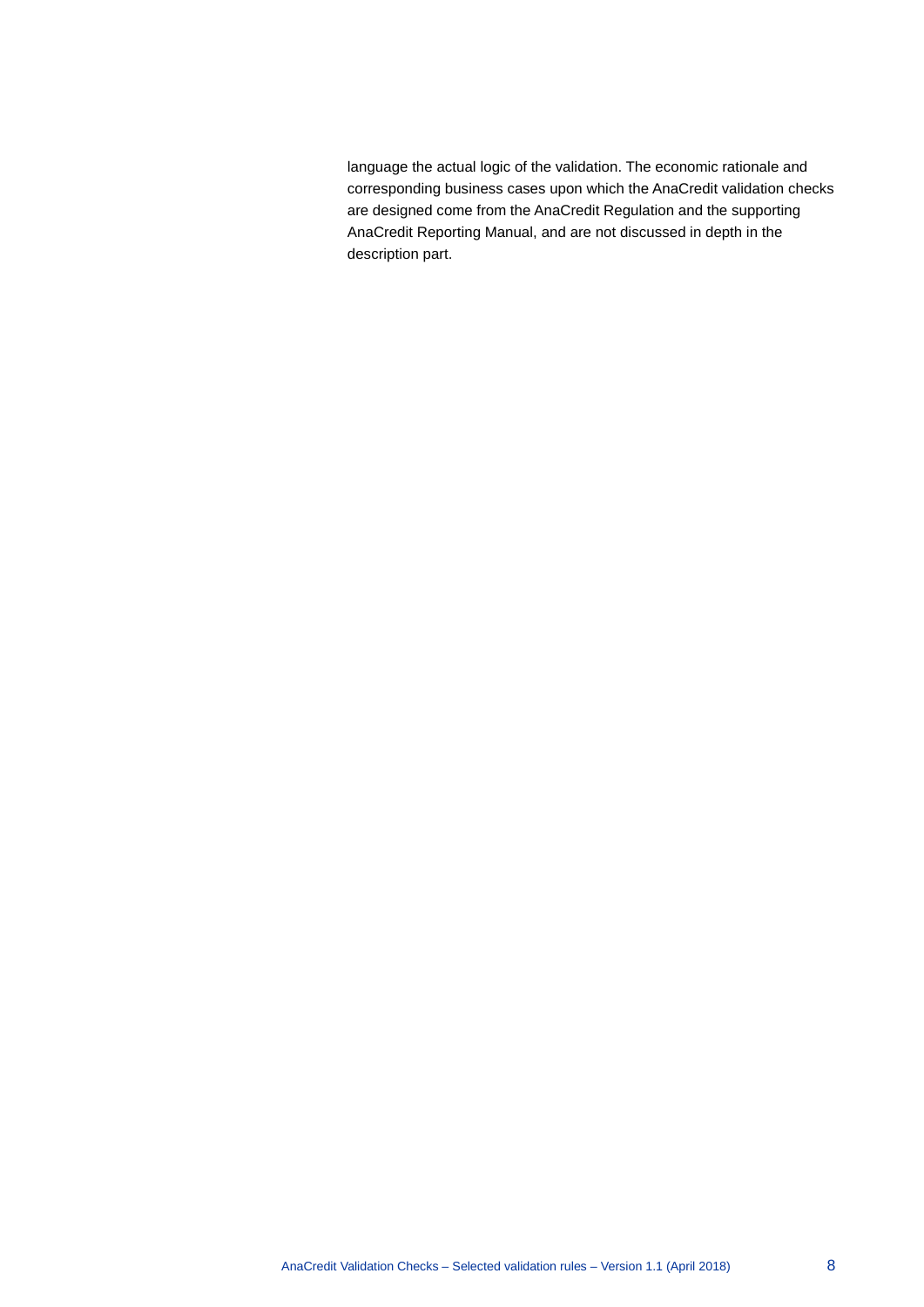# <span id="page-9-0"></span>3 Specific features of the various validation checks

The following sections describe the different categories of validation checks carried out in AnaCredit in more detail. For each of the three categories introduced in the previous chapter, additional clarification on the structure and logic is provided.

<span id="page-9-1"></span>To that extent, further details are provided on the scope and interpretation of specific logical rules.

### 3.1. Referential integrity

Validation checks for referential integrity ensure that the information reported to AnaCredit conforms to the requirements of the AnaCredit Regulation. In particular, these validations are designed to ensure that all records associated with every single  $c$ redit element $<sup>9</sup>$  $<sup>9</sup>$  $<sup>9</sup>$  in different datasets exist. The validation checks for referential</sup> integrity are triggered subsequently (not simultaneously), depending on which dataset is being examined.



<span id="page-9-2"></span>-

Referential integrity validation path for transmission of a financial dataset record



Based on the availability of other records within their respective datasets, referential integrity validation checks specific to the AnaCredit data structure and methodology are triggered. This in particular means that for static datasets, it is not the transmission itself which is checked but the availability of the corresponding record within the AnaCredit data.

The AnaCredit data model is based on three interrelated elements: the instrument, the counterparties involved in the instrument (e.g. debtor, creditor) and the protection securing the instrument. The records associated with a single AnaCredit instrument are all the records describing these three elements.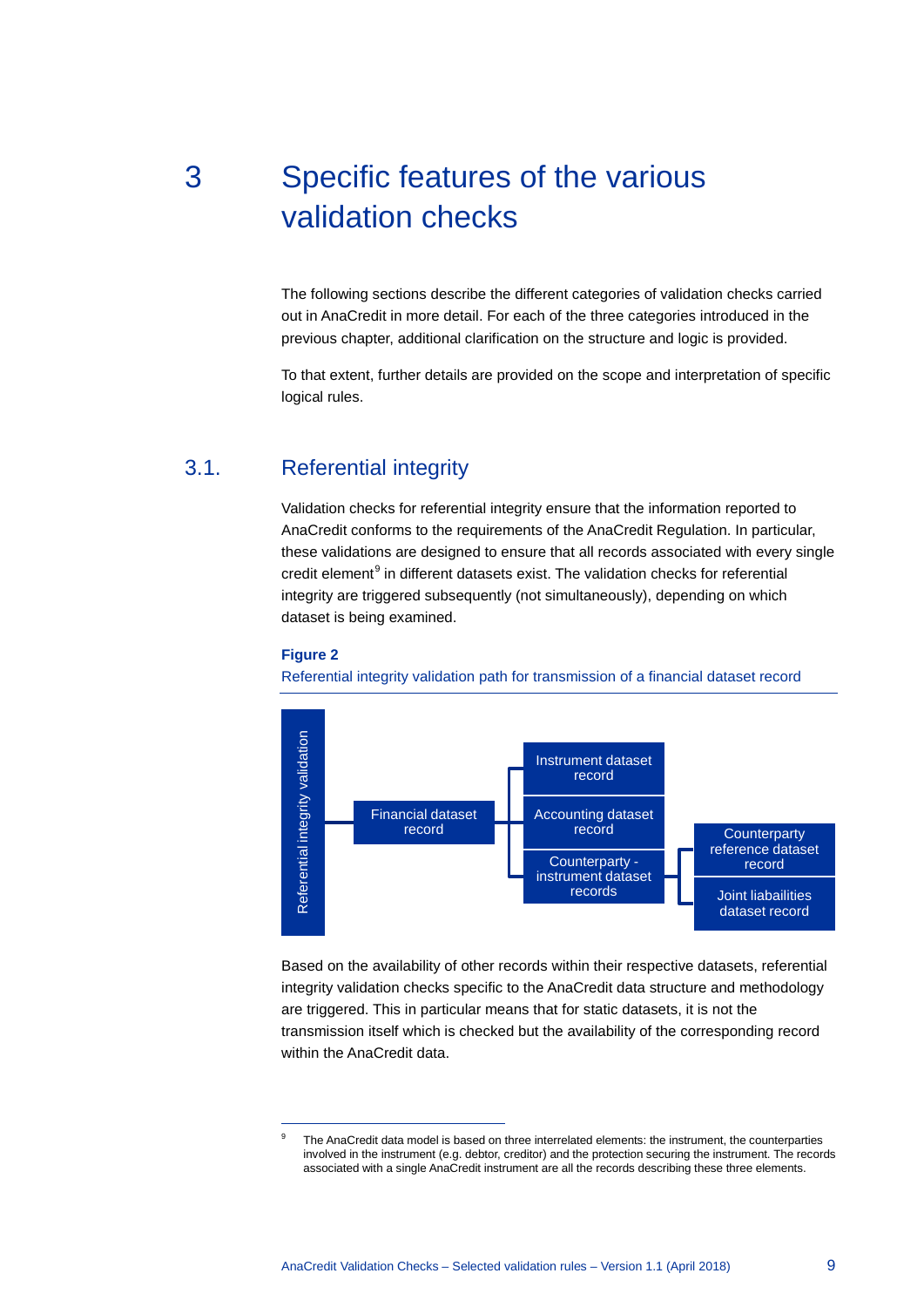To that extent, based on the AnaCredit Regulation, it should be noted that:

• In accordance with Article 6, data relating to resident foreign branches may be partially reported to two NCBs (i.e. the NCBs for the foreign branch and the legal entity of the foreign branch respectively), where reporting agents may report these data in separate transmissions, but the data transmitted as a whole will be subject to the same set of validation checks to ensure its consistency.

For example, the data of a resident foreign branch (of a resident credit institution) may be transmitted to AnaCredit by two separate reporting agents, where the reporting agent in the country of the resident foreign branch sends Template 1 and the one in the country of the domestic branch sends Template 2. In this case, the validation checks are run on the basis of the availability of the templates (T1M, T2M and/or T2Q). If not all of the templates are available, only validations on the templates received are run.

When data of a foreign branch (of a resident credit institution) are reported via two reporting agents, these data are validated accordingly (i.e. as if it were sent in a single transmission) and any observations are made with regard to both reporting agents.

<span id="page-10-0"></span>Examples of validation checks specific to referential integrity are provided in Section [4.1](#page-13-1) below.

#### 3.2. Completeness

This set of validation checks aims to determine whether all the expected attributes have been received. In particular, the AnaCredit Regulation defines various scenarios in Annexes II and III, which results in specific statistical reporting requirements, e.g. depending on the specific features of the instrument, counterparty or national discretion regarding data collection. Such requirements are also reflected in the corresponding validation checks.

The cases identified for this purpose are also addressed in Part II of the AnaCredit Reporting Manual, which provides additional information on this.

According to the AnaCredit Regulation, reporting to AnaCredit is subject to potential derogations by the relevant NCB. From the perspective of the AnaCredit validation checks, derogations are taken into account such that the derogated data attributes are not subject to validation checks and thus do not result in errors.

Completeness checks can be divided into two distinct subsets: one applies to the counterparty reference data only, while the second applies to the attributes of all other datasets. This distinction reflects the different principles and requirements laid down in Annexes II and III of the AnaCredit Regulation.

Further descriptions for each subset of validation checks are provided in subsequent chapters. Specific validation checks are provided in Section [4.2](#page-17-0) of this document.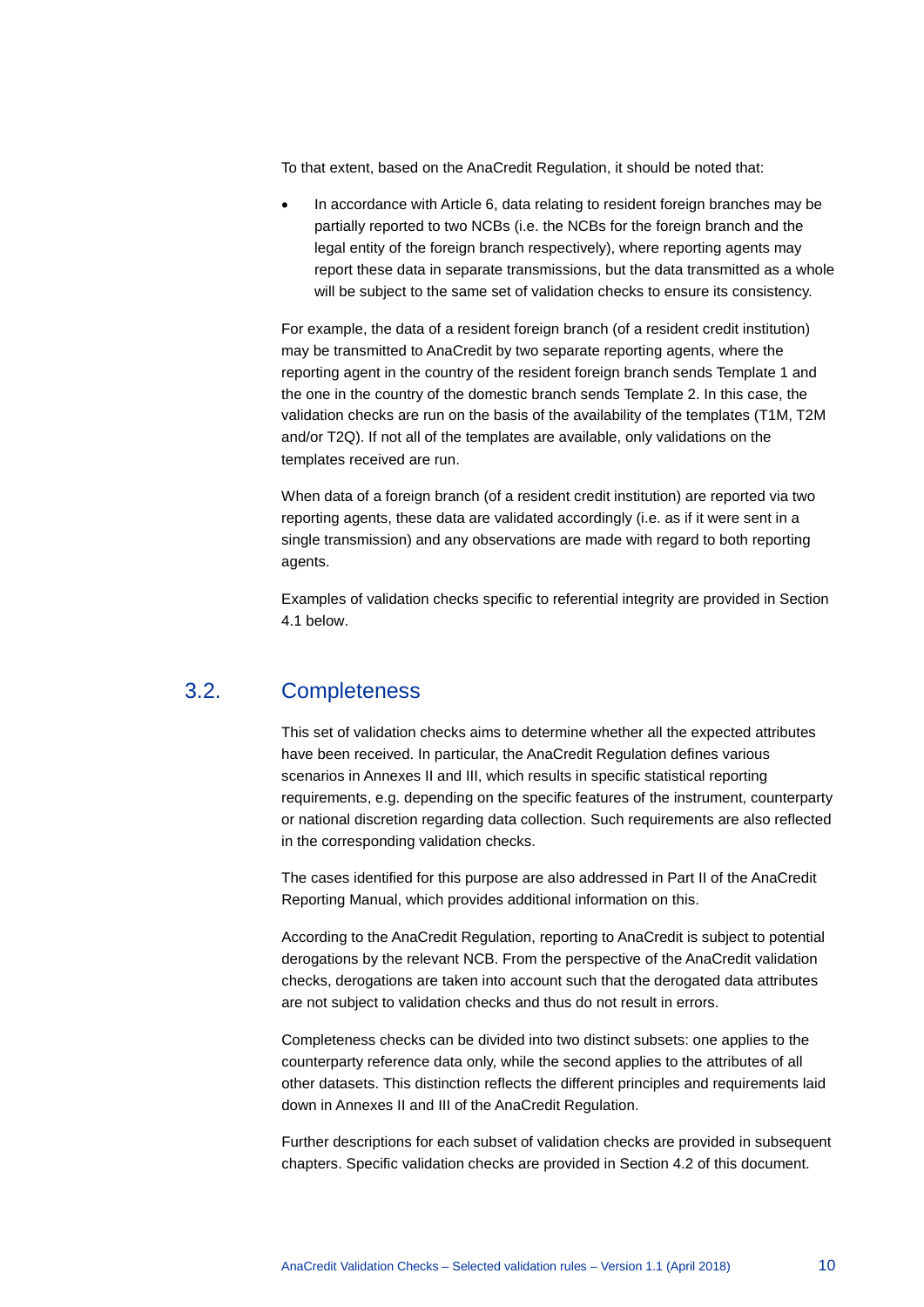#### 3.2.1 Completeness – counterparty reference dataset

This subset of validation checks focuses on the reference data to be reported for the counterparties recorded in AnaCredit. Specifically, it addresses the different scenarios relating to the counterparty reference data in Annex  $III^{10}$  $III^{10}$  $III^{10}$  of the AnaCredit Regulation.

If a counterparty fits multiple conditions identified by the respective conditionidentifiers and a specific attribute is required for at least one of those instances, then the relevant attribute is required. This is particularly important for counterparties that have multiple roles (for example, a creditor and an originator).

Moreover, completeness is not checked for those data attributes (flagged with 'N' in Tables 2 and 3 in Annex III of the Regulation) where, subject to individual arrangements, the relevant NCB may decide not to collect the information from individual reporting agents. The LEI and the national identifier (with the respective identifier type) represent an exception to this rule, i.e. they are always checked for completeness even though they may sometimes be flagged with 'N' in the abovementioned tables.

Further details on selected individual checks can be found in Sectio[n 4.2.1](#page-17-1) of this document.

#### 3.2.2 Completeness – credit relevant datasets

-

This subset of validation checks addresses conditions that have an impact on data attributes which are not included in the counterparty reference dataset.

In particular, it considers scenarios such as those laid down in Annex  $II<sup>11</sup>$  $II<sup>11</sup>$  $II<sup>11</sup>$  of the AnaCredit Regulation. However, validation checks are not limited to these cases only, as derogations granted by the relevant NCB in accordance with Article 16 or para. 9(6) of Annex I of the AnaCredit Regulation must also be considered.

The checks for credit relevant datasets resemble the "completeness – counterparty" checks, whereas the condition attributes originate from various different datasets, based on the structural specifics of the credit elements.

Unlike the "completeness – counterparty" checks, however, a data attribute of an instrument that meets multiple conditions identified by the respective conditionidentifier, for at least one of which the specific attribute is not required – is not required overall.

Further details on selected individual checks can be found in Sectio[n 4.2.2](#page-26-0) of this document.

<span id="page-11-0"></span><sup>10</sup> Regulation (EU) 2016/867 of the ECB of 18 May 2016 on the collection of granular credit and credit risk data [\(ECB/2016/13\),](https://www.ecb.europa.eu/ecb/legal/pdf/celex_32016r0867_en_txt.pdf) OJ L 144, 1.6.2016, Annex III.

<span id="page-11-1"></span>Regulation (EU) 2016/867 of the ECB of 18 May 2016 on the collection of granular credit and credit risk data [\(ECB/2016/13\)](https://www.ecb.europa.eu/ecb/legal/pdf/celex_32016r0867_en_txt.pdf)[, OJ L 144, 1.6.2016,](http://eur-lex.europa.eu/legal-content/EN/TXT/PDF/?uri=CELEX:32016R0867&from=EN) Annex II.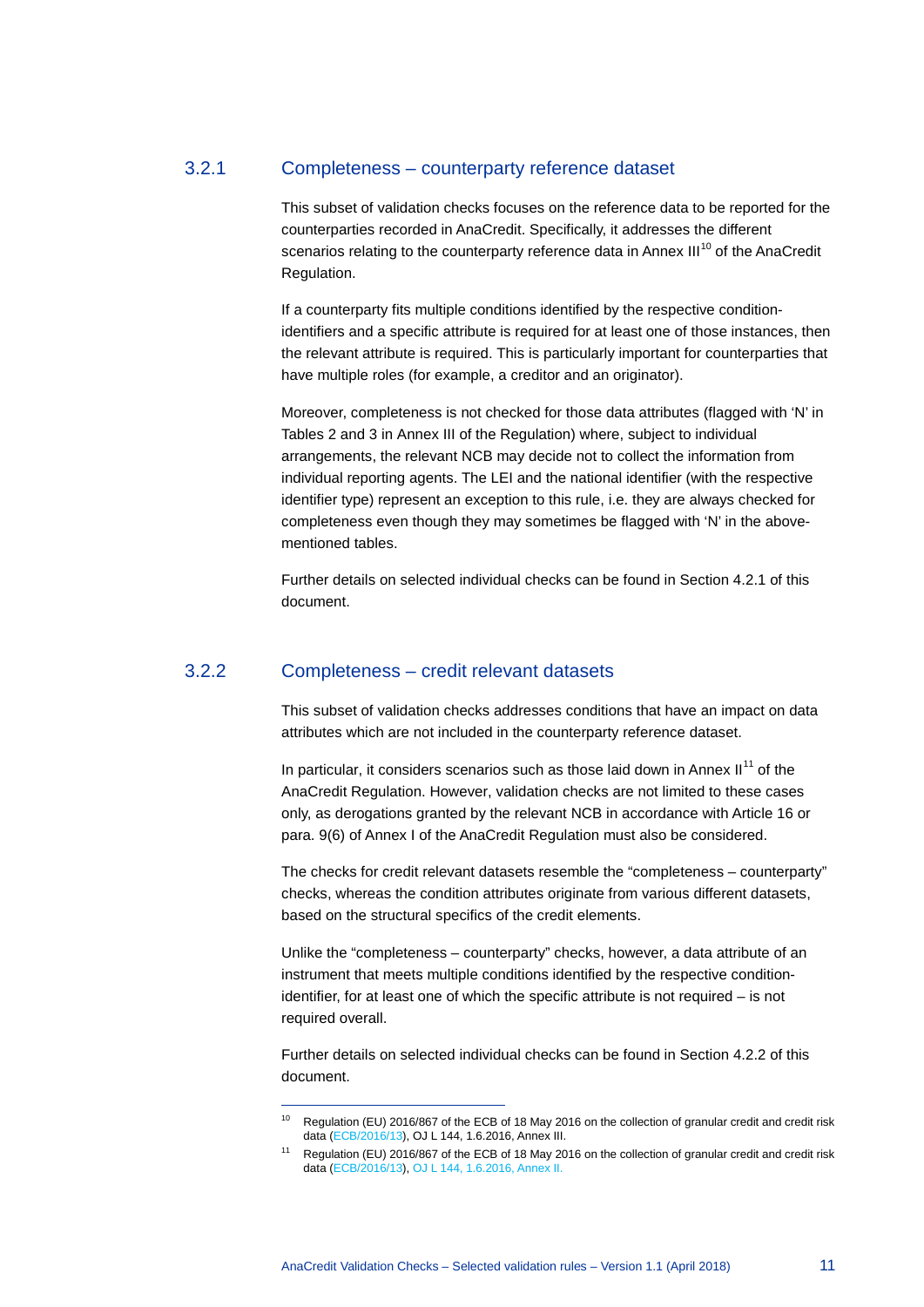### 3.3. Consistency

<span id="page-12-0"></span>Consistency checks ensure the conceptual (internal) consistency of the AnaCredit dataset. They verify that the values reported for the data attributes are consistent with each other, where appropriate. Validating the consistency of relation-based rules ensures that all the information originating from the different datasets is consistent.

Validation checks that require data submissions to be available for different reference dates will not be performed before the corresponding submissions have been made. This principle is also applied to the validation checks of data with a different submission frequency (e.g. accounting dataset compared with financial dataset).

Additionally, consistency validation checks consider and address those cases where specific concepts do not apply to the specific data attribute. As an example, the settlement date can only be provided in cases where the funds have been disbursed, thus cases of "non-applicable" values are considered for the validation checks as relevant information reported to the AnaCredit data model.

The set of consistency validation checks reflects the underlying logical model of AnaCredit as well as the principles stated in the AnaCredit Regulation, as further explained in the AnaCredit Manual. As a result, the focus of these validation checks is not the verification of the individual reporting requirements per se, but the consistency between the various elements being reported. For instance, it is not expected that an instrument has been settled (settlement date) before it was launched (inception date).

Further details on selected individual consistency checks can be found in Sectio[n 4.3](#page-30-0) of this document.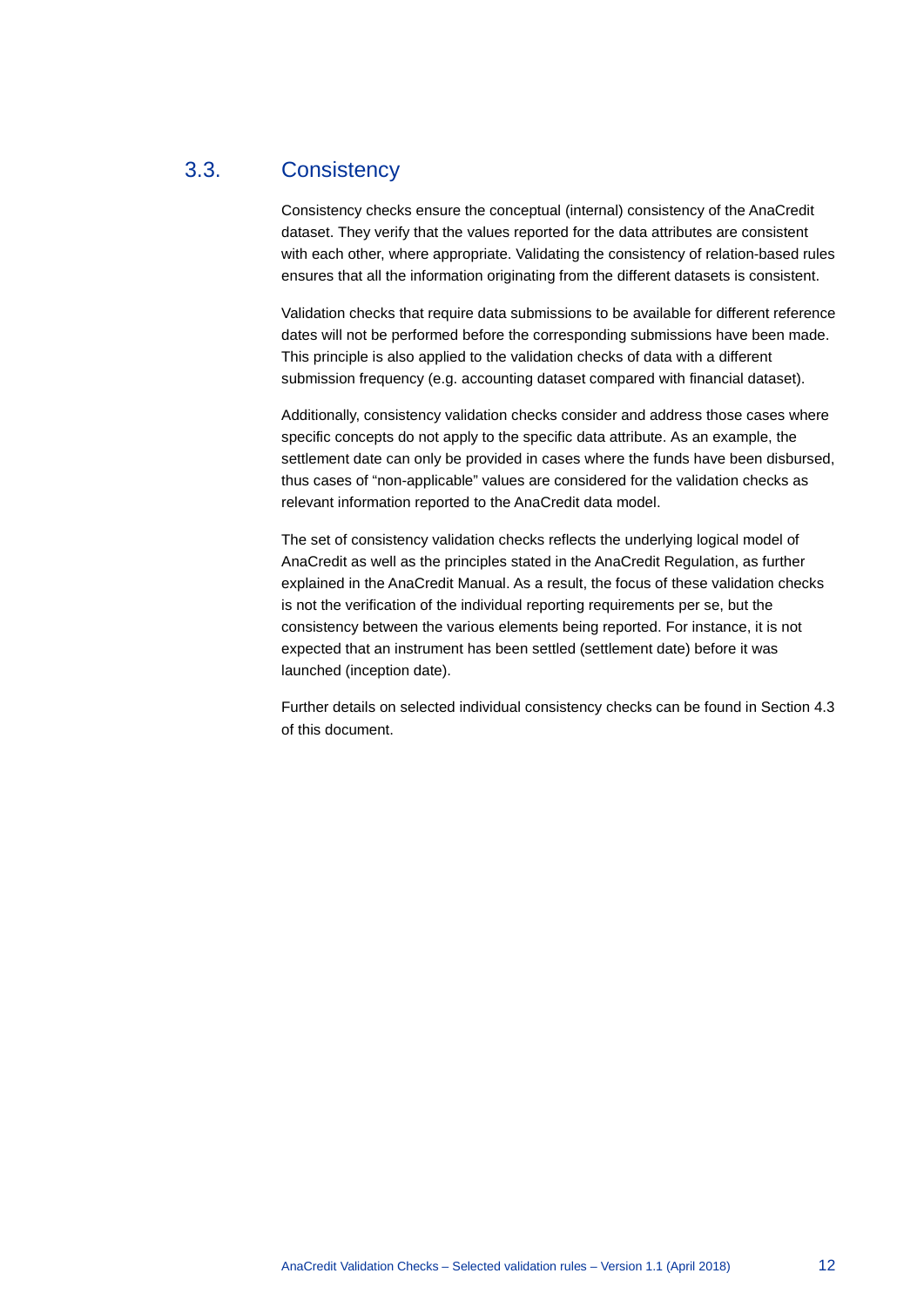# <span id="page-13-0"></span>4 Definitions of the AnaCredit validation checks

<span id="page-13-1"></span>The following sections contain the detailed set of the main AnaCredit validation checks. For general descriptions and guidance on the checks performed, please refer to the previous sections of this document.

## 4.1. Referential integrity

The following validation checks for referential integrity are designed to ensure that the information reported to AnaCredit is in line with the requirements of the AnaCredit data model.

Some of the referential integrity checks have specific qualifiers, which means they are only executed under specific circumstances (similar to condition).

In general, the goal of referential integrity checks for static datasets that are not required to be transmitted at each reporting reference date is to ensure that a record is present in the AnaCredit database. This means that, for such cases, the validation checks focus solely on whether the corresponding record is present (has ever been submitted) to AnaCredit.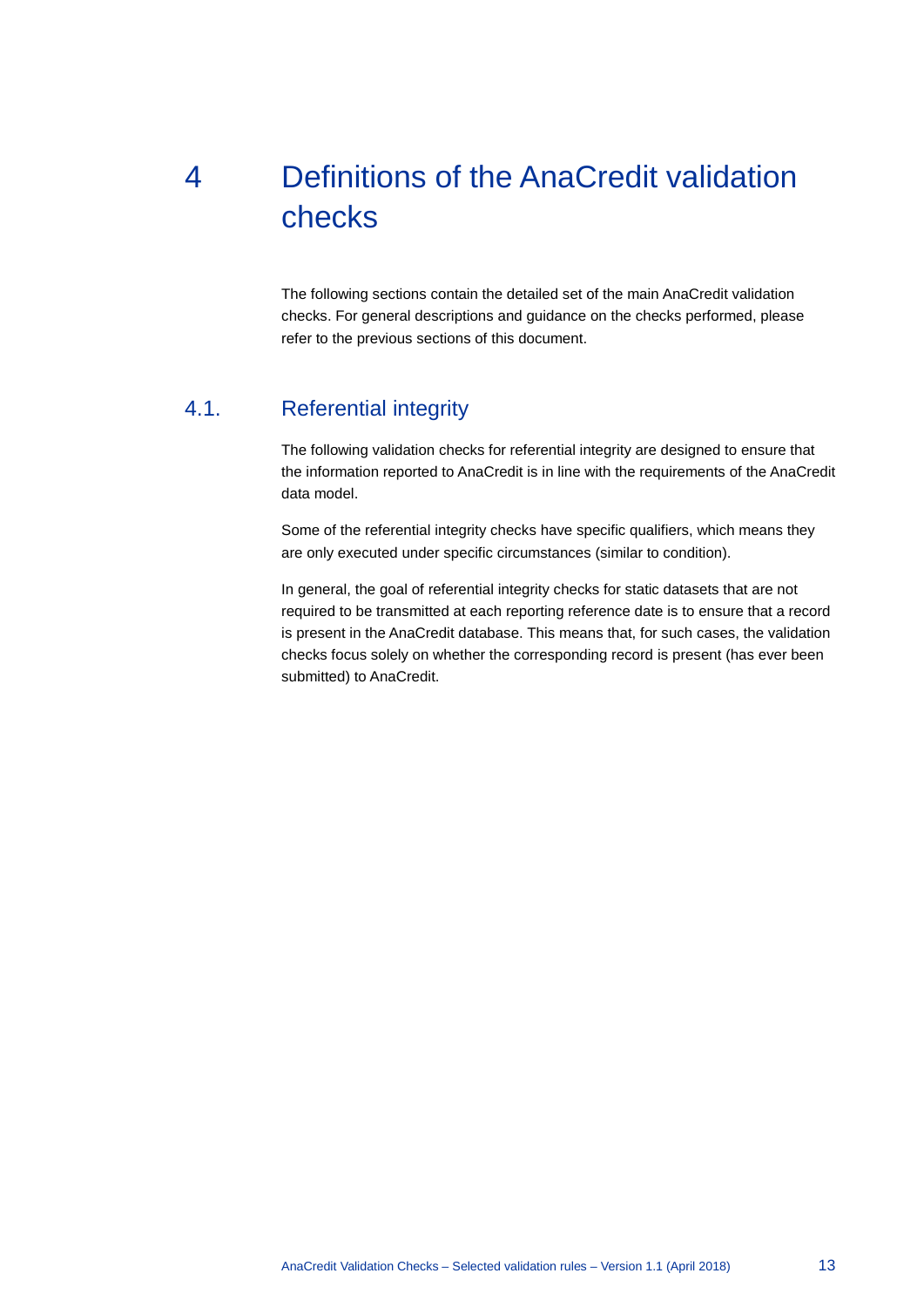| <b>Validation</b><br>identifier | <b>Triggering</b><br>data set | <b>Trigger</b><br>qualifier | <b>Referential</b><br>data set | <b>Referential qualifier</b>                                      | <b>Definition</b>                                                                                                                                                                                                                                                                                                                                                   | <b>Description</b>                                                                                                                                                                                                                                                 |  |  |
|---------------------------------|-------------------------------|-----------------------------|--------------------------------|-------------------------------------------------------------------|---------------------------------------------------------------------------------------------------------------------------------------------------------------------------------------------------------------------------------------------------------------------------------------------------------------------------------------------------------------------|--------------------------------------------------------------------------------------------------------------------------------------------------------------------------------------------------------------------------------------------------------------------|--|--|
| <b>RI0030</b>                   | Financial                     |                             | Instrument                     |                                                                   | ([Financial.Observed agent<br>identifier], [Financial.Contract<br>identifier], [Financial.Instrument identifier])<br>EXISTS IN {([Instrument.Observed agent<br>identifier],[Instrument.Contract<br>identifier],[Instrument.Instrument identifier])}                                                                                                                 | If a financial record exists, then<br>an Instrument record must exist<br>as the two datasets describe the<br>element of instrument.                                                                                                                                |  |  |
| <b>RI0040</b>                   | Financial                     |                             | Accounting                     |                                                                   | ([Financial.Observed agent<br>identifier], [Financial.Contract<br>identifier], [Financial.Instrument identifier])<br>EXISTS IN {([Accounting.Observed agent<br>identifier], [Accounting.Contract<br>identifier],[Accounting.Instrument identifier])}                                                                                                                | If a financial record exists and it<br>has been reported in the last<br>quarter, then an Accounting<br>record must exist, as the three<br>datasets (incl. Instrument<br>dataset) fully describe the<br>element of instrument. This<br>check is executed quarterly. |  |  |
| <b>RI0050</b>                   | Financial                     |                             | Counterparty-<br>instrument    | [Counterparty-<br>instrument.<br>Counterparty<br>role]='Creditor' | ([Financial.Observed agent<br>identifier], [Financial.Contract<br>identifier], [Financial.Instrument identifier])<br>EXISTS IN {([Counterparty-<br>instrument.Observed agent<br>identifier],[Counterparty-instrument.Contract<br>identifier],[Counterparty-instrument.Instrument<br>identifier])}, WHERE [Counterparty-<br>instrument.Counterparty role]='Creditor' | Since every instrument in<br>AnaCredit must have a creditor,<br>the following check ensures that<br>if a financial record exists, then<br>a counterparty-instrument<br>record must exist for a<br>counterparty with the role of a<br>creditor.                     |  |  |
| <b>RI0060</b>                   | Financial                     |                             | Counterparty-<br>instrument    | [Counterparty-<br>instrument.<br>Counterparty<br>role]='Debtor'   | ([Financial.Observed agent<br>identifier], [Financial.Contract<br>identifier], [Financial.Instrument identifier])<br>EXISTS IN {([Counterparty-<br>instrument.Observed agent<br>identifier],[Counterparty-instrument.Contract<br>identifier],[Counterparty-instrument.Instrument<br>identifier])}, WHERE [Counterparty-<br>instrument.Counterparty role]='Debtor'   | Since every instrument in<br>AnaCredit must have a debtor<br>the following check ensures that<br>if a financial record exists, then<br>a counterparty-instrument<br>record must exist for a<br>counterparty with the role of a<br>debtor.                          |  |  |
| <b>RI0070</b>                   | Financial                     |                             | Counterparty-<br>instrument    | [Counterparty-<br>instrument.<br>Counterparty<br>role]='Servicer' | ([Financial.Observed agent<br>identifier], [Financial.Contract<br>identifier], [Financial.Instrument identifier])<br>EXISTS IN {([Counterparty-<br>instrument.Observed agent<br>identifier],[Counterparty-instrument.Contract<br>identifier],[Counterparty-instrument.Instrument<br>identifier])}, WHERE [Counterparty-<br>instrument.Counterparty role]='Servicer' | Since every instrument in<br>AnaCredit must have a servicer,<br>the following check ensures that<br>if a financial record exists, then<br>a counterparty-instrument<br>record must exist for a<br>counterparty with the role of a<br>servicer.                     |  |  |
| <b>RI0090</b>                   | Instrument                    |                             | Financial                      |                                                                   | ([Instrument.Observed agent<br>identifier],[Instrument.Contract<br>identifier],[Instrument.Instrument identifier])<br>EXISTS IN {([Financial.Observed agent<br>identifier],[Financial.Contract<br>identifier], [Financial. Instrument identifier])}                                                                                                                 | If an Instrument record exists.<br>then a financial record must<br>exist as the two datasets<br>describe the element of<br>instrument.                                                                                                                             |  |  |
| <b>RI0100</b>                   | Accounting                    |                             | Financial                      |                                                                   | ([Accounting.Observed agent<br>identifier], [Accounting.Contract<br>identifier],[Accounting.Instrument identifier])<br>EXISTS IN {([Financial.Observed agent<br>identifier],[Financial.Contract<br>identifier], [Financial.Instrument identifier])}                                                                                                                 | If an accounting record exists,<br>then a financial record must<br>exist as the three datasets (incl.<br>Instrument dataset) fully<br>describe the element of<br>instrument.                                                                                       |  |  |
| <b>RI0110</b>                   | Counterparty<br>-instrument   |                             | Financial                      |                                                                   | ([Counterparty-instrument.Observed agent<br>identifier],[Counterparty-instrument.Contract<br>identifier],[Counterparty-instrument.Instrument<br>identifier]) EXISTS IN {([Financial.Observed<br>agent identifier],[Financial.Contract<br>identifier],[Financial.Instrument identifier])}                                                                            | If a counterparty-instrument<br>record exists, then a financial<br>record must exist. This means<br>that if a counterparty is reported<br>to exercise a certain role in an<br>instrument then the datasets<br>describing that instrument must<br>also be present.  |  |  |
| <b>RI0120</b>                   | Joint<br>liabilities          |                             | Financial                      |                                                                   | (Joint liabilities.Observed agent identifier], Joint<br>liabilities.Contract identifier],[Joint<br>liabilities.Instrument identifier]) EXISTS IN<br>{([Financial.Observed agent<br>identifier], [Financial.Contract<br>identifier], [Financial.Instrument identifier])}                                                                                             | If a joint liabilities record exists,<br>then a financial record must<br>exist as there must be<br>information on the instruments<br>for which the debtors are liable.                                                                                             |  |  |
| RI0121                          | Joint<br>liabilities          |                             | Counterparty<br>reference      |                                                                   | (Joint liabilities.Counterparty Identifier]) EXISTS<br>IN {([Counterparty reference.Counterparty<br>Identifier])}                                                                                                                                                                                                                                                   | If a joint liabilities record exists,<br>then a counterparty reference<br>record must exist as there must<br>be the necessary information on<br>the jointly liable debtors.                                                                                        |  |  |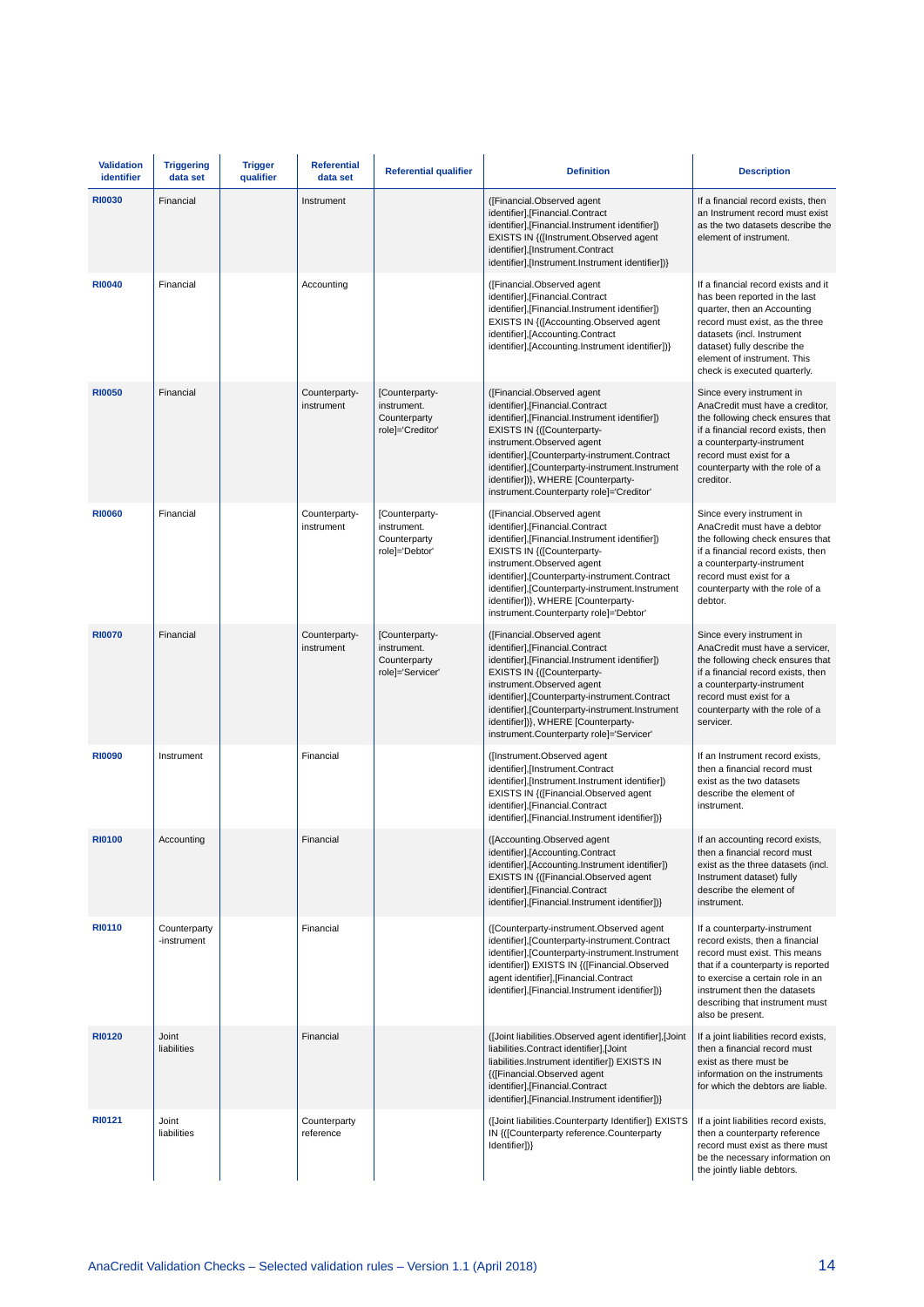| <b>Validation</b><br>identifier | <b>Triggering</b><br>data set         | <b>Trigger</b><br>qualifier                                                                        | <b>Referential</b><br>data set                          | <b>Referential qualifier</b>                                    | <b>Definition</b>                                                                                                                                                                                                                                                                                                                                                                                                              | <b>Description</b>                                                                                                                                                                                                                                   |
|---------------------------------|---------------------------------------|----------------------------------------------------------------------------------------------------|---------------------------------------------------------|-----------------------------------------------------------------|--------------------------------------------------------------------------------------------------------------------------------------------------------------------------------------------------------------------------------------------------------------------------------------------------------------------------------------------------------------------------------------------------------------------------------|------------------------------------------------------------------------------------------------------------------------------------------------------------------------------------------------------------------------------------------------------|
| <b>RI0130</b>                   | Instrument-<br>protection<br>received |                                                                                                    | Financial                                               |                                                                 | ([Instrument-protection received.Observed<br>agent identifier],[Instrument-protection<br>received.Contract identifier],[Instrument-<br>protection received.Instrument identifier])<br>EXISTS IN {([Financial.Observed agent<br>identifier],[Financial.Contract<br>identifier],[Financial.Instrument identifier])}                                                                                                              | If an Instrument-protection<br>received record exists, then a<br>financial record must exist. This<br>means that every protection<br>must have a corresponding<br>instrument.                                                                        |
| <b>RI0140</b>                   | Counterparty<br>reference             | [Counterparty<br>reference.<br>Head office<br>undertaking<br>identifier] $\langle \rangle$         | Counterparty<br>reference                               |                                                                 | ([Counterparty reference.Head office<br>undertaking identifier]) EXISTS IN<br>{[Counterparty reference.Counterparty<br>Identifier]} WHERE [Counterparty<br>reference.Head office undertaking identifier] <><br>€                                                                                                                                                                                                               | If a counterparty has a head<br>office undertaking, counterparty<br>reference data on the head<br>office undertaking must be<br>reported.                                                                                                            |
| <b>RI0150</b>                   | Counterparty<br>reference             | [Counterparty<br>reference.<br>Immediate<br>parent<br>undertaking<br>identifier] $\langle \rangle$ | Counterparty<br>reference                               |                                                                 | ([Counterparty reference.Immediate parent<br>undertaking identifier]) EXISTS IN<br>{[Counterparty reference.Counterparty<br>Identifier]} WHERE [Counterparty<br>reference.Immediate parent undertaking<br>$identifier] \ll \{\}$                                                                                                                                                                                               | If a counterparty has an<br>immediate parent undertaking,<br>counterparty reference data on<br>the immediate parent<br>undertaking must be reported.                                                                                                 |
| <b>RI0160</b>                   | Counterparty<br>reference             | [Counterparty<br>reference.<br>Ultimate parent<br>undertaking<br>identifier] $\langle \rangle$     | Counterparty<br>reference                               |                                                                 | ([Counterparty reference.Ultimate parent<br>undertaking identifier]) EXISTS IN<br>{[Counterparty reference.Counterparty<br>Identifier]} WHERE [Counterparty<br>reference. Ultimate parent undertaking identifier]<br>$\iff$ {}                                                                                                                                                                                                 | If a counterparty has an ultimate<br>parent undertaking, the<br>counterparty reference data on<br>the ultimate parent undertaking<br>must be reported.                                                                                               |
| <b>RI0180</b>                   | Counterparty<br>-instrument           |                                                                                                    | Counterparty<br>reference                               |                                                                 | ([Counterparty-instrument.Counterparty<br>Identifier]) EXISTS IN {([Counterparty<br>reference.Counterparty Identifier])}                                                                                                                                                                                                                                                                                                       | If a counterparty-instrument<br>record exists, then a<br>counterparty reference record<br>must exist.                                                                                                                                                |
| <b>RI0190</b>                   | Counterparty<br>default               |                                                                                                    | Counterparty<br>reference                               |                                                                 | ([Counterparty default.Counterparty Identifier])<br><b>EXISTS IN {([Counterparty</b><br>reference.Counterparty Identifier])}                                                                                                                                                                                                                                                                                                   | If a counterparty default record<br>exists, then a counterparty<br>reference record must exist.                                                                                                                                                      |
| <b>RI0191</b>                   | Counterparty<br>default               |                                                                                                    | Counterparty-<br>instrument /<br>Protection<br>received | [Counterparty-<br>instrument.<br>Counterparty<br>role]='Debtor' | ([Counterparty default.Observed agent<br>identifier], [Counterparty default. Counterparty<br>Identifier]) EXISTS IN {(([Counterparty-<br>instrument.Observed agent<br>identifier], [Counterparty-<br>instrument.Counterparty Identifier])  <br>[Counterparty-instrument.Counterparty<br>role]='Debtor')} UNION {([Protection<br>received.Observed agent identifier], [Protection<br>received.Protection provider identifier])} | If a counterparty default record<br>exists, then a counterparty-<br>instrument record must exist<br>where the counterparty acts as<br>debtor, or a protection received<br>record must exist where the<br>counterparty is the protection<br>provider. |
| <b>RI0200</b>                   | Counterparty<br>risk                  |                                                                                                    | Counterparty<br>reference                               |                                                                 | ([Counterparty risk.Counterparty Identifier])<br><b>EXISTS IN {([Counterparty</b><br>reference.Counterparty Identifier])}                                                                                                                                                                                                                                                                                                      | If a counterparty risk record<br>exists, then a counterparty<br>reference record must exist.                                                                                                                                                         |
| <b>RI0201</b>                   | Counterparty<br>risk                  |                                                                                                    | Counterparty-<br>instrument /<br>Protection<br>received | [Counterparty-<br>instrument.<br>Counterparty<br>role]='Debtor' | ([Counterparty risk.Observed agent<br>identifier], [Counterparty risk.Counterparty<br>Identifier]) EXISTS IN {(([Counterparty-<br>instrument.Observed agent<br>identifier], [Counterparty-<br>instrument.Counterparty Identifier])  <br>[Counterparty-instrument.Counterparty<br>role]='Debtor')} UNION {([Protection<br>received.Observed agent identifier].[Protection<br>received.Protection provider identifier])}         | If a counterparty risk record<br>exists, then a counterparty-<br>instrument record must exist<br>where the counterparty acts as<br>debtor, or a protection received<br>record must exist where the<br>counterparty is the protection<br>provider.    |
| <b>RI0210</b>                   | Protection<br>received                | [Protection<br>received.Protect<br>ion provider<br>identifier] $\langle \rangle$                   | Counterparty<br>reference                               |                                                                 | ([Protection received.Protection provider<br>identifier]) EXISTS IN {[Counterparty<br>reference.Counterparty Identifier]} WHERE<br>[Protection received.Protection provider<br>identifier] $\langle \rangle$                                                                                                                                                                                                                   | If a protection provider identifier<br>exists, then a counterparty<br>reference record must exist for<br>the counterparty.                                                                                                                           |
| <b>RI0220</b>                   | Protection<br>received                |                                                                                                    | Instrument-<br>protection<br>received                   |                                                                 | ([Protection received.Observed agent<br>identifier],[Protection received.Protection<br>identifier]) EXISTS IN {([Instrument-protection<br>received.Observed agent identifier],[Instrument-<br>protection received.Protection identifier])}                                                                                                                                                                                     | If a protection received record<br>exists, then an Instrument-<br>protection received record must<br>exist.                                                                                                                                          |
| <b>RI0250</b>                   | Instrument-<br>protection<br>received |                                                                                                    | Protection<br>received                                  |                                                                 | ([Instrument-protection received.Observed<br>agent identifier],[Instrument-protection<br>received.Protection identifier]) EXISTS IN<br>{([Protection received.Observed agent<br>identifier],[Protection received.Protection<br>identifier])}                                                                                                                                                                                   | If an instrument-protection<br>received record exists, then a<br>protection received record must<br>exist.                                                                                                                                           |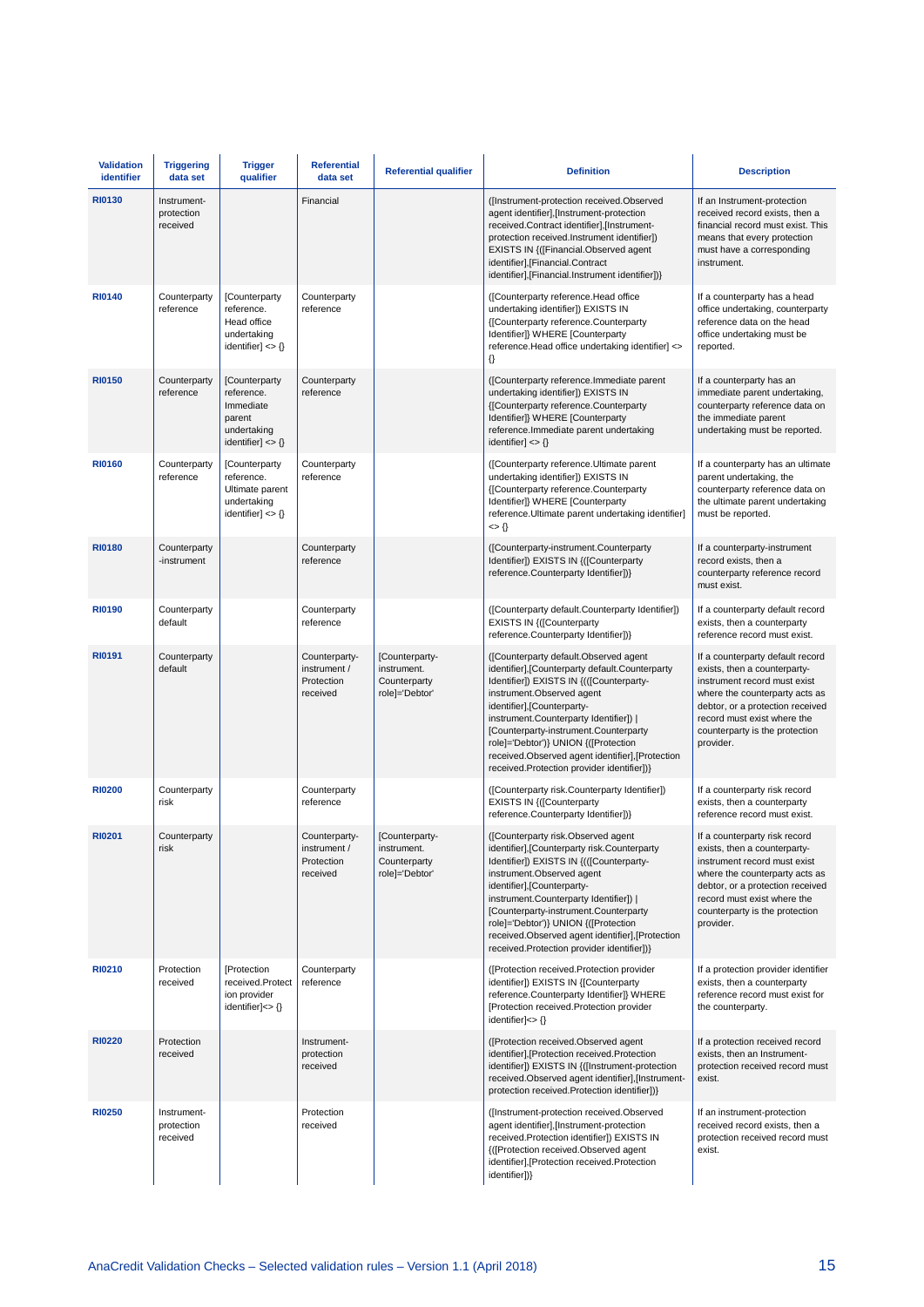| <b>Validation</b><br>identifier | <b>Triggering</b><br>data set | <b>Trigger</b><br>qualifier                                                           | <b>Referential</b><br>data set | <b>Referential qualifier</b>                                         | <b>Definition</b>                                                                                                                                                                                                                                                                                                                                                                                                                                                                                                                                                                                                                                                                                     | <b>Description</b>                                                                                                                                                                          |
|---------------------------------|-------------------------------|---------------------------------------------------------------------------------------|--------------------------------|----------------------------------------------------------------------|-------------------------------------------------------------------------------------------------------------------------------------------------------------------------------------------------------------------------------------------------------------------------------------------------------------------------------------------------------------------------------------------------------------------------------------------------------------------------------------------------------------------------------------------------------------------------------------------------------------------------------------------------------------------------------------------------------|---------------------------------------------------------------------------------------------------------------------------------------------------------------------------------------------|
| <b>RI0260</b>                   | Counterparty<br>-instrument   | Count([Counter<br>party-<br>instrument.<br>Counterparty<br>role] IN<br>{'Debtor'}))>1 | Joint liabilities              |                                                                      | ([Counterparty-instrument.Observed agent<br>identifier],[Counterparty-instrument.Contract<br>identifier],[Counterparty-instrument.Instrument<br>identifier], [Counterparty-<br>instrument.Counterparty Identifier] WHERE<br>(Count([Counterparty-instrument.Counterparty<br>Identifier]   [Counterparty-<br>instrument.Counterparty role] = 'Debtor') > 1<br>AND [Counterparty-instrument.Counterparty<br>identifier]   [Counterparty-<br>instrument.Counterparty role] = 'Debtor')<br>EXISTS IN {(Joint liabilities.Observed agent<br>identifier], [Joint liabilities.Contract<br>identifier], [Counterparty-instrument. Instrument<br>identifier], [Joint liabilities.Counterparty<br>Identifier])} | If there is more than one debtor<br>taking part in an instrument,<br>then for each debtor reported in<br>the counterparty-instrument<br>data set, a joint liabilities record<br>must exist. |
| <b>RI0290</b>                   | Joint<br>liabilities          |                                                                                       | Counterparty-<br>instrument    | [Counterparty-<br>instrument.<br>Counterparty role] IN<br>{'Debtor'} | (Joint liabilities.Observed agent identifier], Joint<br>liabilities.Contract identifier],[Joint<br>liabilities.Instrument identifier],[Joint<br>liabilities.Counterparty Identifier]) EXISTS IN<br>{([Counterparty-instrument.Observed agent<br>identifier],[Counterparty-instrument.Contract<br>identifier],[Counterparty-instrument.Instrument<br>identifier],[Counterparty-<br>instrument.Counterparty Identifier])} WHERE<br>[Counterparty-instrument.Counterparty role] IN<br>{'Debtor'}                                                                                                                                                                                                         | If a joint liabilities record exists,<br>then a counterparty-instrument<br>record must exist where each<br>counterparty of the joint liability<br>record is a debtor.                       |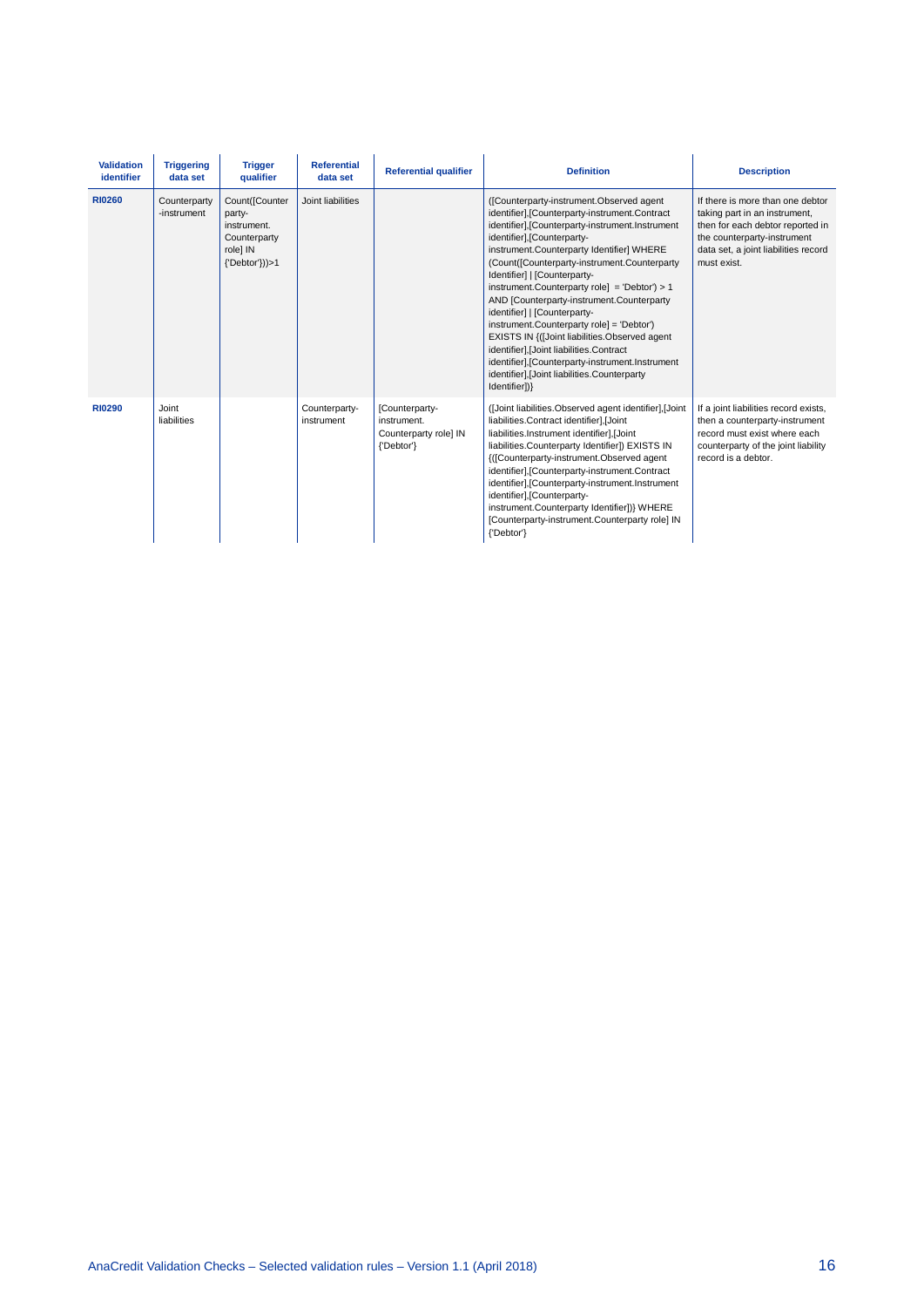### 4.2. Completeness

<span id="page-17-0"></span>The following subsections contain detailed descriptions of completeness validation checks for the:

- counterparty reference dataset; and
- credit relevant datasets.

Completeness requirements for credit relevant datasets are organised in a slightly different way from the requirements concerning counterparty reference data. This is due to the fact that there is no general condition that takes priority over the subconditions, which is the case for counterparty reference data.

<span id="page-17-1"></span>Please note that the decisions of the relevant NCB with regard to derogations, as defined in Regulation (EU) 2016/867, are taken into consideration implicitly and that, given such a decision, the completeness requirements do not apply.

#### 4.2.1 Completeness – counterparty reference dataset

The following subset of validation checks focuses on the completeness requirements for the reference data reported for counterparties registered in AnaCredit. If an attribute is required under at least one of the conditions and sub-conditions, then that attribute is considered as required for the completeness of the counterparty reference dataset.

For the purpose of completeness, the data validation checks on the counterparty reference dataset are categorised into three distinct cases, which are represented by different tables. The three cases are mutually exclusive – meaning that a specific counterparty cannot belong to more than one case.

The following table summarises the three different cases for the counterparty completeness validations: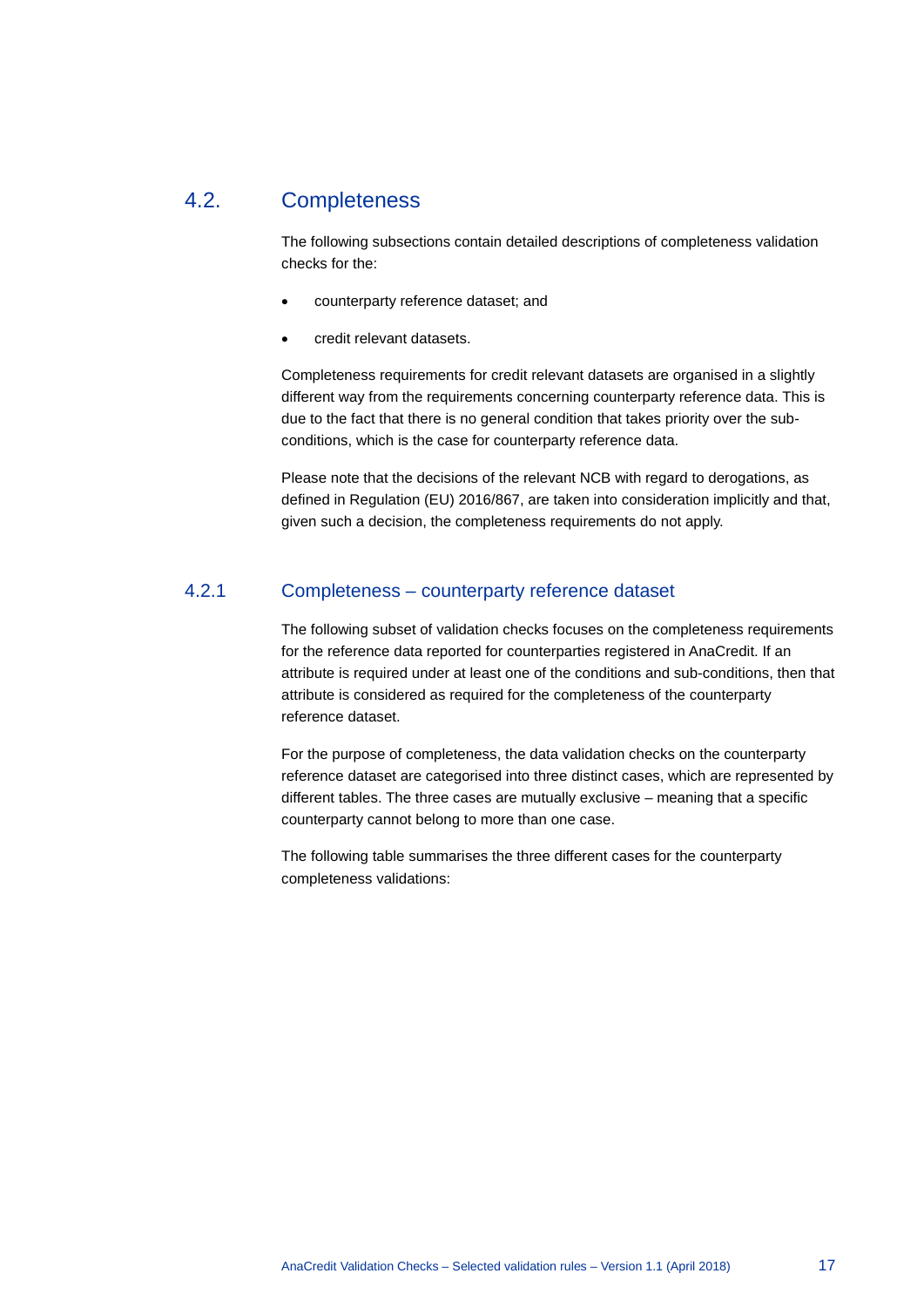| <b>Validation check tables</b> | <b>Validation check case</b>                 | <b>Description</b>                                                                                                                                                                                           |  |  |  |  |  |
|--------------------------------|----------------------------------------------|--------------------------------------------------------------------------------------------------------------------------------------------------------------------------------------------------------------|--|--|--|--|--|
| <b>Table A, Table B</b>        | Foreign branches                             | Data requirements for foreign branches in accordance with Part II of the<br>Manual, p. 244, Table 131.                                                                                                       |  |  |  |  |  |
|                                |                                              | The relevant NCB might decide to collect some of the information that is<br>not shown as applicable in the Manual, based on national discretions in<br>accordance with Regulation (EU) 2016/867.             |  |  |  |  |  |
| Table C, Table D               | Special funds                                | Data requirements for special funds in accordance with Part II of the<br>Manual, p. 244 Table 131, and subsequent chapters of Section 12 of the<br>Manual.                                                   |  |  |  |  |  |
|                                |                                              | The relevant NCB might decide to collect some of the information that is<br>not shown as applicable in the Manual, based on national discretions in<br>accordance with Regulation (EU) 2016/867.             |  |  |  |  |  |
| Table E, Table F               | General case for all other<br>counterparties | All counterparties not included in the previous two cases (i.e. – not<br>foreign branches or special funds) in accordance with Annex III of<br>Regulation (EU) 2016/867 and Part II of the AnaCredit Manual. |  |  |  |  |  |

The exact attributes which are checked for completeness in each different case for the counterparties identified by the specific conditions, are summarised in the validation checks tables.

Validation checks are organised according to two different general conditions whereby, in accordance with Part II of the AnaCredit Manual, Chapter 12.1.2.1, for counterparties included in the list of MFIs or in the list of international organisations (both published on the ECB's website<sup>[12](#page-18-0)</sup>), only the data attribute "Counterparty Identifier" is required – unless the counterparty is an MFI and a debtor<sup>[13](#page-18-1)</sup>.

| <b>Condition code</b> | <b>Description</b>                                                                                                                                                                                                                             |
|-----------------------|------------------------------------------------------------------------------------------------------------------------------------------------------------------------------------------------------------------------------------------------|
| <b>CC0010</b>         | All counterparties resident in a reporting Member State (Annex III). Specifically, this includes all<br>counterparties whose address is located in the reporting Member States as defined by Article I of<br>Regulation (EU) 2016/867.         |
| <b>CC0020</b>         | All counterparties not resident in a reporting Member State (Annex III). Specifically, this includes all<br>counterparties whose address is not located in the reporting Member States as defined by Article I of<br>Regulation (EU) 2016/867. |

In addition to the general condition codes, each subsequent completeness requirement has its own specific sub-conditions, which are shown in the relevant columns. The following table shows the complete list of all sub-conditions for the two general condition codes:

-

<span id="page-18-1"></span><span id="page-18-0"></span><sup>12</sup> See the publi[c List of MFIs,](https://www.ecb.europa.eu/stats/financial_corporations/list_of_financial_institutions/html/index.en.html) and th[e List of international organisations.](https://www.ecb.europa.eu/stats/money/aggregates/anacredit/shared/pdf/List_of_International_Organisations.xlsx)

 $13$  Unless otherwise decided by the relevant NCB in accordance with Part II of the AnaCredit Manual, Chapter 12.1.2.1.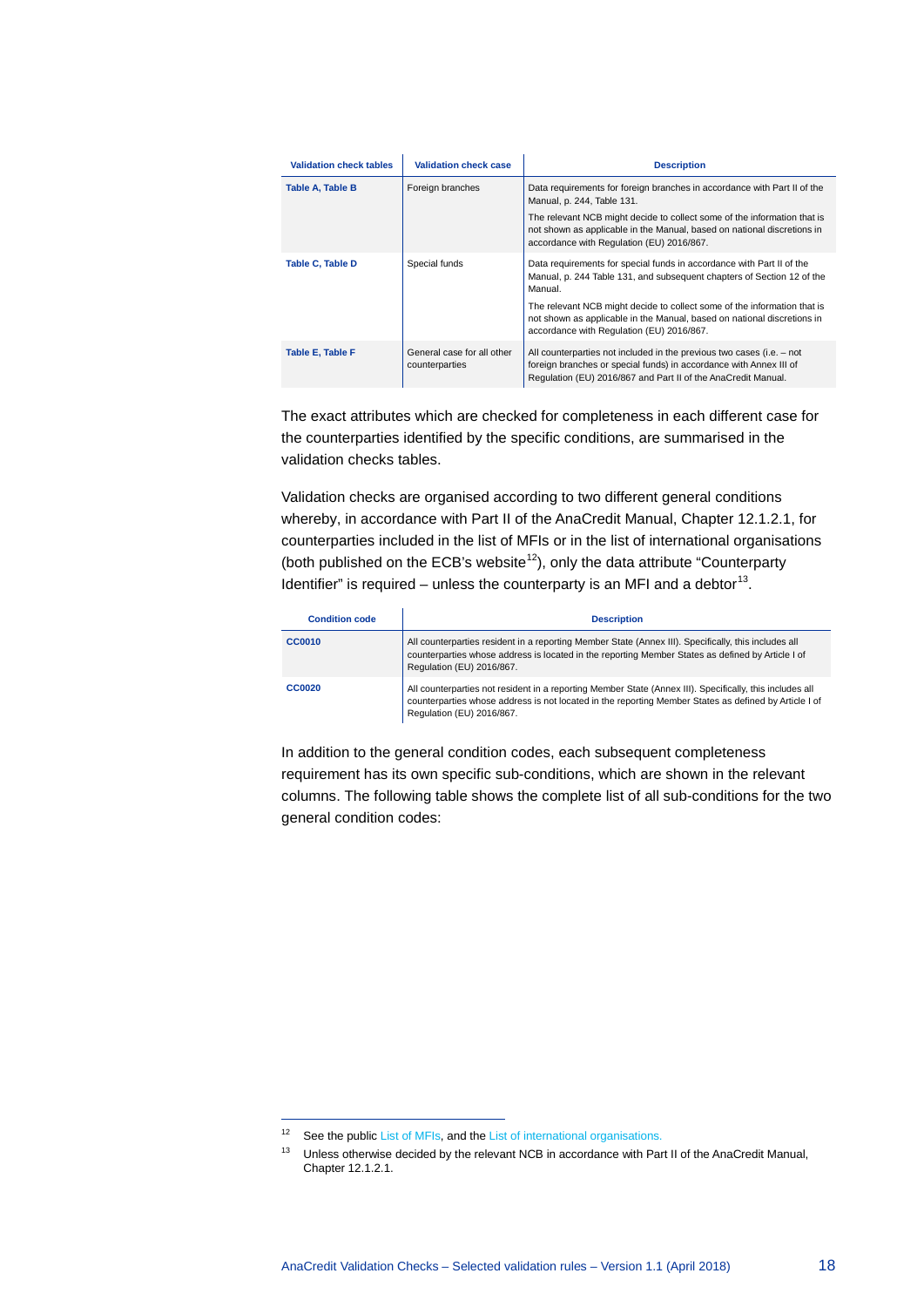| <b>Sub-condition</b><br>code | <b>Description</b>                                                                                                                                                                                                                                                                    |
|------------------------------|---------------------------------------------------------------------------------------------------------------------------------------------------------------------------------------------------------------------------------------------------------------------------------------|
| <b>CC0100</b>                | All counterparties that are Reporting Agents.                                                                                                                                                                                                                                         |
|                              | Specifically, this means all counterparties registered as reporting agents in AnaCredit by means of a<br>corresponding reporting agent identifier.                                                                                                                                    |
| CC0110                       | All counterparties that are Observed Agents.                                                                                                                                                                                                                                          |
|                              | Specifically, this means all counterparties registered as observed agents in AnaCredit by means of a<br>corresponding observed agent identifier.                                                                                                                                      |
| CC0120                       | All counterparties that are Creditors.                                                                                                                                                                                                                                                |
|                              | Specifically, this means all counterparties registered in AnaCredit with an instrument for which they are the<br>creditor.                                                                                                                                                            |
| CC0130                       | All counterparties that are debtors to instruments that all originated before 1 September 2018. This includes all<br>counterparties.                                                                                                                                                  |
|                              | This includes all counterparties registered in AnaCredit with an instrument for which they act as the debtor,<br>where none of the instruments originated after 1 September 2018.                                                                                                     |
| CC0140                       | All counterparties that are debtors with at least one instrument that originated on or after 1 September 2018.                                                                                                                                                                        |
|                              | This includes all counterparties registered in AnaCredit with an instrument for which they act as the debtor. For<br>such counterparties, at least one instrument must exist where the inception date is not earlier than 1<br>September 2018 in order to qualify for this condition. |
| CC0150                       | All counterparties that are protection providers. This includes all counterparties identified as protection<br>providers within the protection received dataset.                                                                                                                      |
| CC0160                       | All counterparties that are head office undertakings. Such counterparties are identified by means of head office<br>undertaking identifiers.                                                                                                                                          |
| <b>CC0170</b>                | All counterparties that are immediate parent undertakings. Such counterparties are identified by means of<br>immediate parent undertaking identifiers.                                                                                                                                |
| <b>CC0180</b>                | All counterparties that are ultimate parent undertakings. Such counterparties are identified by means of ultimate<br>parent undertaking identifiers.                                                                                                                                  |
| CC0190                       | All counterparties that are originators. This includes counterparties with an eligible instrument reported to<br>AnaCredit and having the role of an originator.                                                                                                                      |
| <b>CC0200</b>                | All counterparties that are servicers. This includes counterparties with an eligible instrument reported to<br>AnaCredit and having the role of a servicer.                                                                                                                           |

The completeness requirements are marked using four different alphabetical markers:

| <b>Alphabetical marker</b> | <b>Description</b>      |
|----------------------------|-------------------------|
| $\mathbf R$                | Required                |
| N                          | National discretion     |
| C                          | Conditional requirement |
| $\boldsymbol{\mathsf{x}}$  | Not required            |

Based on the general conditions (CC0010 and CC0020), two sets of completeness validation rules are presented by means of sub-conditions and alphabetical markers. Namely, a marker in the cell at the intersection of a sub-condition code and an AnaCredit data attribute indicates whether the data attribute in the Counterparty reference dataset is required for the counterparties returned by calling the subcondition.

The validation checks are summarised in the following tables: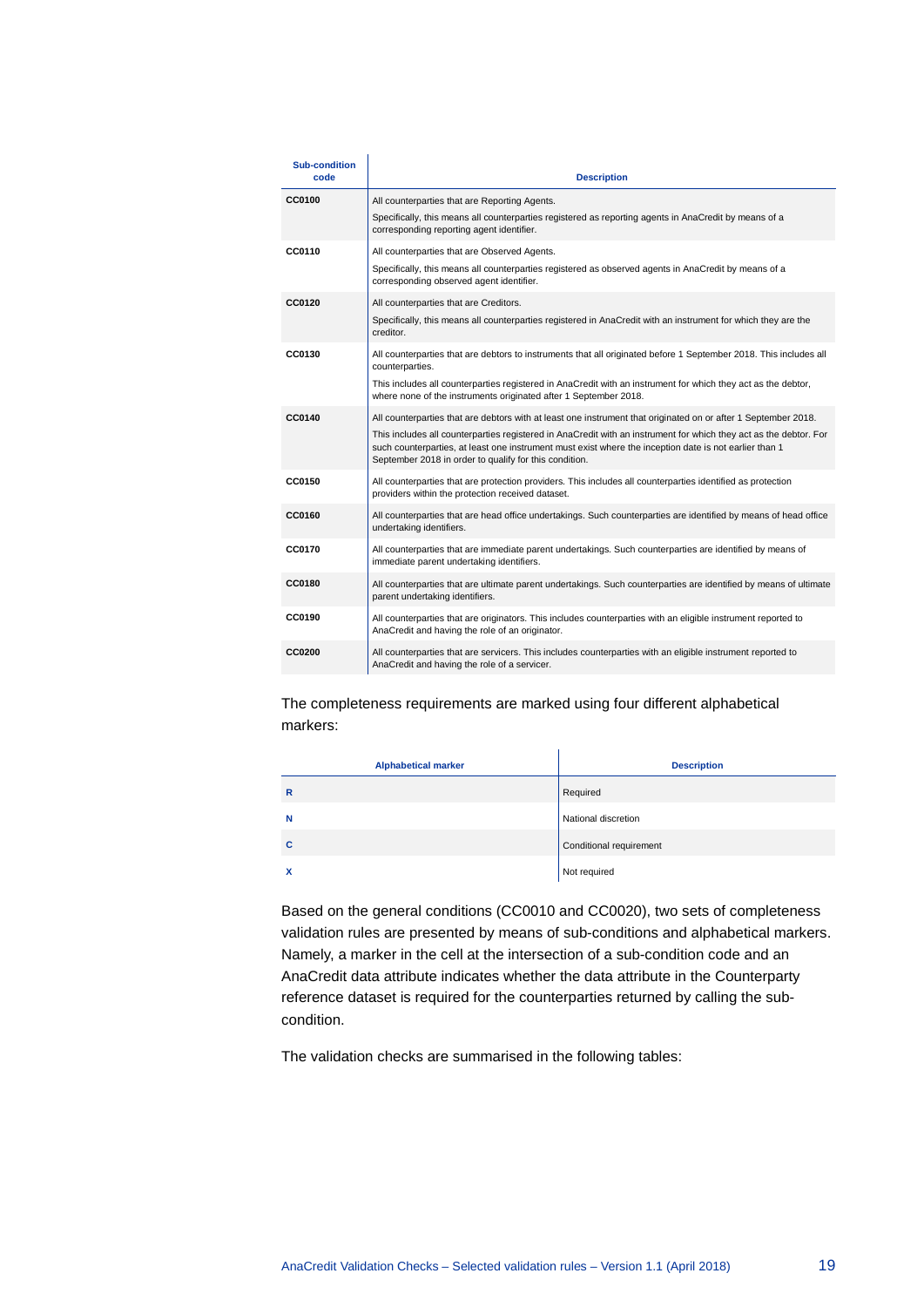|        | <b>Validation</b>    |                                              | <b>Sub-condition code</b> |               |               |               |               |               |  |  |  |               |               |  |
|--------|----------------------|----------------------------------------------|---------------------------|---------------|---------------|---------------|---------------|---------------|--|--|--|---------------|---------------|--|
|        | <b>identifier</b>    | <b>AnaCredit attribute</b>                   | <b>CC0100</b>             | <b>CC0110</b> | <b>CC0120</b> | <b>CC0130</b> | <b>CC0140</b> | <b>CC0150</b> |  |  |  | <b>CC0190</b> | <b>CC0200</b> |  |
|        | CY0001               | Counterparty identifier                      | $\mathsf{R}$              | $\mathsf{R}$  | $\mathsf{R}$  | $\mathsf{R}$  | $\mathsf{R}$  | ${\sf R}$     |  |  |  | $\mathsf{R}$  | $\mathsf{R}$  |  |
|        | CY0010 <sup>14</sup> | Legal Entity Identifier (LEI)                | $\mathbf C$               | $\mathbf C$   | $\mathbf C$   | $\mathbf C$   | $\mathbf C$   | $\mathbf C$   |  |  |  | $\mathbf C$   | $\mathsf C$   |  |
|        | CY0011 <sup>15</sup> | National identifier                          | $\mathsf{C}$              | C             | $\mathsf C$   | $\mathsf{C}$  | $\mathsf C$   | $\mathsf{C}$  |  |  |  | C             | C             |  |
|        | CY0020 <sup>16</sup> | Identifier type                              | $\mathbf C$               | $\mathbf C$   | $\mathbf C$   | $\mathbf C$   | $\mathbf C$   | $\mathbf C$   |  |  |  | $\mathbf C$   | $\mathbf C$   |  |
|        | CY002117             | Description of other<br>identifier type      | $\mathbf C$               | $\mathbf C$   | $\mathbf C$   | $\mathsf{C}$  | $\mathsf C$   | $\mathbf C$   |  |  |  | $\mathsf{C}$  | $\mathsf{C}$  |  |
|        | CY0030               | Head office undertaking<br>identifier        | X                         | X             | X             | N             | R             | N             |  |  |  | X             | X             |  |
|        | CY0040               | Immediate parent<br>undertaking identifier   | X                         | X             | X             | X             | X             | X             |  |  |  | X             | X             |  |
|        | CY0050               | Ultimate parent<br>undertaking identifier    | X                         | X             | X             | X             | X             | X             |  |  |  | X             | X             |  |
|        | CY0060               | Name                                         | $\mathsf{R}$              | R.            | $\mathsf{R}$  | $\mathsf{R}$  | $\mathsf{R}$  | $\mathsf{R}$  |  |  |  | $\mathsf{R}$  | R             |  |
|        | CY0070               | Address: street                              | $\mathsf R$               | R             | R             | R             | R             | $\mathsf R$   |  |  |  | R             | Ν             |  |
| CC0010 | CY0080               | Address: city / town /<br>village            | ${\sf R}$                 | $\mathsf{R}$  | $\mathsf{R}$  | $\mathsf{R}$  | $\mathsf{R}$  | $\mathsf{R}$  |  |  |  | $\mathsf{R}$  | N             |  |
|        | CY0090               | Address: county /<br>administrative division | $\mathsf{R}$              | R             | $\mathsf{R}$  | $\mathsf{R}$  | R             | R             |  |  |  | $\mathsf R$   | ${\sf N}$     |  |
|        | CY0100               | Address: postal code                         | ${\sf R}$                 | R             | $\mathsf{R}$  | $\mathsf{R}$  | $\mathsf{R}$  | ${\sf R}$     |  |  |  | $\mathsf{R}$  | N             |  |
|        | CY0110               | Address: country                             | $\mathsf{R}$              | $\mathsf{R}$  | $\mathsf{R}$  | $\mathsf{R}$  | R             | $\mathsf{R}$  |  |  |  | R             | N             |  |
|        | CY0120               | Legal form <sup>18</sup>                     | X                         | X             | X             | X             | X             | X             |  |  |  | X             | X             |  |
|        | CY0130               | Institutional sector                         | $\mathsf{R}$              | R             | $\mathsf{R}$  | $\mathsf{R}$  | R             | $\mathsf{R}$  |  |  |  | $\mathsf{R}$  | N             |  |
|        | CY0140               | Economic activity                            | X                         | X             | R             | $\mathsf{R}$  | R             | N             |  |  |  | N             | N             |  |
|        | CY0150               | Status of legal<br>proceedings               | X                         | X             | X             | X             | X             | X             |  |  |  | X             | X             |  |
|        | CY0160               | Date of initiation of legal<br>proceedings   | $\mathsf X$               | X             | X             | X             | X             | X             |  |  |  | X             | X             |  |
|        | CY0170               | Enterprise size                              | Χ                         | X             | Χ             | X             | X             | X             |  |  |  | X             | X             |  |
|        | CY0180               | Date of enterprise size                      | X                         | X             | X             | $\mathsf{X}$  | X             | X             |  |  |  | X             | X             |  |
|        | CY0190               | Number of employees                          | X                         | X             | X             | X             | X             | X             |  |  |  | X             | X             |  |
|        | CY0200               | Balance sheet total                          | X                         | X             | X             | X             | X             | X             |  |  |  | X             | X             |  |
|        | CY0210               | Annual turnover                              | X                         | X             | X             | X             | X             | X             |  |  |  | X             | X             |  |
|        | CY0220               | Accounting standard                          | X                         | X             | X             | X             | X             | X             |  |  |  | X             | X             |  |

**Table A: Foreign branches**

<span id="page-20-5"></span>j

<span id="page-20-0"></span><sup>&</sup>lt;sup>14</sup> Either the "Legal Entity Identifier" (when available) or (as the next best option) a "National Identifier" is required. Thus the validation checks CY0010 and CY0011 fail only if both data attributes are unavailable at the same time.

<span id="page-20-1"></span><sup>&</sup>lt;sup>15</sup> The "National identifier" can only be an identifier in accordance with ECB's official published list of AnaCredit identifiers, available at: [https://www.ecb.europa.eu/stats/money/aggregates/anacredit/shared/pdf/List\\_of\\_national\\_identifiers.xlsx](https://www.ecb.europa.eu/stats/money/aggregates/anacredit/shared/pdf/List_of_national_identifiers.xlsx)

<span id="page-20-2"></span><sup>&</sup>lt;sup>16</sup> In accordance with Part II of the AnaCredit Manual (ch. 12.4.3), the "Identifier type" is required when the "National Identifier" is being provided. Thus the validation check will only fail if CY0011 is available.

<span id="page-20-3"></span><sup>&</sup>lt;sup>17</sup> In accordance with Part II of the AnaCredit Manual (ch. 12.4.3), the "Description of other identifier type" attribute is required only when the "National Identifier" has been provided with an "Identifier type" = "Other".

<span id="page-20-4"></span> $18$  The published list of legal forms can be found at: [https://www.ecb.europa.eu/stats/money/aggregates/anacredit/shared/pdf/List\\_of\\_legal\\_forms.xlsx.](https://www.ecb.europa.eu/stats/money/aggregates/anacredit/shared/pdf/List_of_legal_forms.xlsx) According to Part II of the AnaCredit Manual, Section 12.4.13, the "Legal form" attribute is only applicable at legal entity level; for a foreign branch, the legal form is only reported in the counterparty reference data of the head office undertaking that represents the legal entity.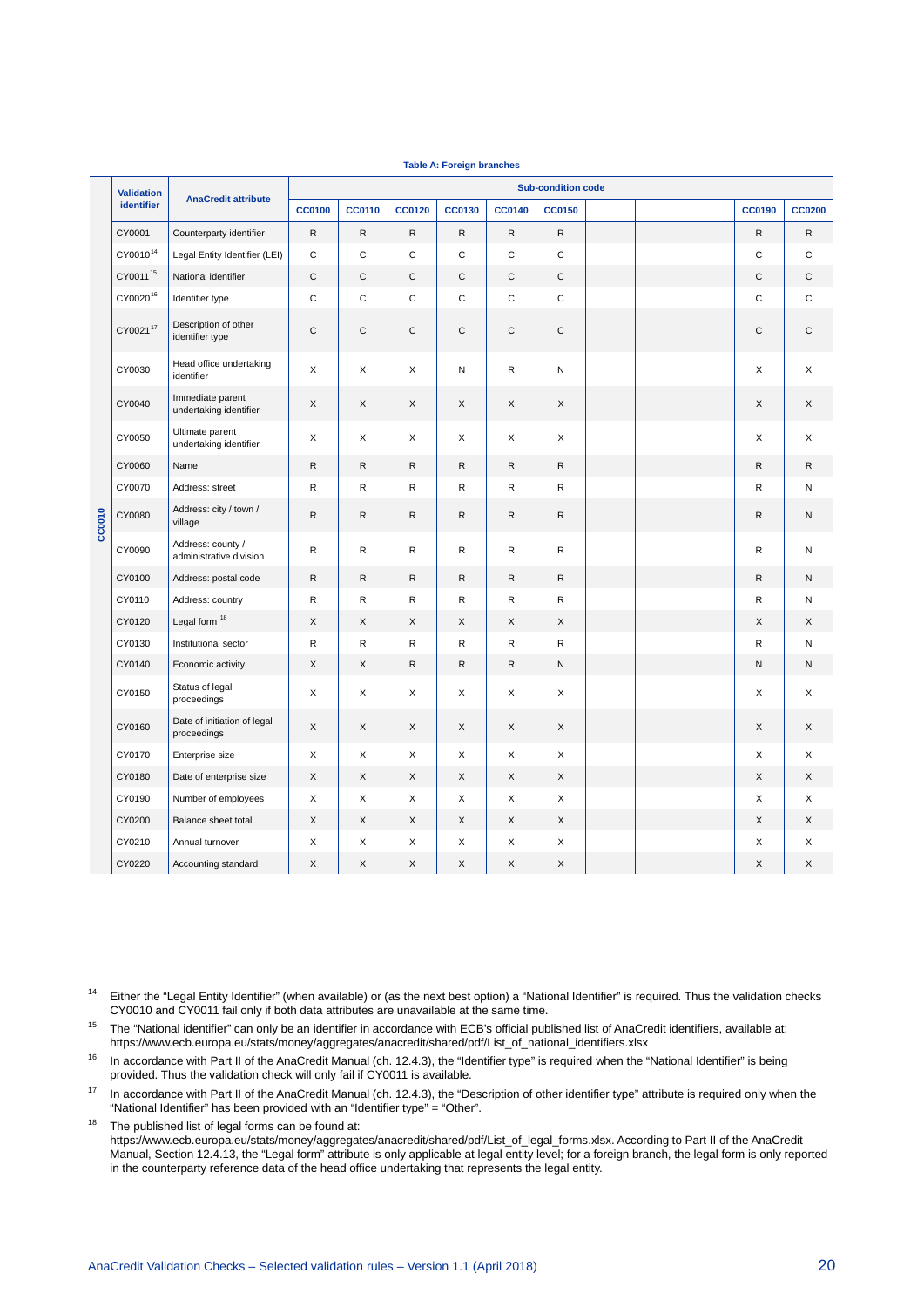|        | <b>Validation</b> |                                              | <b>Sub-condition code</b> |               |                           |               |               |               |  |  |  |               |               |
|--------|-------------------|----------------------------------------------|---------------------------|---------------|---------------------------|---------------|---------------|---------------|--|--|--|---------------|---------------|
|        | <b>identifier</b> | <b>AnaCredit attribute</b>                   | <b>CC0100</b>             | <b>CC0110</b> | <b>CC0120</b>             | <b>CC0130</b> | <b>CC0140</b> | <b>CC0150</b> |  |  |  | <b>CC0190</b> | <b>CC0200</b> |
|        | CY0001            | Counterparty identifier                      | X                         | R             | $\mathsf R$               | $\mathsf{R}$  | ${\sf R}$     | ${\sf R}$     |  |  |  | ${\sf R}$     | R             |
|        | CY001025          | Legal Entity Identifier (LEI)                | X                         | $\mathbf C$   | $\mathsf C$               | $\mathsf{C}$  | $\mathbf C$   | $\mathbf C$   |  |  |  | $\mathsf{C}$  | C             |
|        | CY001126          | National identifier                          | X                         | C             | C                         | C             | $\mathsf{C}$  | $\mathsf C$   |  |  |  | C             | C             |
|        | CY002027          | Identifier type                              | X                         | C             | $\mathbf C$               | C             | $\mathbf C$   | $\mathbf C$   |  |  |  | C             | C             |
|        | CY002128          | Description of other identifier<br>type      | X                         | C             | C                         | C             | C             | C             |  |  |  | C             | C             |
|        | CY0030            | Head office undertaking<br>identifier        | X                         | X             | X                         | X             | X             | X             |  |  |  | X             | X             |
|        | CY0040            | Immediate parent undertaking<br>identifier   | X                         | X             | X                         | X             | X             | X             |  |  |  | X             | X             |
|        | CY0050            | Ultimate parent undertaking<br>identifier    | X                         | X             | X                         | X             | X             | X             |  |  |  | X             | X             |
|        | CY0060            | Name                                         | X                         | R             | ${\sf R}$                 | $\mathsf{R}$  | ${\sf R}$     | $\mathsf{R}$  |  |  |  | ${\sf R}$     | R             |
|        | CY0070            | Address: street                              | X                         | R             | $\mathsf R$               | $\mathsf{R}$  | ${\sf R}$     | $\mathsf{R}$  |  |  |  | $\mathsf R$   | N             |
| CC0020 | CY0080            | Address: city / town / village               | X                         | R             | $\mathsf{R}$              | $\mathsf{R}$  | $\mathsf{R}$  | $\mathsf{R}$  |  |  |  | $\mathsf{R}$  | N             |
|        | CY0090            | Address: county / administrative<br>division | X                         | X             | X                         | X             | X             | X             |  |  |  | X             | X             |
|        | CY0100            | Address: postal code                         | X                         | R             | $\mathsf R$               | $\mathsf{R}$  | ${\sf R}$     | $\mathsf{R}$  |  |  |  | $\mathsf R$   | N             |
|        | CY0110            | Address: country                             | X                         | R             | $\mathsf{R}$              | $\mathsf{R}$  | $\mathsf{R}$  | ${\sf R}$     |  |  |  | $\mathsf R$   | N             |
|        | CY0120            | Legal form 18                                | X                         | $\times$      | $\times$                  | $\times$      | $\times$      | $\times$      |  |  |  | X             | X             |
|        | CY0130            | Institutional sector                         | X                         | R             | R                         | R             | R             | R             |  |  |  | R             | N             |
|        | CY0140            | Economic activity                            | X                         | X             | N                         | ${\sf N}$     | ${\sf N}$     | N             |  |  |  | N             | N             |
|        | CY0150            | Status of legal proceedings                  | X                         | X             | X                         | X             | N             | N             |  |  |  | X             | X             |
|        | CY0160            | Date of initiation of legal<br>proceedings   | X                         | X             | X                         | X             | ${\sf N}$     | N             |  |  |  | X             | X             |
|        | CY0170            | Enterprise size                              | X                         | X             | $\times$                  | X             | N             | ${\sf N}$     |  |  |  | X             | X             |
|        | CY0180            | Date of enterprise size                      | X                         | X             | $\boldsymbol{\mathsf{X}}$ | X             | X             | X             |  |  |  | X             | X             |
|        | CY0190            | Number of employees                          | X                         | X             | X                         | X             | X             | X             |  |  |  | X             | X             |
|        | CY0200            | Balance sheet total                          | X                         | X             | X                         | X             | X             | X             |  |  |  | X             | X             |
|        | CY0210            | Annual turnover                              | X                         | X             | X                         | X             | X             | X             |  |  |  | X             | X             |
|        | CY0220            | Accounting standard                          | X                         | X             | X                         | X             | X             | X             |  |  |  | X             | X             |

#### **Table B: Foreign branches**

T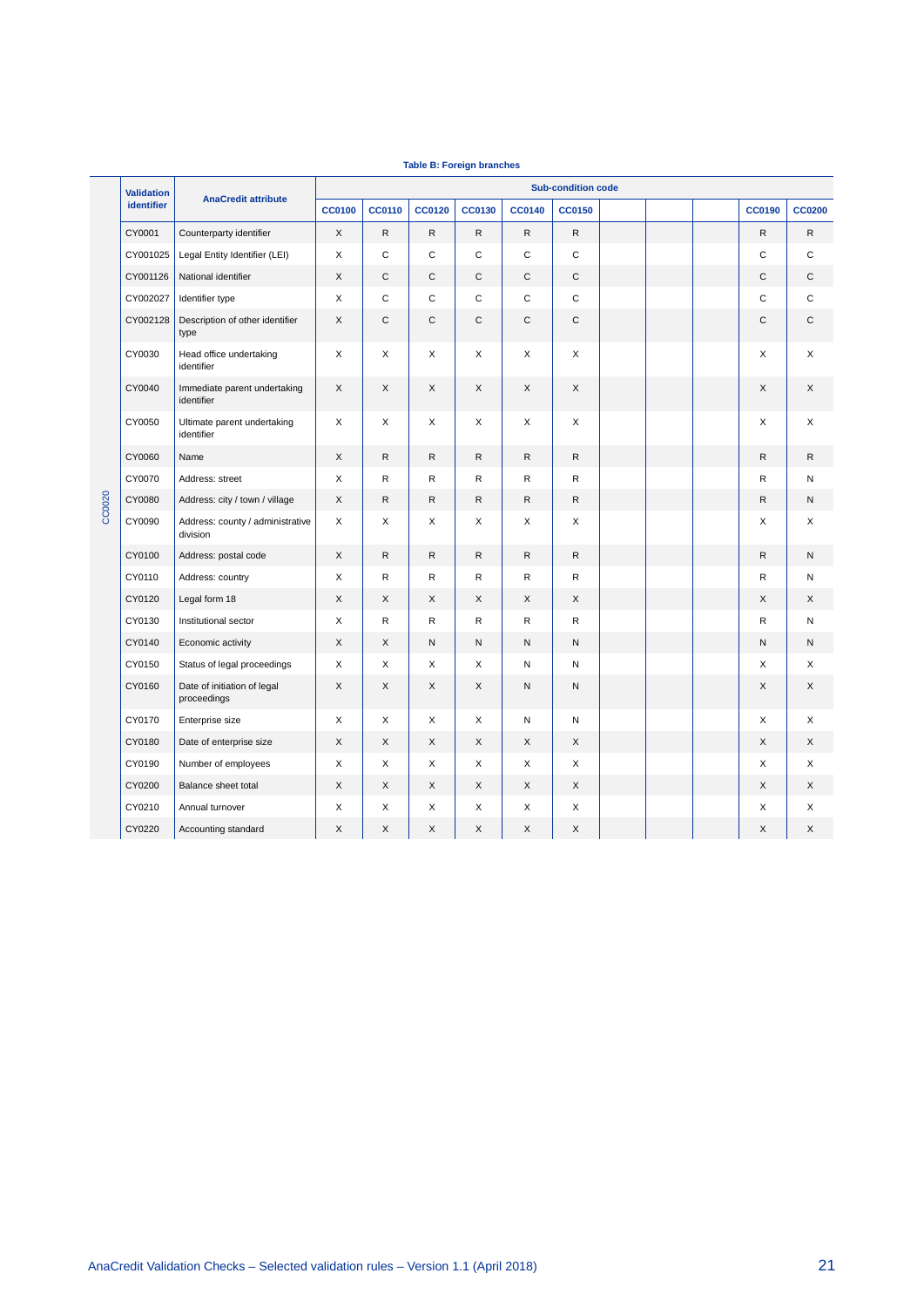|        |                      |                                              |  |               | <b>TUDIO O. Opoolul Turius</b> |               |                           |               |               |               |               |               |
|--------|----------------------|----------------------------------------------|--|---------------|--------------------------------|---------------|---------------------------|---------------|---------------|---------------|---------------|---------------|
|        | <b>Validation</b>    |                                              |  |               |                                |               | <b>Sub-vondition code</b> |               |               |               |               |               |
|        | identifier           | <b>AnaCredit attribute</b>                   |  | <b>CC0120</b> | <b>CC0130</b>                  | <b>CC0140</b> | <b>CC0150</b>             | <b>CC0160</b> | <b>CC0170</b> | <b>CC0180</b> | <b>CC0190</b> | <b>CC0200</b> |
|        | CY0001               | Counterparty identifier                      |  | $\mathsf{R}$  | $\mathsf{R}$                   | ${\sf R}$     | ${\sf R}$                 | ${\sf R}$     | R             | R             | $\mathsf{R}$  | R             |
|        | CY0010 <sup>19</sup> | Legal Entity Identifier (LEI)                |  | C             | $\mathsf{C}$                   | $\mathbf C$   | $\mathbf C$               | $\mathbf C$   | $\mathsf{C}$  | $\mathsf C$   | $\mathsf{C}$  | $\mathsf C$   |
|        | CY0011 <sup>20</sup> | National identifier                          |  | $\mathsf C$   | $\mathbf C$                    | $\mathsf C$   | $\mathsf{C}$              | $\mathsf C$   | $\mathsf C$   | C             | C             | $\mathsf C$   |
|        | CY0020 <sup>21</sup> | Identifier type                              |  | C             | C                              | C             | C                         | $\mathsf{C}$  | C             | C             | C             | C             |
|        | CY002122             | Description of other<br>identifier type      |  | C             | C                              | $\mathsf C$   | $\mathsf C$               | C             | $\mathsf C$   | C             | C             | C             |
|        | CY0030               | Head office undertaking<br>identifier        |  | X             | Ν                              | R             | N                         | X             | X             | X             | X             | X             |
|        | CY0040               | Immediate parent<br>undertaking identifier   |  | X             | X                              | X             | X                         | X             | X             | X             | X             | X             |
| CC0010 | CY0050               | Ultimate parent<br>undertaking identifier    |  | X             | X                              | X             | X                         | X             | X             | X             | X             | X             |
|        | CY0060               | Name                                         |  | $\mathsf{R}$  | $\mathsf{R}$                   | $\mathsf{R}$  | ${\sf R}$                 | ${\sf R}$     | $\mathsf{R}$  | ${\sf R}$     | ${\sf R}$     | R             |
|        | CY0070               | Address: street                              |  | Χ             | X                              | X             | X                         | X             | X             | X             | X             | X             |
|        | CY0080               | Address: city / town /<br>village            |  | X             | X                              | X             | X                         | X             | X             | X             | X             | X             |
|        | CY0090               | Address: county /<br>administrative division |  | X             | X                              | X             | X                         | X             | X             | X             | X             | X             |
|        | CY0100               | Address: postal code                         |  | $\mathsf X$   | X                              | X             | X                         | X             | X             | X             | X             | X             |
|        | CY0110               | Address: country                             |  | X             | X                              | X             | X                         | X             | X             | X             | X             | X             |
|        | CY0120               | Legal form <sup>23</sup>                     |  | $\mathsf{R}$  | $\mathsf{R}$                   | $\mathsf{R}$  | $\mathsf{R}$              | ${\sf R}$     | $\mathsf{R}$  | R             | $\mathsf{R}$  | N             |
|        | CY0130               | Institutional sector                         |  | R             | R                              | $\mathsf{R}$  | $\mathsf R$               | R             | $\mathsf{R}$  | R             | R             | N             |
|        | CY0140               | Economic activity                            |  | $\mathsf{R}$  | $\mathsf{R}$                   | $\mathsf{R}$  | ${\sf N}$                 | ${\sf R}$     | $\mathsf{R}$  | N             | N             | ${\sf N}$     |
|        | CY0150               | Status of legal<br>proceedings               |  | X             | X                              | X             | X                         | X             | X             | X             | X             | X             |
|        | CY0160               | Date of initiation of legal<br>proceedings   |  | $\mathsf X$   | X                              | X             | $\mathsf X$               | $\mathsf X$   | X             | X             | X             | X             |
|        | CY0170               | Enterprise size                              |  | X             | X                              | X             | X                         | X             | X             | X             | X             | X             |
|        | CY0180               | Date of enterprise size                      |  | X             | X                              | X             | X                         | X             | X             | X             | X             | X             |
|        | CY0190               | Number of employees                          |  | X             | X                              | X             | X                         | X             | X             | X             | X             | X             |
|        | CY0200               | Balance sheet total                          |  | X             | X                              | X             | X                         | X             | X             | X             | X             | X             |
|        | CY0210               | Annual turnover                              |  | X             | X                              | X             | X                         | X             | X             | X             | X             | X             |
|        | CY0220               | Accounting standard                          |  | X             | X                              | X             | X                         | X             | X             | X             | X             | X             |

**Table C: Special funds**

j

<span id="page-22-0"></span><sup>&</sup>lt;sup>19</sup> Either the "Legal Entity Identifier" or the "National Identifier" is required. Thus the validation checks CY0010 and CY0011 fail only if both are unavailable.

<span id="page-22-1"></span><sup>&</sup>lt;sup>20</sup> The "National identifier" can only be an identifier in accordance with the ECB's official published list of AnaCredit identifiers, available at: [https://www.ecb.europa.eu/stats/money/aggregates/anacredit/shared/pdf/List\\_of\\_national\\_identifiers.xlsx](https://www.ecb.europa.eu/stats/money/aggregates/anacredit/shared/pdf/List_of_national_identifiers.xlsx)

<span id="page-22-2"></span><sup>&</sup>lt;sup>21</sup> In accordance with Part II of the AnaCredit Manual, (ch. 12.4.3) the "Identifier type" is required only when the "National Identifier" has been provided. Thus the validation check will only fail if CY0011 is available.

<span id="page-22-3"></span><sup>&</sup>lt;sup>22</sup> In accordance with Part II of the AnaCredit Manual (ch. 12.4.3), the "Description of other identifier type" attribute is required only when the "National Identifier" has been provided with an "Identifier type" = "Other".

<span id="page-22-4"></span> $23$  The published list of legal forms is available at: [https://www.ecb.europa.eu/stats/money/aggregates/anacredit/shared/pdf/List\\_of\\_legal\\_forms.xlsx](https://www.ecb.europa.eu/stats/money/aggregates/anacredit/shared/pdf/List_of_legal_forms.xlsx)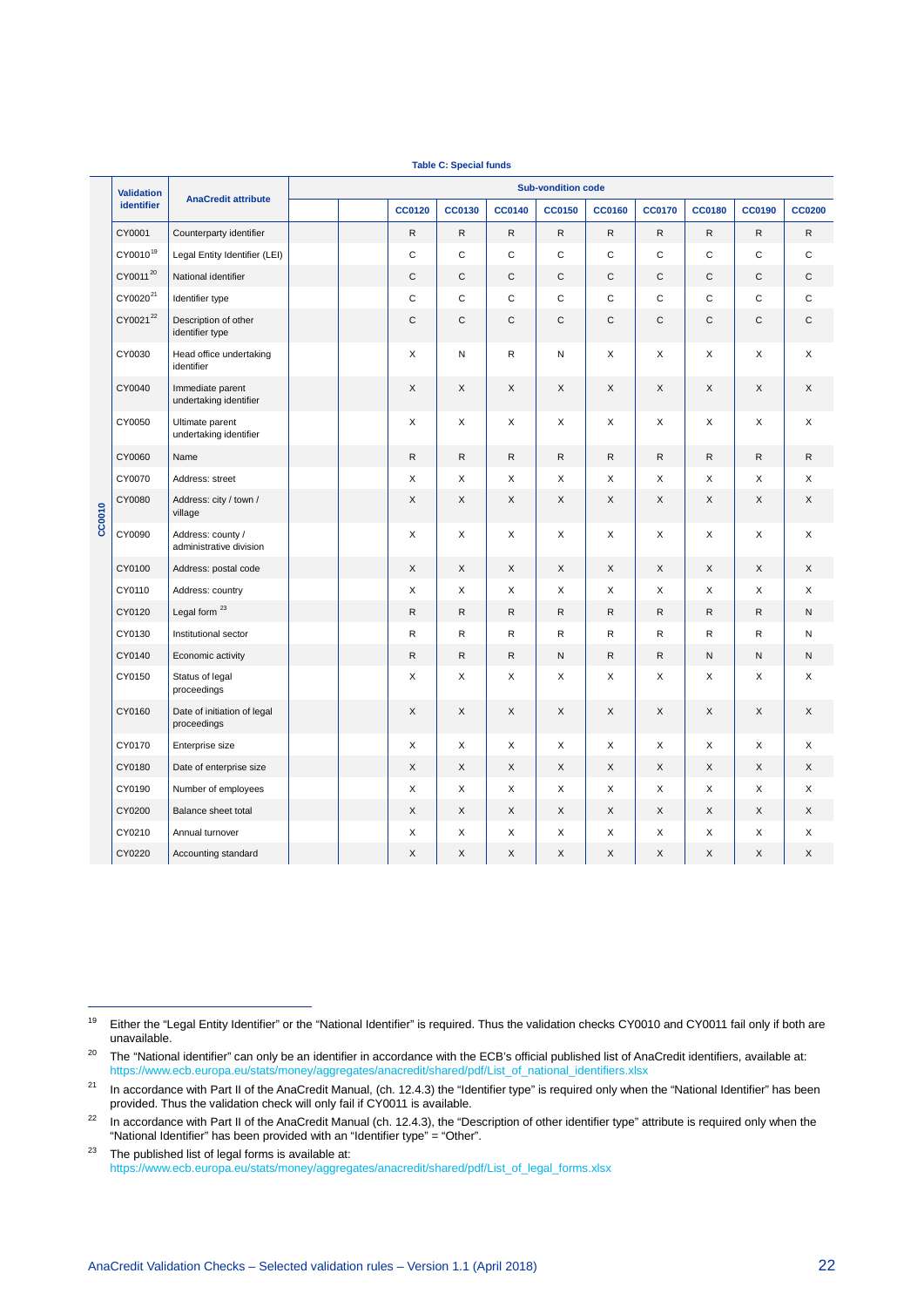|        | <b>Validation</b> | <b>Sub-condition code</b>                    |  |  |               |              |               |               |               |               |               |               |               |
|--------|-------------------|----------------------------------------------|--|--|---------------|--------------|---------------|---------------|---------------|---------------|---------------|---------------|---------------|
|        | identifier        | <b>AnaCredit attribute</b>                   |  |  | <b>CC0120</b> | CC0130       | <b>CC0140</b> | <b>CC0150</b> | <b>CC0160</b> | <b>CC0170</b> | <b>CC0180</b> | <b>CC0190</b> | <b>CC0200</b> |
|        | CY0001            | Counterparty identifier                      |  |  | $\mathsf{R}$  | ${\sf R}$    | $\mathsf{R}$  | $\mathsf{R}$  | $\mathsf{R}$  | R.            | $\mathsf{R}$  | $\mathsf{R}$  | R             |
|        | CY001025          | Legal Entity Identifier (LEI)                |  |  | C             | $\mathsf{C}$ | C             | C             | C             | C             | $\mathsf{C}$  | C             | C             |
|        | CY001126          | National identifier                          |  |  | $\mathsf{C}$  | C            | C             | C             | C             | $\mathsf C$   | C             | C             | С             |
|        | CY002027          | Identifier type                              |  |  | $\mathsf{C}$  | $\mathsf{C}$ | $\mathsf C$   | С             | $\mathsf C$   | $\mathbf C$   | C             | C             | C             |
|        | CY002128          | Description of other identifier<br>type      |  |  | $\mathsf{C}$  | $\mathsf{C}$ | C             | C             | C             | $\mathsf{C}$  | $\mathsf{C}$  | $\mathsf C$   | С             |
|        | CY0030            | Head office undertaking<br>identifier        |  |  | X             | X            | X             | X             | X             | X             | X             | X             | X             |
|        | CY0040            | Immediate parent undertaking<br>identifier   |  |  | X             | X            | X             | X             | X             | X             | X             | X             | X             |
|        | CY0050            | Ultimate parent undertaking<br>identifier    |  |  | X             | X            | X             | X             | X             | X             | X             | X             | X             |
|        | CY0060            | Name                                         |  |  | R             | $\mathsf{R}$ | $\mathsf R$   | R             | R             | R             | R             | $\mathsf{R}$  | R             |
|        | CY0070            | Address: street                              |  |  | X             | X            | X             | X             | X             | X             | X             | X             | X             |
| CC0020 | CY0080            | Address: city / town / village               |  |  | X             | X            | X             | X             | X             | X             | X             | X             | X             |
|        | CY0090            | Address: county /<br>administrative division |  |  | X             | X            | X             | X             | X             | X             | X             | X             | X             |
|        | CY0100            | Address: postal code                         |  |  | X             | X            | X             | X             | X             | X             | X             | X             | X             |
|        | CY0110            | Address: country                             |  |  | X             | X            | X             | X             | X             | X             | X             | Χ             | X             |
|        | CY0120            | Legal form $^{24}$                           |  |  | ${\sf R}$     | $\mathsf{R}$ | R             | R             | $\mathsf{R}$  | R             | R             | R             | N             |
|        | CY0130            | Institutional sector                         |  |  | $\mathsf R$   | R            | R             | R             | R             | R             | R             | R             | Ν             |
|        | CY0140            | Economic activity                            |  |  | N             | ${\sf N}$    | N             | ${\sf N}$     | N             | N             | ${\sf N}$     | N             | N             |
|        | CY0150            | Status of legal proceedings                  |  |  | X             | X            | Ν             | N             | X             | X             | X             | X             | X             |
|        | CY0160            | Date of initiation of legal<br>proceedings   |  |  | X             | X            | N             | N             | X             | $\times$      | X             | X             | X             |
|        | CY0170            | Enterprise size                              |  |  | X             | X            | Ν             | N             | X             | X             | X             | X             | Х             |
|        | CY0180            | Date of enterprise size                      |  |  | X             | X            | X             | X             | X             | X             | X             | X             | X             |
|        | CY0190            | Number of employees                          |  |  | X             | X            | X             | X             | X             | X             | X             | X             | X             |
|        | CY0200            | Balance sheet total                          |  |  | X             | X            | X             | X             | X             | X             | X             | X             | X             |
|        | CY0210            | Annual turnover                              |  |  | X             | X            | X             | X             | X             | X             | X             | X             | X             |
|        | CY0220            | Accounting standard                          |  |  | X             | X            | X             | X             | X             | X             | X             | X             | X             |

**Table D: Special funds**

 $\overline{a}$ 

<span id="page-23-0"></span> $24$  The published list of legal forms is available at: [https://www.ecb.europa.eu/stats/money/aggregates/anacredit/shared/pdf/List\\_of\\_legal\\_forms.xlsx](https://www.ecb.europa.eu/stats/money/aggregates/anacredit/shared/pdf/List_of_legal_forms.xlsx)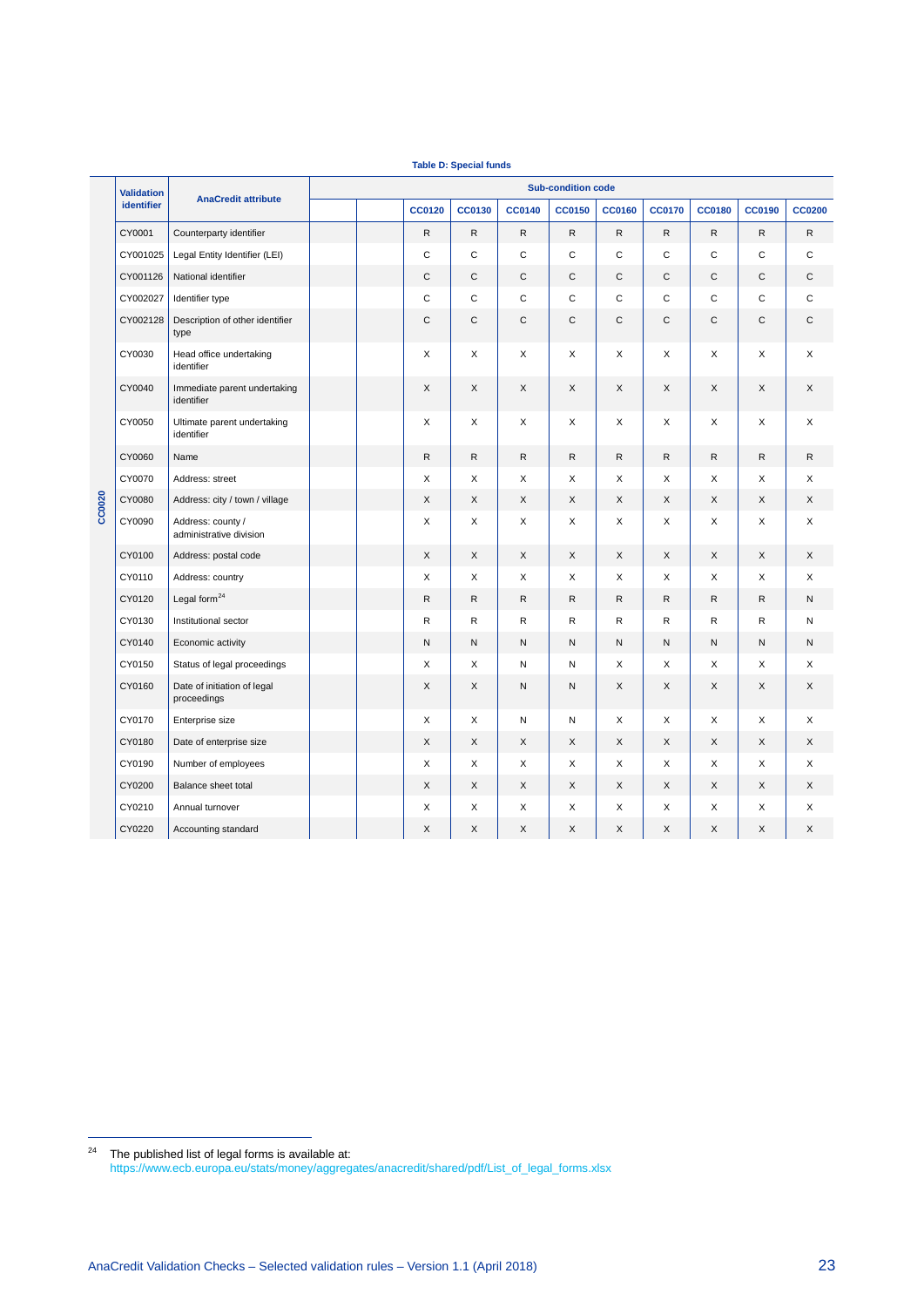<span id="page-24-3"></span><span id="page-24-2"></span><span id="page-24-1"></span><span id="page-24-0"></span>

|        |                              |                                              | <b>Sub-condition code</b> |               |               |              |               |               |               |               |               |               |               |
|--------|------------------------------|----------------------------------------------|---------------------------|---------------|---------------|--------------|---------------|---------------|---------------|---------------|---------------|---------------|---------------|
|        | <b>Validation identifier</b> | <b>AnaCredit attribute</b>                   | <b>CC0100</b>             | <b>CC0110</b> | <b>CC0120</b> | CC0130       | <b>CC0140</b> | <b>CC0150</b> | <b>CC0160</b> | <b>CC0170</b> | <b>CC0180</b> | <b>CC0190</b> | <b>CC0200</b> |
|        | CY0001                       | Counterparty identifier                      | ${\sf R}$                 | ${\sf R}$     | R             | $\mathsf{R}$ | ${\sf R}$     | ${\sf R}$     | ${\sf R}$     | $\mathsf{R}$  | R             | ${\sf R}$     | ${\sf R}$     |
|        | CY0010 <sup>25</sup>         | Legal Entity Identifier<br>(LEI)             | $\mathbf C$               | $\mathsf{C}$  | C             | C            | $\mathsf{C}$  | $\mathbf C$   | C             | $\mathbf C$   | C             | $\mathbf C$   | $\mathsf{C}$  |
|        | CY0011 <sup>26</sup>         | National identifier                          | $\mathsf C$               | $\mathsf{C}$  | C             | $\mathsf C$  | $\mathbf C$   | $\mathbf C$   | $\mathsf C$   | $\mathsf{C}$  | C             | $\mathsf C$   | $\mathsf{C}$  |
|        | CY0020 <sup>27</sup>         | Identifier type                              | $\mathsf{C}$              | C             | C             | $\mathsf{C}$ | $\mathsf c$   | $\mathsf{C}$  | C             | $\mathsf{C}$  | C             | $\mathsf{C}$  | $\mathsf{C}$  |
|        | CY0021 <sup>28</sup>         | Description of other<br>identifier type      | $\mathsf C$               | $\mathsf{C}$  | C             | C            | C             | $\mathsf{C}$  | $\mathsf{C}$  | C             | C             | $\mathsf{C}$  | C             |
|        | CY0030                       | Head office undertaking<br>identifier        | X                         | X             | X             | N            | $C^{29}$      | N             | X             | X             | X             | X             | X             |
|        | CY0040                       | Immediate parent<br>undertaking identifier   | X                         | X             | X             | N            | ${\sf R}$     | ${\sf N}$     | X             | X             | X             | X             | X             |
|        | CY0050                       | Ultimate parent<br>undertaking identifier    | X                         | X             | X             | Ν            | R             | ${\sf N}$     | X             | X             | X             | X             | X             |
|        | CY0060                       | Name                                         | $\mathsf{R}$              | $\mathsf{R}$  | R.            | $\mathsf{R}$ | $\mathsf{R}$  | $\mathsf{R}$  | $\mathsf{R}$  | $\mathsf{R}$  | R             | R             | $\mathsf{R}$  |
|        | CY0070                       | Address: street                              | ${\sf R}$                 | ${\sf R}$     | R             | R            | ${\sf R}$     | R             | ${\sf R}$     | R             | R             | ${\sf R}$     | N             |
| CC0010 | CY0080                       | Address: city / town /<br>village            | R                         | R             | R             | $\mathsf{R}$ | ${\sf R}$     | $\mathsf{R}$  | ${\sf R}$     | $\mathsf{R}$  | R             | R             | N             |
|        | CY0090                       | Address: county /<br>administrative division | $\mathsf{R}$              | $\mathsf{R}$  | R             | R            | $\mathsf{R}$  | ${\sf R}$     | $\mathsf R$   | $\mathsf{R}$  | R             | $\mathsf{R}$  | N             |
|        | CY0100                       | Address: postal code                         | $\mathsf{R}$              | ${\sf R}$     | R             | $\mathsf{R}$ | $\mathsf{R}$  | $\mathsf{R}$  | ${\sf R}$     | $\mathsf{R}$  | R             | R             | N             |
|        | CY0110                       | Address: country                             | $\mathsf{R}$              | $\mathsf R$   | R             | R            | ${\sf R}$     | $\mathsf R$   | $\mathsf R$   | $\mathsf{R}$  | R             | $\mathsf{R}$  | N             |
|        | CY0120                       | Legal form 30                                | $\mathsf{R}$              | ${\sf R}$     | R             | $\mathsf{R}$ | $\mathsf{R}$  | $\mathsf{R}$  | ${\sf R}$     | $\mathsf{R}$  | R             | ${\sf R}$     | ${\sf N}$     |
|        | CY0130                       | Institutional sector                         | $\mathsf{R}$              | $\mathsf R$   | R             | $\mathsf{R}$ | ${\sf R}$     | $\mathsf R$   | $\mathsf R$   | $\mathsf{R}$  | R             | $\mathsf{R}$  | N             |
|        | CY0140                       | Economic activity                            | X                         | X             | R             | $\mathsf{R}$ | ${\sf R}$     | $\mathsf{N}$  | ${\sf R}$     | ${\sf R}$     | N             | N             | N             |
|        | CY0150                       | Status of legal<br>proceedings               | X                         | X             | X             | N            | $\mathsf{R}$  | ${\sf N}$     | N             | N             | N             | N             | N             |
|        | CY0160                       | Date of initiation of legal<br>proceedings   | X                         | X             | X             | N            | ${\sf R}$     | ${\sf N}$     | N             | ${\sf N}$     | N             | $\mathsf{N}$  | N             |
|        | CY0170                       | Enterprise size                              | X                         | X             | X             | N            | $\mathsf{R}$  | N             | N             | N             | N             | N             | N             |
|        | CY0180                       | Date of enterprise size                      | X                         | X             | X             | N            | $\mathsf{R}$  | N             | N             | N             | N             | N             | N             |
|        | CY0190                       | Number of employees                          | X                         | X             | X             | N            | $\mathsf{R}$  | N             | N             | N             | N             | N             | X             |
|        | CY0200                       | Balance sheet total                          | X                         | X             | X             | N            | $\mathsf{R}$  | N             | N             | N             | N             | N             | X             |
|        | CY0210                       | Annual turnover                              | X                         | X             | X             | N            | R             | N             | N             | N             | И             | N             | X             |
|        | CY0220                       | Accounting standard                          | R                         | X             | X             | X            | X             | X             | X             | X             | X             | Χ             | X             |

#### **Table E: General case for all other counterparties**

<span id="page-24-4"></span><sup>25</sup> Either the "Legal Entity Identifier" or the "National Identifier" is required. Thus the validation checks CY0010 and CY0011 fail only if both are unavailable.

<span id="page-24-5"></span><sup>26</sup> The "National identifier" can only be an identifier in accordance with the ECB's official published list of AnaCredit identifiers, available at: [https://www.ecb.europa.eu/stats/money/aggregates/anacredit/shared/pdf/List\\_of\\_national\\_identifiers.xlsx](https://www.ecb.europa.eu/stats/money/aggregates/anacredit/shared/pdf/List_of_national_identifiers.xlsx)

<span id="page-24-6"></span><sup>27</sup> In accordance with Part II of the AnaCredit Manual (ch. 12.4.3) the "Identifier type" is required only when the "National Identifier" has been provided. Thus the validation check can fail only when CY0011 is available.

<span id="page-24-7"></span><sup>28</sup> In accordance with Part II of the AnaCredit Manual (ch. 12.4.3), the "Description of other identifier type" attribute is required only when the "National Identifier" has been provided with an "Identifier type" = "Other".

<span id="page-24-8"></span><sup>29</sup> In accordance with Part II of the AnaCredit Manual (ch. 12.4.4), the "Head office undertaking identifier" is encouraged for reporting even in cases where the Head offices / domestic parts have the same value as the "Counterparty identifier".

<span id="page-24-9"></span><sup>30</sup> The published list of legal forms is available at: [https://www.ecb.europa.eu/stats/money/aggregates/anacredit/shared/pdf/List\\_of\\_legal\\_forms.xlsx.](https://www.ecb.europa.eu/stats/money/aggregates/anacredit/shared/pdf/List_of_legal_forms.xlsx) According to Part II of the AnaCredit Manual, Section 12.4.13, the "Legal form" attribute is only applicable at legal entity level; for a foreign branch, the legal form is only reported in the counterparty reference data of the head office undertaking that represents the legal entity. In the case of special funds, the "special fund" value is reported. For counterparties not resident in a reporting Member State, this attribute is always required.

 $\overline{a}$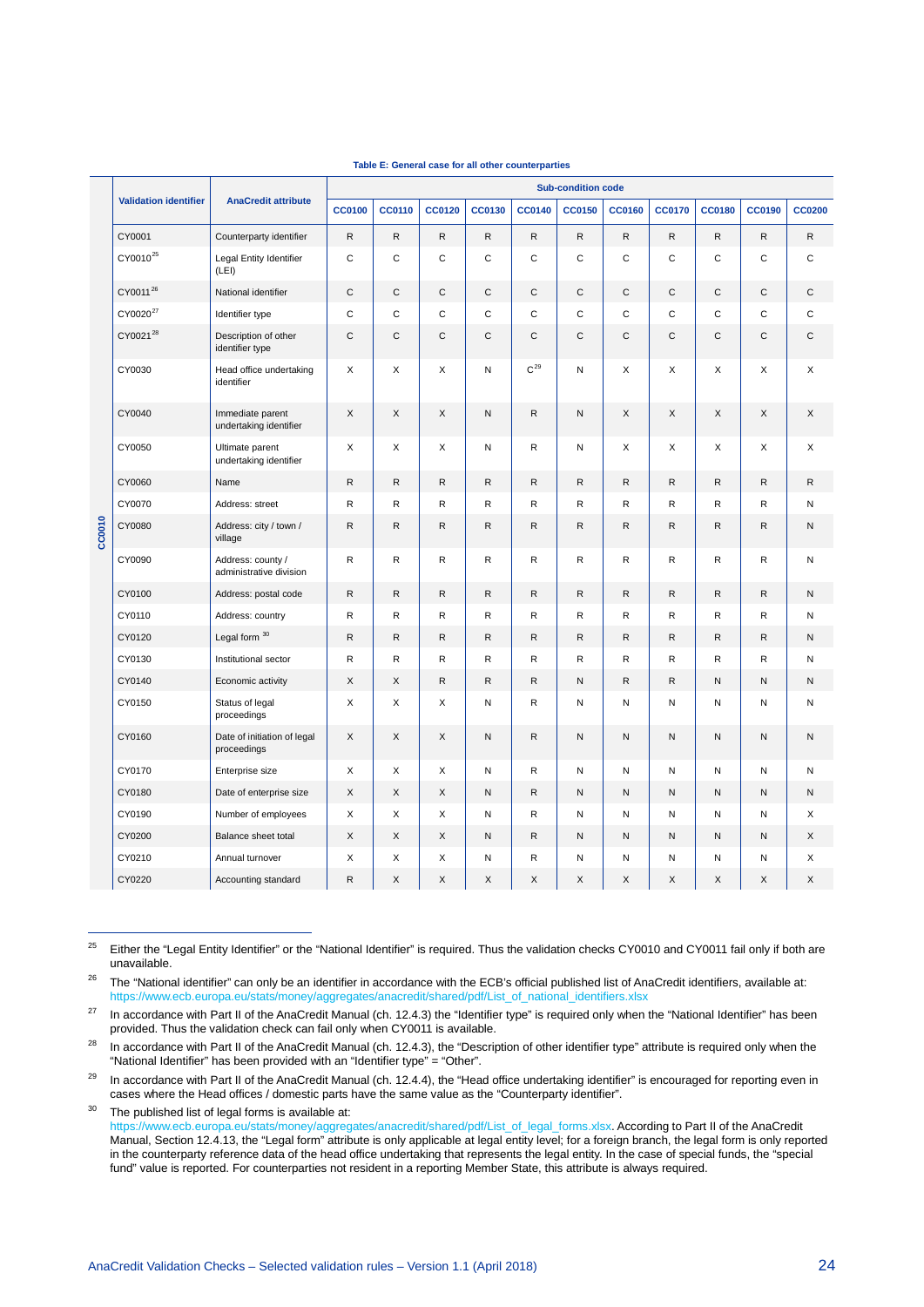|        | <b>Validation</b> |                                              |               |               |               |               |               | <b>Sub-condition code</b> |               |               |               |               |               |
|--------|-------------------|----------------------------------------------|---------------|---------------|---------------|---------------|---------------|---------------------------|---------------|---------------|---------------|---------------|---------------|
|        | <b>identifier</b> | <b>AnaCredit attribute</b>                   | <b>CC0100</b> | <b>CC0110</b> | <b>CC0120</b> | <b>CC0130</b> | <b>CC0140</b> | <b>CC0150</b>             | <b>CC0160</b> | <b>CC0170</b> | <b>CC0180</b> | <b>CC0190</b> | <b>CC0200</b> |
|        | CY0001            | Counterparty identifier                      | X             | $\mathsf{R}$  | ${\sf R}$     | R             | $\mathsf{R}$  | $\mathsf{R}$              | $\mathsf{R}$  | $\mathsf{R}$  | R             | R             | $\mathsf{R}$  |
|        | CY001025          | Legal Entity Identifier (LEI)                | X             | C             | $\mathsf C$   | C             | C             | C                         | $\mathbf C$   | C             | C             | C             | C             |
|        | CY001126          | National identifier                          | X             | $\mathsf{C}$  | C             | C             | C             | C                         | $\mathsf C$   | C             | C             | C             | С             |
|        | CY002027          | Identifier type                              | X             | C             | C             | C             | C             | C                         | C             | C             | C             | C             | C             |
|        | CY002128          | Description of other identifier<br>type      | X             | C             | $\mathsf C$   | C             | С             | C                         | $\mathbf C$   | С             | C             | $\mathsf C$   | C             |
|        | CY0030            | Head office undertaking<br>identifier        | X             | X             | X             | X             | X             | X                         | X             | X             | X             | X             | X             |
|        | CY0040            | Immediate parent undertaking<br>identifier   | X             | X             | X             | X             | X             | X                         | X             | X             | X             | X             | X             |
|        | CY0050            | Ultimate parent undertaking<br>identifier    | X             | X             | X             | X             | X             | X                         | X             | X             | X             | X             | X             |
|        | CY0060            | Name                                         | X             | R             | ${\sf R}$     | R             | R             | $\mathsf{R}$              | ${\sf R}$     | $\mathsf{R}$  | R             | R             | R             |
|        | CY0070            | Address: street                              | X             | R             | R             | R             | R             | R                         | R             | R             | R             | R             | Ν             |
| CC0020 | CY0080            | Address: city / town / village               | X             | R             | $\mathsf R$   | R             | R             | R                         | $\mathsf{R}$  | R             | R             | R             | N             |
|        | CY0090            | Address: county / administrative<br>division | X             | X             | X             | X             | X             | X                         | X             | X             | X             | X             | X             |
|        | CY0100            | Address: postal code                         | X             | R             | ${\sf R}$     | R             | $\mathsf{R}$  | R                         | $\mathsf{R}$  | R             | R             | R             | N             |
|        | CY0110            | Address: country                             | X             | R             | R             | R             | R             | $\mathsf R$               | $\mathsf R$   | R             | R             | R             | Ν             |
|        | CY0120            | Legal form 31                                | X             | $\mathsf{R}$  | ${\sf R}$     | $\mathsf{R}$  | $\mathsf{R}$  | R                         | ${\sf R}$     | $\mathsf{R}$  | R             | R             | N             |
|        | CY0130            | Institutional sector                         | X             | R             | R             | R             | R             | R                         | $\mathsf R$   | R             | R             | R             | Ν             |
|        | CY0140            | Economic activity                            | X             | X             | N             | N             | N             | N                         | $\mathsf{N}$  | N             | N             | N             | N             |
|        | CY0150            | Status of legal proceedings                  | X             | X             | X             | X             | Ν             | N                         | X             | X             | X             | X             | X             |
|        | CY0160            | Date of initiation of legal<br>proceedings   | X             | X             | X             | X             | N             | N                         | X             | X             | X             | X             | X             |
|        | CY0170            | Enterprise size                              | X             | X             | X             | X             | Ν             | N                         | X             | X             | X             | X             | X             |
|        | CY0180            | Date of enterprise size                      | X             | X             | X             | X             | X             | X                         | X             | X             | X             | X             | X             |
|        | CY0190            | Number of employees                          | X             | X             | X             | X             | X             | X                         | X             | X             | X             | X             | X             |
|        | CY0200            | Balance sheet total                          | X             | X             | X             | X             | X             | X                         | X             | X             | X             | X             | X             |
|        | CY0210            | Annual turnover                              | X             | X             | X             | X             | X             | X                         | X             | X             | X             | X             | X             |
|        | CY0220            | Accounting standard                          | X             | X             | X             | X             | X             | X                         | X             | X             | X             | X             | X             |

#### **Table F: General case for all other counterparties**

 $\overline{a}$ 

<span id="page-25-0"></span><sup>&</sup>lt;sup>31</sup> [Published list of legal forms.](https://www.ecb.europa.eu/stats/money/aggregates/anacredit/shared/pdf/List_of_legal_forms.xlsx)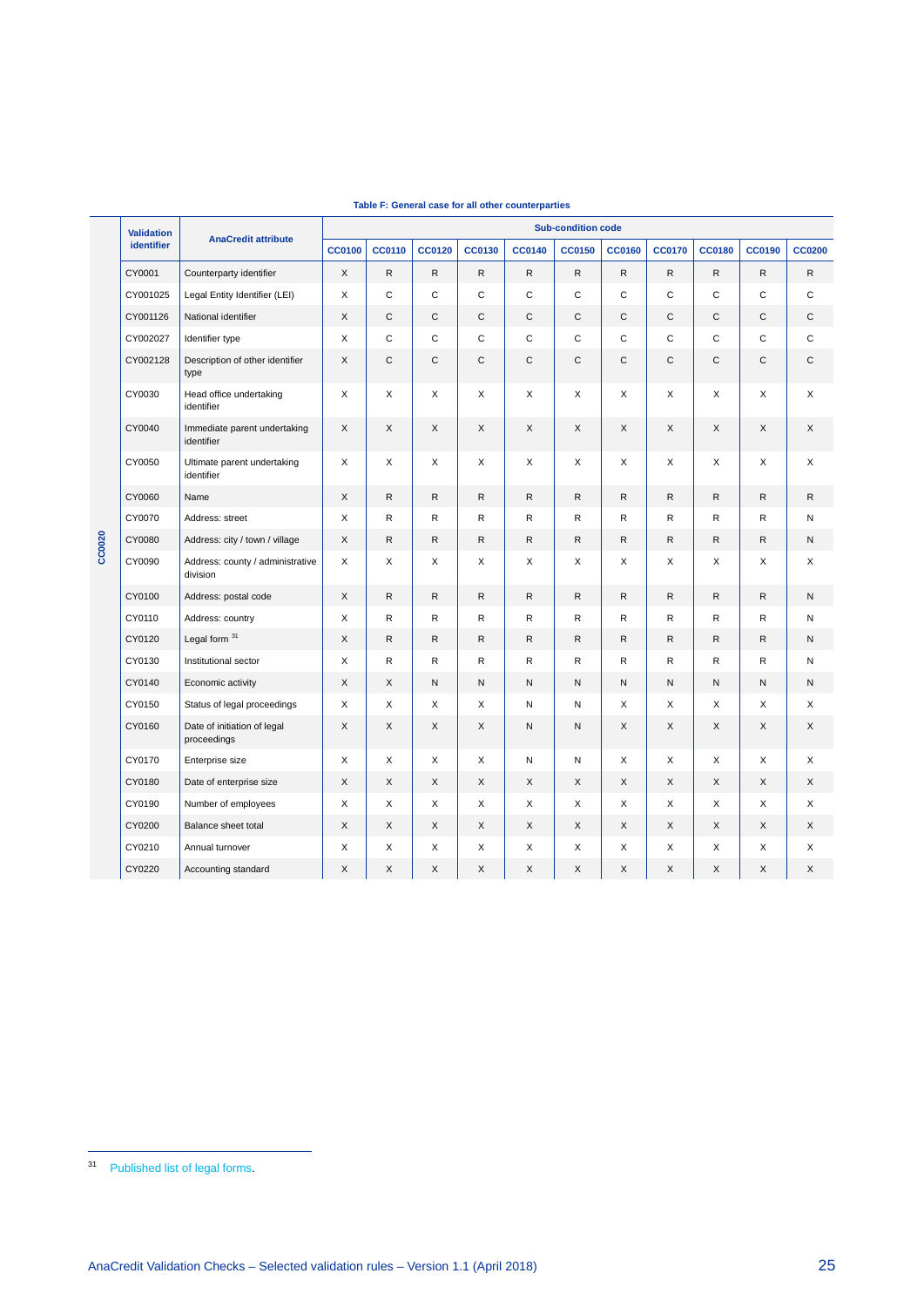#### 4.2.2 Completeness – Credit relevant datasets

<span id="page-26-0"></span>The following subset of validations addresses conditions that have an impact on data attributes that are not included in the counterparty reference dataset.

If an attribute is not required under at least one of the conditions, then that attribute is considered as not required for completeness of the respective datasets.

In the same manner, if an instrument does not fall into any of the respective conditions, all attributes are required to be reported.

Please note that attributes which serve as primary keys for the AnaCredit data model (e.g. Instrument identifier, Counterparty role, etc.) are always required to be reported when the dataset is reported.

This section summarises the attributes checked for completeness in all datasets other than the counterparty reference dataset that have met the specific conditions marked with the respective condition code.

Each completeness requirement has its own specific condition, which is represented in the relevant columns.

<span id="page-26-1"></span>

| <b>Condition code</b> | <b>Description</b>                                                                                                                                                                                                                                                                                                                                                                                                         |
|-----------------------|----------------------------------------------------------------------------------------------------------------------------------------------------------------------------------------------------------------------------------------------------------------------------------------------------------------------------------------------------------------------------------------------------------------------------|
| <b>CD0020</b>         | All credit relevant data for instruments of observed agents that are not resident in a reporting Member State<br>(Annex II, case $1$ ) <sup>32</sup> .                                                                                                                                                                                                                                                                     |
|                       | In accordance with Article 6, para. 4 of Regulation (EU) 2016/867, the relevant NCB may decide not to collect<br>information on foreign branches that are not resident in a reporting Member State and are part of a legal entity<br>that is the reporting agent.                                                                                                                                                          |
| <b>CD0030</b>         | All credit data for instruments of observed agents not subject to capital requirements<br>(Annex II, case $2)^{32}$ .                                                                                                                                                                                                                                                                                                      |
| <b>CD0040</b>         | All credit data for fully derecognised instruments being serviced<br>(Annex II, case 3). This includes instruments that are serviced but not held by the observed agent (the<br>observed agent is not the creditor for such instruments). Such instruments are considered fully derecognised<br>by the observed agent.                                                                                                     |
| CD0041                | All credit data for intracompany loans in accordance with Part II of the AnaCredit Manual, Section 5.1. Such<br>instruments are not addressed separately in Annex II of the AnaCredit Regulation.<br>For intracompany loans, the same data attributes of the accounting dataset are reported as for the "fully<br>derecognised instruments being serviced", as defined in Table I of Annex II to the AnaCredit Regulation. |
| <b>CD0050</b>         | All credit data for instruments originating before 1 September 2018<br>(Annex II, case 4). This includes all instruments that have been initiated before the defined date. With regard to<br>data on protection items, note that this condition applies to all single instruments secured by a protection item<br>that fulfils the above-mentioned inception requirement.                                                  |
| <b>CD0060</b>         | All credit data for fully derecognised instruments not being serviced. This includes cases of fully written-off<br>loans where reduced reporting requirements apply in accordance with the explanations provided in the<br>AnaCredit Manual (Part II, Section 3.1.6).                                                                                                                                                      |

The completeness requirements are marked using three different alphabetical markers:

-

<span id="page-26-2"></span><sup>&</sup>lt;sup>32</sup> This includes counterparties in accordance with Annex II of Regulation (EU) 2016/867. More details are provided in Part I of the AnaCredit Reporting Manual (Section 7.4.2).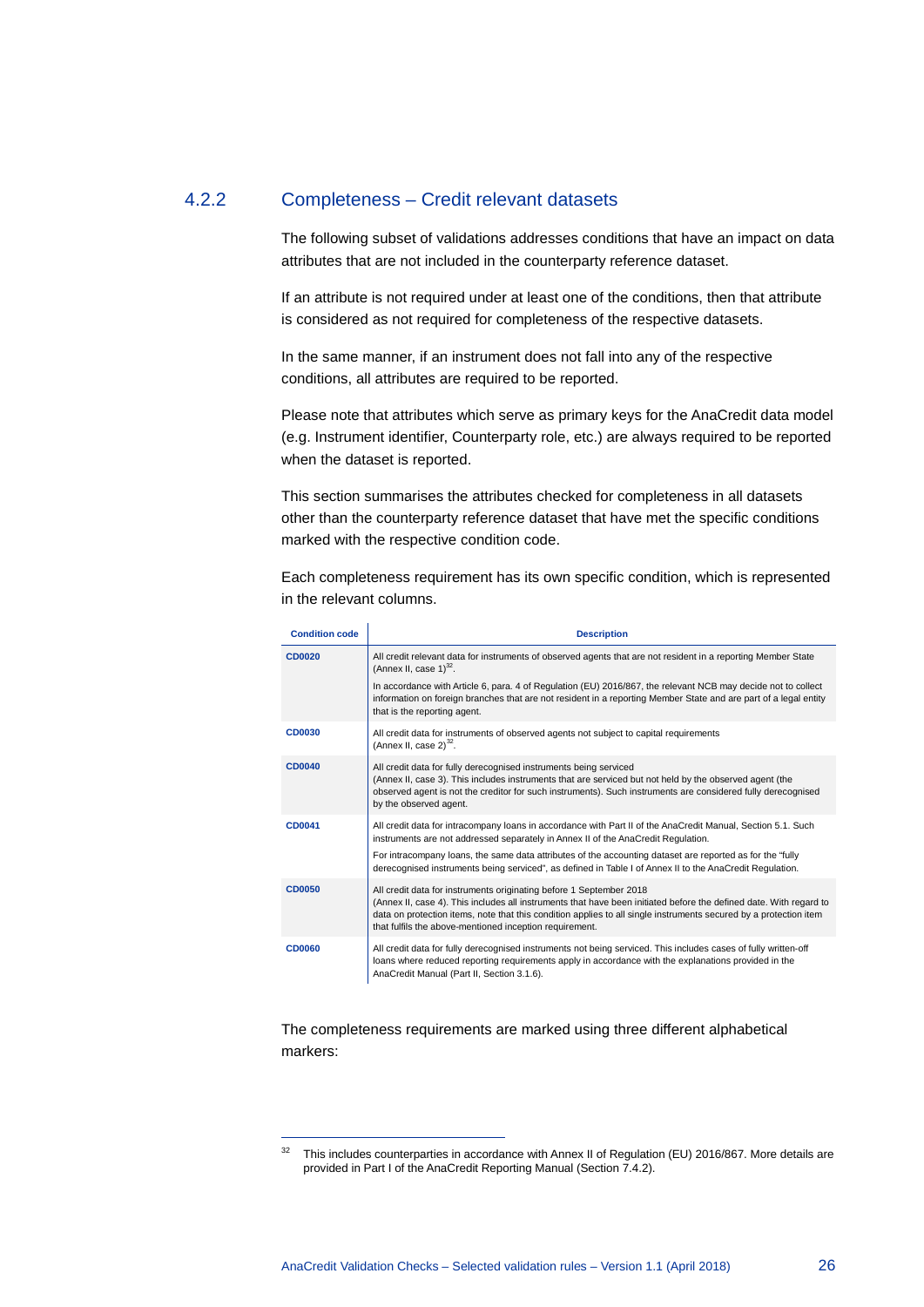| <b>Alphabetical marker</b> | <b>Description</b>  |
|----------------------------|---------------------|
| $\mathsf{R}$               | Required            |
| N                          | National discretion |
| $\mathbf x$                | Not required        |

Based on the conditions, one set of completeness validation checks is shown by means of alphabetical markers.

The validation checks are summarised in the following tables: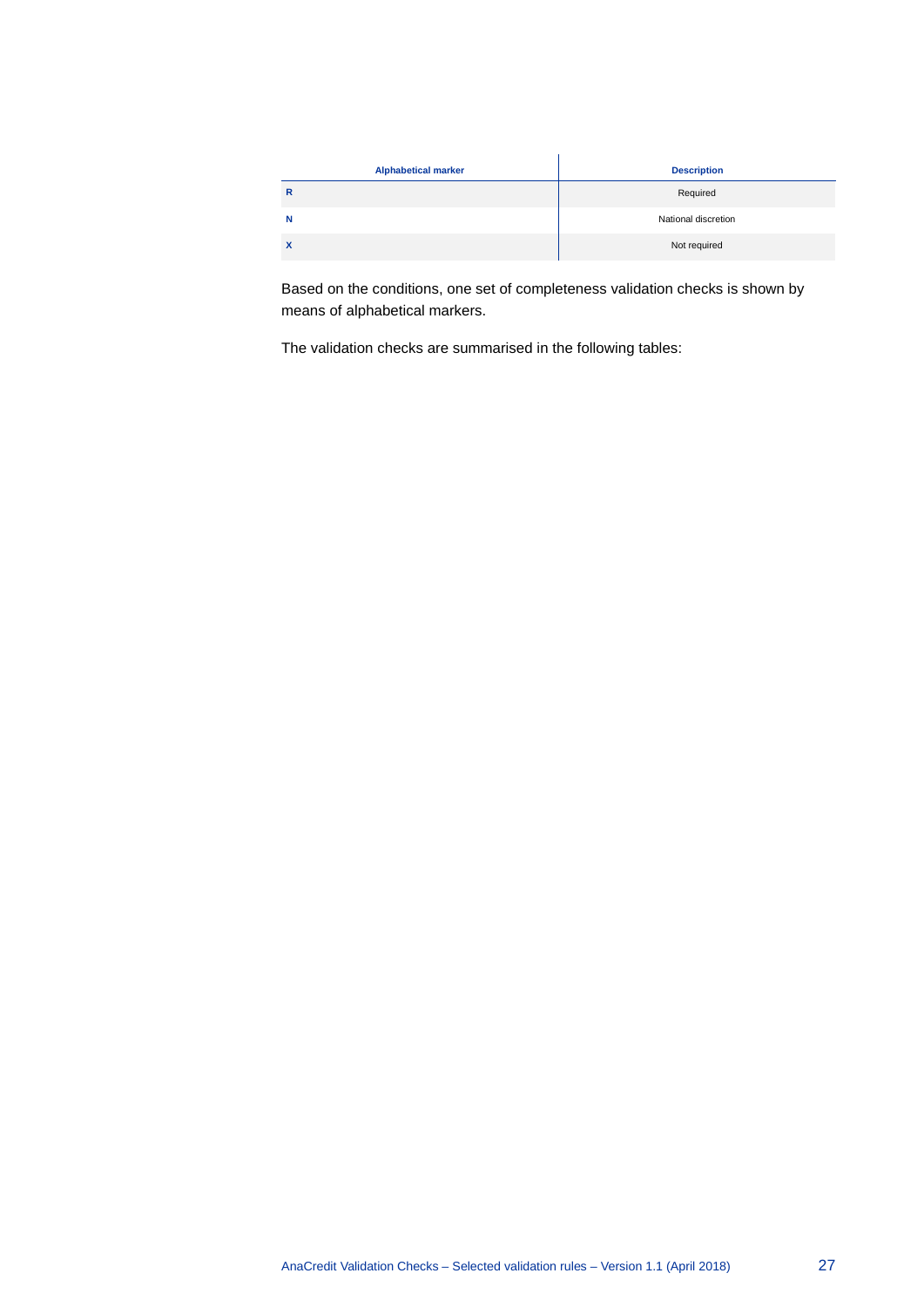| identifier | <b>AnaCredit attribute</b>                                       | <b>CD0020</b> | CD0030       | <b>CD0040</b>             | CD0041                    | <b>CD0050</b> | <b>CD0060</b> |
|------------|------------------------------------------------------------------|---------------|--------------|---------------------------|---------------------------|---------------|---------------|
| CT0010     | Type of instrument                                               | $\mathsf{R}$  | ${\sf R}$    | $\mathsf{R}$              | ${\sf R}$                 | $\mathsf{R}$  | X             |
| CT0020     | Amortisation type                                                | N             | ${\sf R}$    | R                         | ${\sf R}$                 | Ν             | X             |
| CT0030     | Currency                                                         | ${\sf R}$     | $\mathsf R$  | R                         | $\mathsf{R}$              | R             | X             |
| CT0040     | Fiduciary instrument                                             | $\mathsf R$   | R            | R                         | $\mathsf{R}$              | R             | X             |
| CT0050     | Inception date                                                   | N             | ${\sf R}$    | R                         | $\mathsf{R}$              | R             | X             |
| CT0060     | End date of interest-only period                                 | N             | R            | R                         | $\mathsf{R}$              | N             | X             |
| CT0070     | Interest rate cap                                                | N             | $\mathsf{R}$ | N                         | $\mathsf{R}$              | R             | X             |
| CT0080     | Interest rate floor                                              | N             | ${\sf R}$    | ${\sf N}$                 | $\mathsf{R}$              | R             | X             |
| CT0090     | Interest rate reset frequency                                    | N             | R            | ${\sf R}$                 | $\mathsf{R}$              | R             | X             |
| CT0100     | Interest rate spread/margin                                      | N             | R            | R                         | R                         | R             | X             |
| CT0110     | Interest rate type                                               | N             | ${\sf R}$    | R                         | $\mathsf{R}$              | R             | X             |
| CT0120     | Legal final maturity date                                        | R             | R            | R                         | R                         | R             | X             |
| CT0130     | Commitment amount at inception                                   | $\mathsf R$   | $\mathsf R$  | R                         | $\mathsf{R}$              | R             | X             |
| CT0140     | Payment frequency                                                | N             | ${\sf R}$    | R                         | $\mathsf{R}$              | N             | X             |
| CT0150     | Project finance loan                                             | N             | R            | ${\sf R}$                 | $\mathsf{R}$              | R             | X             |
| CT0160     | Purpose                                                          | $\mathsf R$   | R            | R                         | R                         | R             | X             |
| CT0170     | Recourse                                                         | ${\sf R}$     | ${\sf R}$    | ${\sf R}$                 | $\mathsf{R}$              | R             | X             |
| CT0180     | Reference rate                                                   | N             | R            | R                         | R                         | R             | х             |
| CT0190     | Settlement date                                                  | $\mathsf R$   | $\mathsf{R}$ | R                         | $\mathsf{R}$              | R             | X             |
| CT0200     | Subordinated debt                                                | $\mathsf R$   | ${\sf R}$    | R                         | $\mathsf{R}$              | R             | X             |
| CT0210     | Syndicated contract identifier                                   | $\mathsf R$   | $\mathsf{R}$ | R                         | $\mathsf{R}$              | R             | X             |
| CT0220     | Repayment rights                                                 | $\mathsf R$   | R            | R                         | R                         | R             | X             |
| CT0230     | Fair value changes due to changes in credit risk before purchase | ${\sf R}$     | N            | N                         | ${\sf R}$                 | R             | X             |
| CT0240     | Interest rate                                                    | R             | R            | R                         | R                         | R             | X             |
| CT0250     | Next interest rate reset date                                    | N             | $\mathsf{R}$ | R                         | $\mathsf{R}$              | R             | X             |
| CT0260     | Default status of the instrument                                 | $\mathsf R$   | N            | R                         | $\mathsf{R}$              | R             | X             |
| CT0270     | Date of the default status of the instrument                     | $\mathsf R$   | N            | R                         | $\mathsf{R}$              | R             | X             |
| CT0280     | Transferred amount                                               | $\mathsf R$   | R            | R                         | R                         | R             | X             |
| CT0290     | Arrears for the instrument                                       | $\mathsf R$   | $\mathsf R$  | R                         | R                         | R             | X             |
| CT0300     | Past due date for the instrument                                 | R             | R            | R                         | R                         | R             | Χ             |
| CT0310     | Type of securitisation                                           | ${\sf R}$     | ${\sf R}$    | R                         | ${\sf R}$                 | R             | X             |
| CT0320     | Outstanding nominal amount                                       | ${\sf R}$     | ${\sf R}$    | R                         | $\mathsf{R}$              | R             | R             |
| CT0330     | Accrued interest                                                 | N             | R            | R                         | ${\sf R}$                 | R             | X             |
| CT0340     | Off-balance sheet amount                                         | ${\sf R}$     | ${\sf R}$    | R                         | $\mathsf{R}$              | R             | R             |
| CT0360     | Joint liability amount                                           | ${\sf R}$     | ${\sf R}$    | R                         | R                         | R             | X             |
| CT0370     | Accounting classification of instruments                         | ${\sf R}$     | ${\sf R}$    | X                         | X                         | R             | X             |
| CT0380     | Balance sheet recognition                                        | ${\sf R}$     | R            | R                         | $\mathsf{R}$              | R             | R             |
| CT0390     | Accumulated write-offs                                           | ${\sf R}$     | ${\sf R}$    | X                         | X                         | R             | R             |
| CT0400     | Accumulated impairment amount                                    | ${\sf R}$     | R            | $\boldsymbol{\mathsf{X}}$ | $\mathsf X$               | R             | X             |
| CT0410     | Type of impairment                                               | ${\sf R}$     | ${\sf R}$    | X                         | $\boldsymbol{\mathsf{X}}$ | R             | X             |
| CT0420     | Impairment assessment method                                     | ${\sf R}$     | ${\sf R}$    | X                         | $\mathsf X$               | R             | X             |
| CT0430     | Sources of encumbrance                                           | ${\sf R}$     | N            | X                         | X                         | R             | X             |
| CT0440     | Accumulated changes in fair value due to credit risk             | ${\sf R}$     | R            | $\mathsf X$               | $\mathsf X$               | R             | X             |
| CT0450     | Performing status of the instrument                              | R             | N            | R                         | $\mathsf{R}$              | R             | X             |
|            | Date of the performing status of the instrument                  | ${\sf R}$     | ${\sf N}$    | ${\sf R}$                 | ${\sf R}$                 |               | X             |
| CT0460     |                                                                  |               |              |                           |                           | R             |               |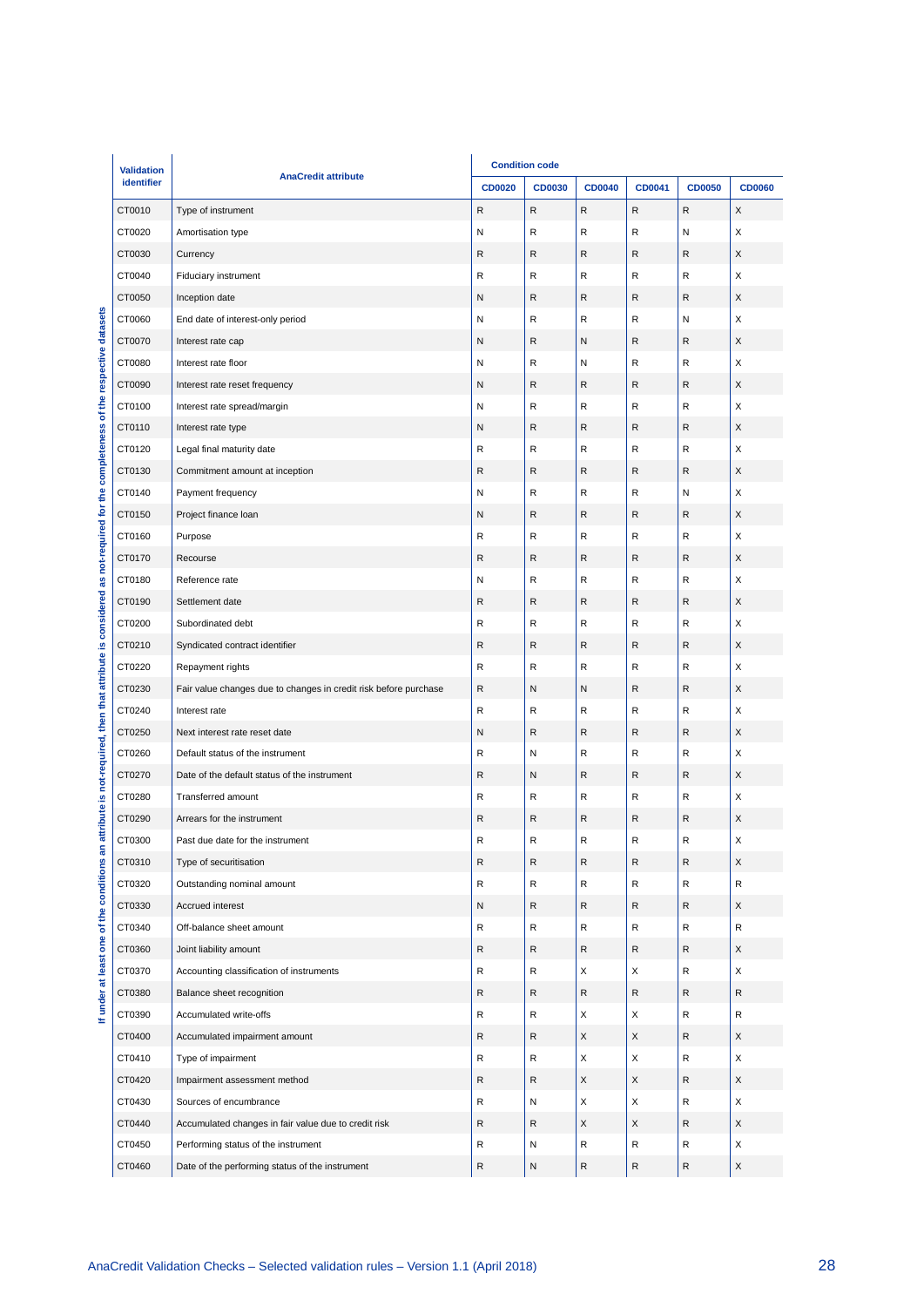|              | <b>Validation</b>                                                                  |                                                        | <b>Condition code</b> |               |               |             |               |               |
|--------------|------------------------------------------------------------------------------------|--------------------------------------------------------|-----------------------|---------------|---------------|-------------|---------------|---------------|
| dataset<br>s | identifier                                                                         | <b>AnaCredit attribute</b>                             | <b>CD0020</b>         | <b>CD0030</b> | <b>CD0040</b> | CD0041      | <b>CD0050</b> | <b>CD0060</b> |
|              | CT0470                                                                             | Provisions associated with off-balance-sheet exposures | ${\sf R}$             | ${\sf R}$     | $\mathsf X$   | $\mathsf X$ | ${\sf R}$     | $\mathsf X$   |
|              | CT0480                                                                             | Status of forbearance and renegotiation                | ${\sf R}$             | ${\sf R}$     | ${\sf R}$     | ${\sf R}$   | ${\sf R}$     | $\mathsf X$   |
|              | CT0490                                                                             | Date of the forbearance and renegotiation status       | ${\sf R}$             | ${\sf R}$     | ${\sf R}$     | ${\sf R}$   | N             | $\mathsf X$   |
|              | CT0500                                                                             | Cumulative recoveries since default                    | ${\sf R}$             | ${\sf R}$     | ${\sf R}$     | ${\sf R}$   | ${\sf R}$     | ${\sf R}$     |
|              | CT0510                                                                             | Prudential portfolio                                   | ${\sf R}$             | $\mathsf X$   | $\mathsf X$   | $\mathsf X$ | ${\sf R}$     | $\mathsf X$   |
|              | CT0520                                                                             | Carrying amount                                        | ${\sf R}$             | ${\sf R}$     | $\mathsf X$   | $\mathsf X$ | ${\sf R}$     | $\mathsf X$   |
|              | CT0530                                                                             | Type of protection                                     | ${\sf R}$             | ${\sf R}$     | ${\sf R}$     | ${\sf R}$   | R             | $\mathsf X$   |
|              | CT0540                                                                             | Protection value                                       | ${\sf R}$             | ${\sf R}$     | ${\sf R}$     | ${\sf R}$   | ${\sf R}$     | $\mathsf X$   |
|              | CT0550                                                                             | Type of protection value                               | ${\sf R}$             | ${\sf R}$     | ${\sf R}$     | ${\sf R}$   | ${\sf R}$     | $\mathsf X$   |
|              | CT0560                                                                             | Protection valuation approach                          | ${\sf R}$             | ${\sf R}$     | ${\sf R}$     | ${\sf R}$   | ${\sf R}$     | $\mathsf X$   |
|              | CT0570                                                                             | Real estate collateral location                        | ${\sf R}$             | ${\sf R}$     | ${\sf R}$     | ${\sf R}$   | ${\sf R}$     | $\mathsf X$   |
|              | CT0580                                                                             | Date of protection value                               | ${\sf R}$             | ${\sf R}$     | ${\sf R}$     | ${\sf R}$   | ${\sf R}$     | $\mathsf X$   |
|              | CT0590                                                                             | Maturity date of the protection                        | ${\sf R}$             | ${\sf R}$     | ${\sf R}$     | ${\sf R}$   | ${\sf R}$     | $\mathsf X$   |
|              | CT0600                                                                             | Original protection value                              | ${\sf R}$             | ${\sf R}$     | ${\sf R}$     | ${\sf R}$   | ${\sf N}$     | $\mathsf X$   |
|              | CT0610                                                                             | Date of original protection value                      | ${\sf R}$             | ${\sf R}$     | ${\sf R}$     | ${\sf R}$   | ${\sf N}$     | $\mathsf X$   |
|              | CT0620                                                                             | Protection allocated value                             | ${\sf R}$             | ${\sf R}$     | ${\sf R}$     | ${\sf R}$   | ${\sf R}$     | $\mathsf X$   |
|              | CT0630                                                                             | Third-party priority claims against the protection     | ${\sf R}$             | ${\sf R}$     | ${\sf R}$     | ${\sf R}$   | ${\sf R}$     | $\mathsf X$   |
|              | CT0640                                                                             | Probability of default                                 | ${\sf R}$             | ${\sf N}$     | ${\sf N}$     | ${\sf R}$   | ${\sf R}$     | $\mathsf X$   |
|              | CT0650                                                                             | Default status of the counterparty                     | ${\sf R}$             | ${\sf N}$     | ${\sf N}$     | ${\sf R}$   | ${\sf R}$     | $\mathsf X$   |
|              | CT0660                                                                             | Date of the default status of the counterparty         | ${\sf R}$             | ${\sf N}$     | ${\sf N}$     | ${\sf R}$   | ${\sf R}$     | $\mathsf X$   |
|              |                                                                                    |                                                        |                       |               |               |             |               |               |
|              |                                                                                    |                                                        |                       |               |               |             |               |               |
|              |                                                                                    |                                                        |                       |               |               |             |               |               |
|              |                                                                                    |                                                        |                       |               |               |             |               |               |
|              |                                                                                    |                                                        |                       |               |               |             |               |               |
|              | AnaCredit Validation Checks - Selected validation rules - Version 1.1 (April 2018) |                                                        |                       |               |               |             |               |               |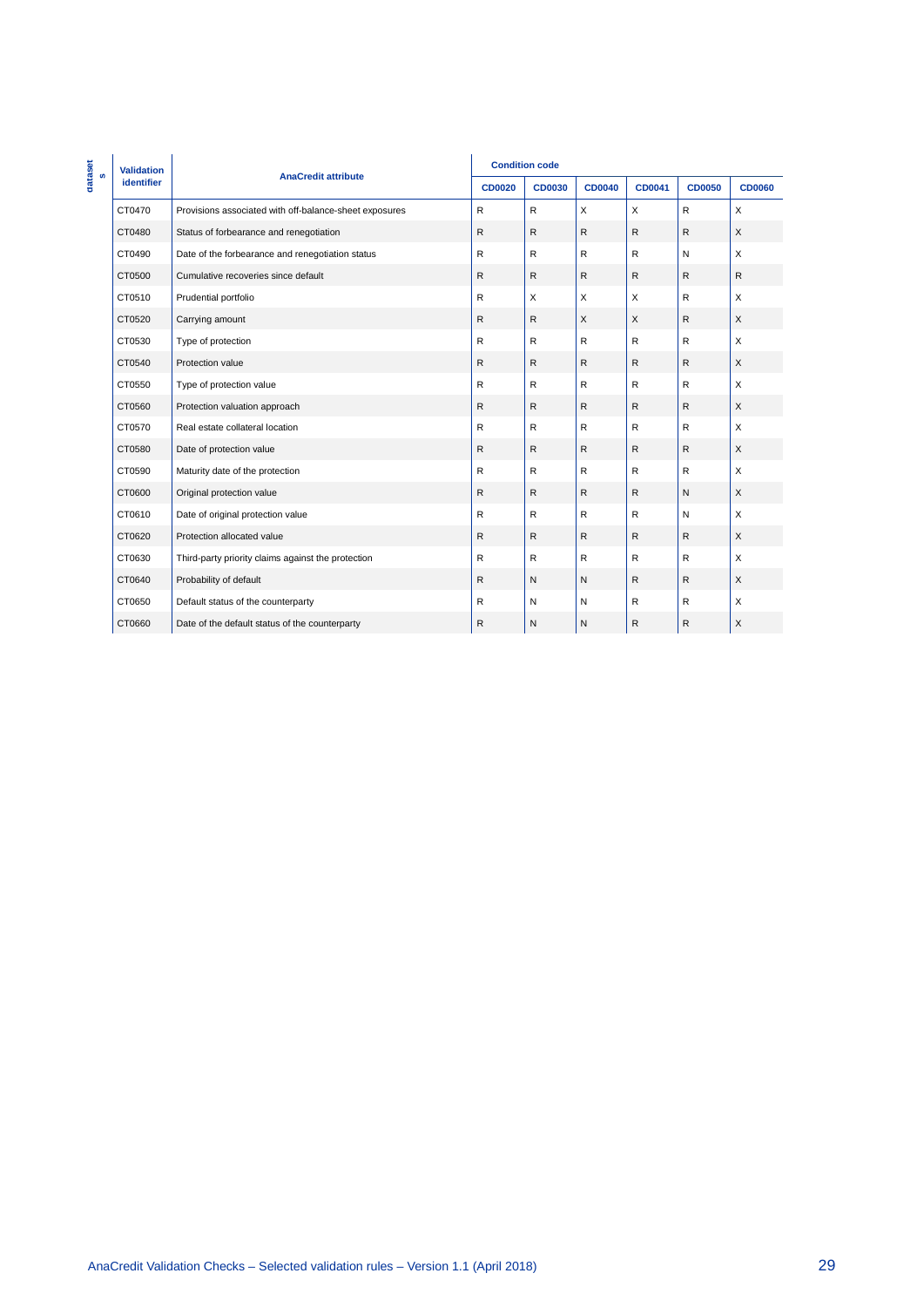### 4.3. Consistency

<span id="page-30-0"></span>The following consistency checks are designed to ensure the conceptual consistency of the AnaCredit dataset. They ensure that the values reported for the data attributes are consistent with each another.

For validation checks, which ensure consistency between data reported for multiple reporting reference dates (T vs T-N), in the case of revisions (i.e. when data for T is being validated and data for T+N has already been reported), the validation checked consistency of the revised data attribute (T) is in addition checked with regard to the subsequent reporting reference date (T+N).

In such a case, the date T-N in the original formula should be interpreted as referring to T, while the reference date T should be interpreted as T+N.

Reporting agents that are required to report information only on a quarterly basis should interpret T-1 as T-3 in the checks below (e.g. for check CN0290).

It is important to note that the validation checks are also executed for attributes that have a "non-applicable" value. To this extent, the "not required" value is processed and thus has the same consequence as the "non-applicable" value.

Whereas some of the validations refer specifically to that value for the performance of a consistency check, most validation checks refer to such values only as an exception to the rule.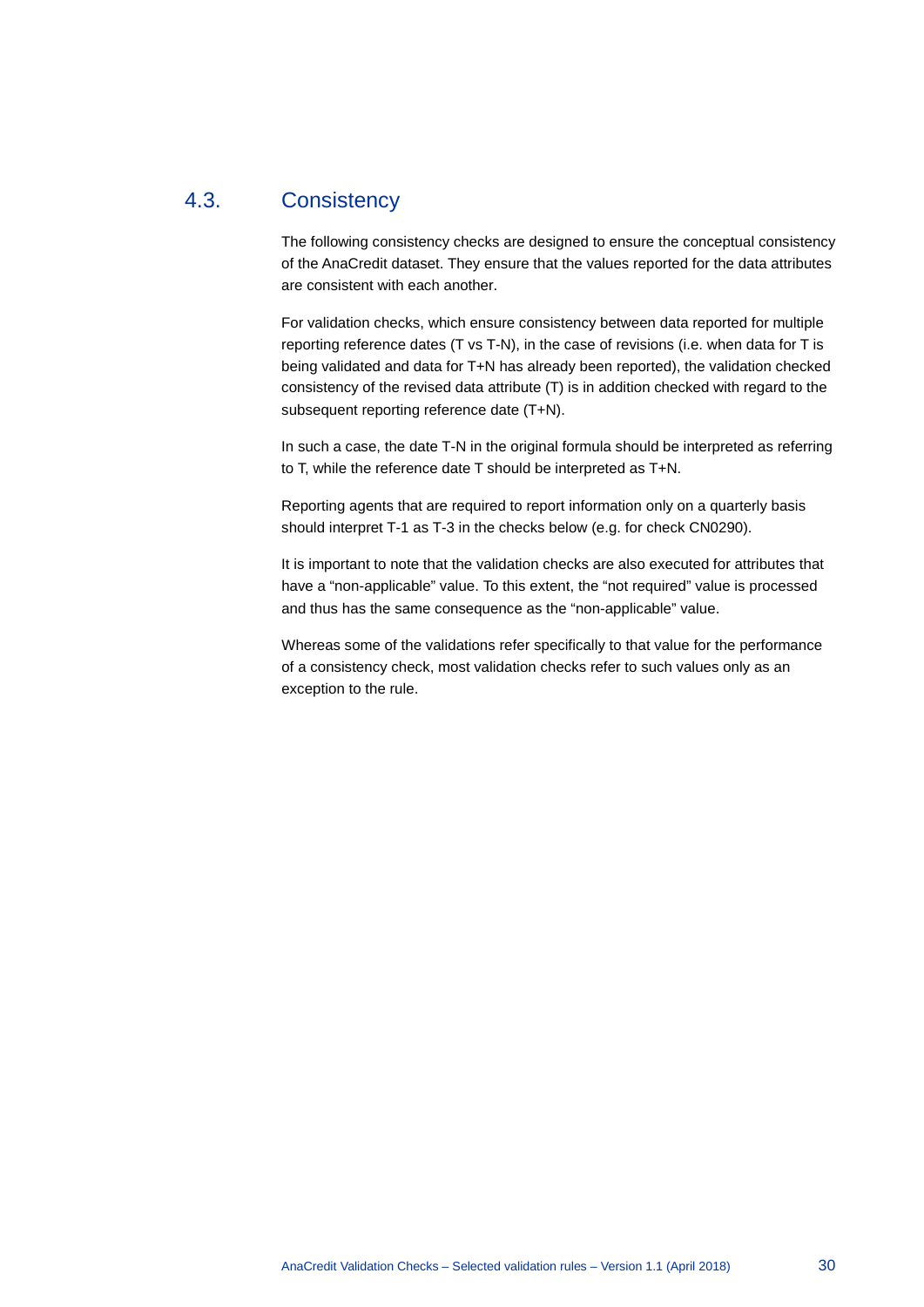| <b>Validation</b><br>identifier | <b>Definition</b>                                                                                                                                                                                                                               | <b>Description</b>                                                                                                                                                                                                                                                                                                                                                           |
|---------------------------------|-------------------------------------------------------------------------------------------------------------------------------------------------------------------------------------------------------------------------------------------------|------------------------------------------------------------------------------------------------------------------------------------------------------------------------------------------------------------------------------------------------------------------------------------------------------------------------------------------------------------------------------|
| <b>CN0010</b>                   | IF [Instrument.Settlement date] <> 'Non-applicable'<br>THEN [Instrument.Settlement date] >= [Instrument.Inception date]                                                                                                                         | The value reported in the [Settlement date] attribute cannot be earlier than<br>the value reported in [Inception date]. This is because funding under an<br>instrument cannot be disbursed before its inception.                                                                                                                                                             |
| <b>CN0030</b>                   | IF [Instrument.End date of interest-only period] <> 'Non-applicable'<br>THEN [Instrument.End date of interest-only period] >= [Instrument.Inception date]                                                                                       | The value reported in the [End date of interest-only period] attribute cannot be<br>earlier than the value reported in [Inception date]. This is because interest can<br>only be accrued after the inception date of the instrument                                                                                                                                          |
| <b>CN0040</b>                   | IF [Instrument.Legal final maturity date] <> 'Non-applicable' AND<br>[Instrument.Settlement date] <> 'Non-applicable'<br>THEN [Instrument.Legal final maturity date] >= [Instrument.Settlement date]                                            | The value reported in the [Legal final maturity date] attribute cannot be earlier<br>than the value reported in [Settlement date]. In principle, an instrument<br>cannot reach its maturity before it has been settled i.e. before any funds have<br>been disbursed.                                                                                                         |
| <b>CN0050</b>                   | IF [Instrument.Legal final maturity date] <> 'Non-applicable' AND [Instrument.End<br>date of interest-only period] <> 'Non-applicable'<br>THEN [Instrument.Legal final maturity date] >= [Instrument.End date of interest-only<br>period]       | The value reported in the [Legal final maturity date] attribute cannot be earlier<br>than the value reported in [End date of interest-only period]. This means that<br>the end date of the interest-only period can only be before the instrument<br>reaches its maturity.                                                                                                   |
| <b>CN0070</b>                   | IF [Instrument.Legal final maturity date] <> 'Non-applicable' AND [Financial.Date of<br>past due for the instrument] <> 'Non-applicable'<br>THEN [Instrument.Legal final maturity date] >= [Financial.Date of past due for the<br>instrument]   | The value reported in the [Legal final maturity date] attribute cannot be earlier<br>than the value reported in [Date of past due for the instrument]. This means<br>that a past due date for an instrument can occur only during the economic life<br>of that instrument and not after the instrument has reached its maturity.                                             |
| <b>CN0080</b>                   | IF [Financial. Next interest rate reset date] <> 'Non-applicable' AND<br>[Instrument.Legal final maturity date] <> 'Non-applicable'<br>THEN [Instrument.Legal final maturity date] >= [Financial.Next interest rate reset<br>date]              | The value reported in the [Legal final maturity date] attribute cannot be earlier<br>than the value reported in [Next interest rate reset date]. This means that the<br>date of the net interest rate reset can only be before the instrument reaches<br>its maturity.                                                                                                       |
| <b>CN0090</b>                   | IF [Instrument.Interest rate cap] <> 'Non-applicable'<br>THEN [Instrument.Interest rate cap] >= [Financial.Interest rate]                                                                                                                       | The value reported in the [Interest rate cap] attribute cannot be lower than the<br>value reported in [Interest rate]. The interest rate cap can therefore only be<br>equal or higher than the current interest rate.                                                                                                                                                        |
| <b>CN0100</b>                   | IF [Instrument.Interest rate floor] <> 'Non-applicable'<br>THEN [Financial.Interest rate] >= [Instrument.Interest rate floor]                                                                                                                   | The value reported in the [Interest rate] attribute cannot be lower than the<br>value reported in [Interest rate floor]. The interest rate floor can therefore only<br>be equal or lower than the current interest rate.                                                                                                                                                     |
| <b>CN0120</b>                   | IF [Instrument.Legal final maturity date] <> 'Non-applicable'<br>THEN [Instrument.Legal final maturity date] >= [Accounting.Date of the forbearance<br>and renegotiation status]                                                                | The value reported in the [Legal final maturity date] attribute cannot be earlier<br>than the value reported in [Date of the forbearance and renegotiation status].<br>This means that the date of any renegotiation or forbearance measures is<br>reported from the time it has occurred and cannot therefore be a date after<br>the instrument has reached its maturity.   |
| <b>CN0130</b>                   | IF [Instrument.Legal final maturity date] <> 'Non-applicable' AND<br>[Instrument.Reference date] >= [Instrument.Legal final maturity date] AND<br>[Financial.Outstanding nominal amount] > 0<br>THEN [Financial.Arrears for the instrument] > 0 | If the [Reference date] is not earlier than the [Legal final maturity date] and<br>the [Outstanding nominal amount] is a positive amount, [Arrears for the<br>instrument] must be a positive amount. This means that for a given reference<br>date, if the instrument has already matured but is not written off, the<br>instrument must have an amount in arrears reported. |
| <b>CN0140</b>                   | [Instrument.Reference date] >= [Instrument.Inception date]                                                                                                                                                                                      | The value reported in the [Reference date] attribute cannot be earlier than the<br>value reported in [Inception date]. This means that the instrument has to be<br>launched in order to be reported.                                                                                                                                                                         |
| <b>CN0150</b>                   | IF [Financial.Next interest rate reset date] <> 'Non-applicable'<br>THEN [Financial.Next interest rate reset date] >= [Instrument.Inception date]                                                                                               | The value reported in the [Next interest rate reset date] attribute cannot be<br>earlier than the value reported in [Inception date]. This means that the interest<br>rate reset date can only occur at or after the inception date of the instrument.                                                                                                                       |
| <b>CN0160</b>                   | IF [Financial.Date of the default status of the instrument] <> 'Non-applicable'<br>THEN [Financial.Date of the default status of the instrument] >=<br>[Instrument.Inception date]                                                              | The value reported in the [Date of the default status of the instrument]<br>attribute cannot be earlier than the value reported in [Inception date]. This<br>means that a default assessed at instrument level can only occur at or after<br>the inception date of the instrument.                                                                                           |
| <b>CN0170</b>                   | IF [Financial.Date of past due for the instrument] <> 'Non-applicable'<br>THEN [Financial.Date of past due for the instrument] >= [Instrument.Inception date]                                                                                   | The value reported in the [Date of past due for the instrument] attribute<br>cannot be earlier than the value reported in [Inception date]. This means that<br>an instrument can only become past due at or after its inception date.                                                                                                                                        |
| <b>CN0180</b>                   | IF [Financial.Date of past due for the instrument] <> 'Non-applicable' AND<br>[Instrument.Settlement date] <> 'Non-applicable'<br>THEN [Financial.Date of past due for the instrument] >= [Instrument.Settlement<br>date]                       | The value reported in the [Date of past due for the instrument] attribute<br>cannot be earlier than the value reported in [Settlement date]. This means<br>that an instrument can only become past due at or after the time when an<br>amount has been disbursed.                                                                                                            |
| <b>CN0200</b>                   | IF [Financial.Next interest rate reset date] <> 'Non-applicable' AND<br>[Instrument.Settlement date] <> 'Non-applicable'<br>THEN [Financial.Next interest reset date] >= [Instrument.Settlement date]                                           | The value reported in the [Next interest rate reset date] attribute cannot be<br>earlier than the value reported in [Settlement date]. This means that an<br>interest rate reset can only occur at or after the time when funds have been<br>disbursed.                                                                                                                      |
| <b>CN0210</b>                   | IF [Financial.Next interest rate reset date] <> 'Non-applicable'<br>THEN [Financial.Next interest reset date] >= [Financial.Reference date]                                                                                                     | The value reported in the [Next interest rate reset date] attribute cannot be<br>earlier than the value reported in [Reference date]. This means that the next<br>interest rate reset cannot occur in the past.                                                                                                                                                              |
| <b>CN0220</b>                   | IF [Instrument.End date of interest-only period] <> 'Non-applicable' AND<br>[Instrument.Settlement date] <> 'Non-applicable'<br>THEN [Instrument.End date of interest-only period] >= [Instrument.Settlement date]                              | The value reported in the [End date of interest-only period] attribute cannot be<br>earlier than the value reported in [Settlement date]. This means that given its<br>existence, an interest-only period cannot be a date before the actual funds<br>have been disbursed.                                                                                                   |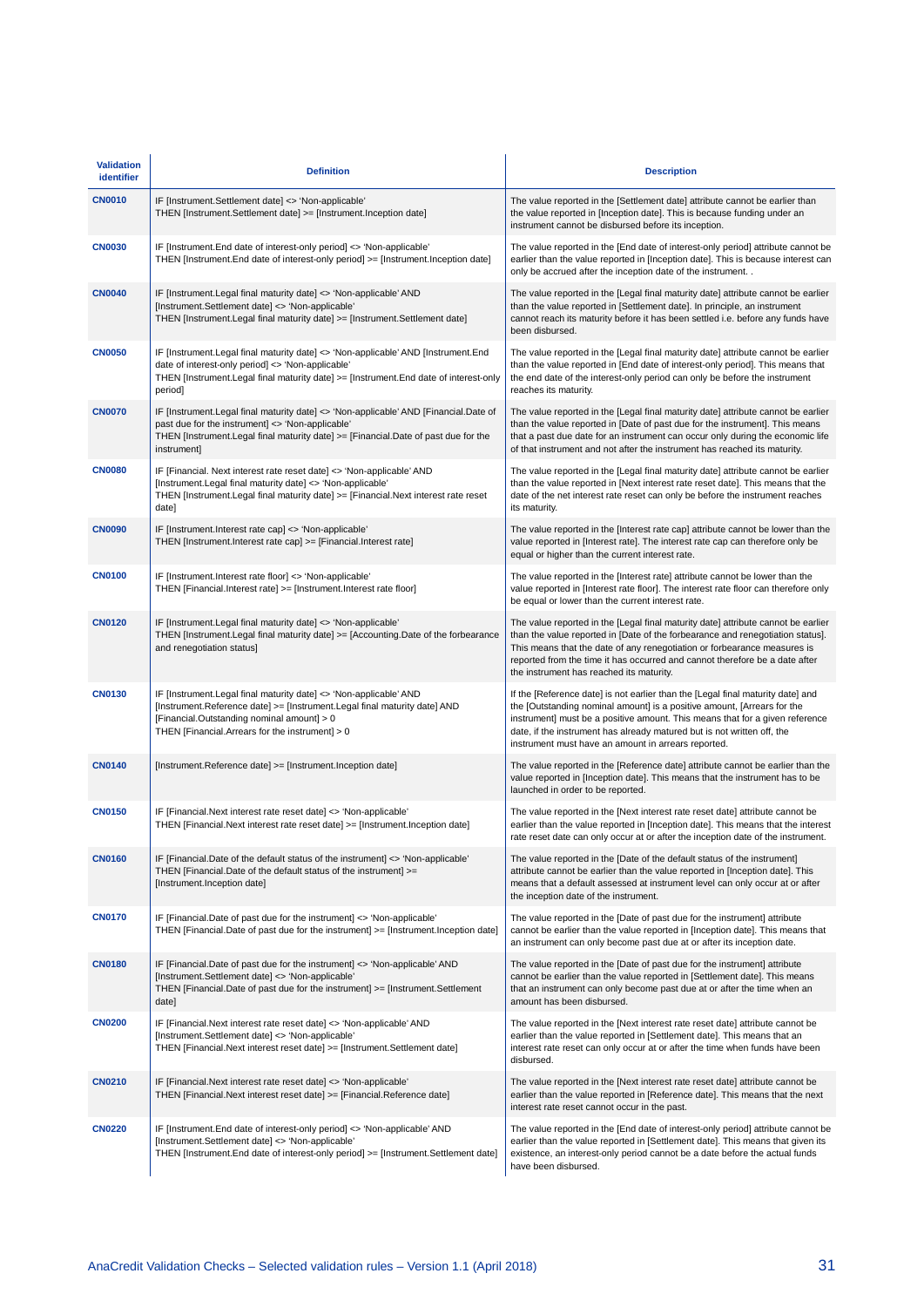| <b>Validation</b><br>identifier | <b>Definition</b>                                                                                                                                                                                                                                                                    | <b>Description</b>                                                                                                                                                                                                                                                                                                                                                                                                                                                                                                           |
|---------------------------------|--------------------------------------------------------------------------------------------------------------------------------------------------------------------------------------------------------------------------------------------------------------------------------------|------------------------------------------------------------------------------------------------------------------------------------------------------------------------------------------------------------------------------------------------------------------------------------------------------------------------------------------------------------------------------------------------------------------------------------------------------------------------------------------------------------------------------|
| <b>CN0230</b>                   | IF [Financial.Type of securitisation] = 'Synthetic securitisation'<br>THEN EXISTS protection item such that<br>[Protection received.Type of protection] IN<br>{'Credit derivatives', 'Financial quarantees other than credit derivatives', 'Currency<br>and deposits', 'Securities'} | If a synthetic securitisation has been reported in the [Type of securitisation]<br>attribute, there must be a protection item (a record in protection received<br>dataset) with one of the following values: 'Credit derivatives', 'Financial<br>guarantees other than credit derivatives', 'Currency and deposits' or<br>'Securities' reported in the [Type of protection] attribute. This refers to the<br>reporting of secondary collateral for synthetic securitisations.                                                |
| <b>CN0240</b>                   | IF [Financial.Date of the default status of the instrument] <> 'Non-applicable'<br>THEN [Financial.Reference date] >= [Financial.Date of the default status of the<br>instrument]                                                                                                    | The value reported in the [Reference date] attribute cannot be earlier than the<br>value reported in [Date of the default status of the instrument]. This means<br>that, when assessed at instrument level, the date of the default status cannot<br>be in the future.                                                                                                                                                                                                                                                       |
| <b>CN0250</b>                   | IF [Financial.Date of past due for the instrument] <> 'Non-applicable'<br>THEN [Financial.Reference date] >= [Financial.Date of past due for the instrument]                                                                                                                         | The value reported in the [Reference date] attribute cannot be earlier than the<br>value reported in [Date of past due for the instrument]. This means that a past<br>due date cannot be in the future.                                                                                                                                                                                                                                                                                                                      |
| <b>CN0270</b>                   | [Financial.Arrears for the instrument] > 0<br>IF AND ONLY IF [Financial.Date of past due for the instrument] <> 'Non-applicable'                                                                                                                                                     | If the value reported for the [Date of past due for the instrument] attribute is<br>anything other than "Non-applicable", then the amount of [Arrears for the<br>instrument] must have a positive value and vice versa. This validation<br>ensures that arrears can only exist if the instrument is past due. At the same<br>time, whenever an instrument is past due, arrears are a positive amount.                                                                                                                        |
| <b>CN0280</b>                   | IF [Financial.Default status of the instrument] IN {'Default because more than<br>90/180 days past due', 'Default because both unlikely to pay and more than 90/180<br>days past due'}<br>THEN [Financial.Arrears for the instrument] > 0                                            | Checks if the value reported for the [Default status of the instrument] attribute<br>is consistent with the [Arrears for the instrument] attribute. This means that for<br>instruments that are defaulted because they are past due, the arrears are a<br>positive amount.                                                                                                                                                                                                                                                   |
| <b>CN0290</b>                   | Let T be the reference date,<br>IF [Financial.Default status of the instrument] (T)<br><> [Financial.Default status of the instrument] (T-1)<br>THEN [Financial.Date of default status of the instrument] (T)<br>> [Financial.Date of default status of the instrument] (T-1)        | A change in the value reported in the [Default status of the instrument]<br>attribute corresponds to a change in the value reported in the [Date of default<br>status of the instrument] attribute.                                                                                                                                                                                                                                                                                                                          |
| <b>CN0310</b>                   | IF [Financial.Default status of the instrument] NOT IN {'Not in default', 'Non-<br>applicable'}<br>THEN [Accounting.Performing status of the instrument] = Non-performing                                                                                                            | If a value of the [Default status of the instrument] attribute indicates a default,<br>then the [Performing status of the instrument] attribute must also indicate a<br>non-performing status.                                                                                                                                                                                                                                                                                                                               |
| <b>CN0320</b>                   | IF [Financial.Accrued interest] < = [Accounting.Accumulated impairment amount]<br>AND [Accounting.Carrying amount] <> 'Non-applicable'<br>THEN [Financial.Outstanding nominal amount] >= [Accounting.Carrying amount]                                                                | If the amount reported for the [Accrued interest] attribute does not exceed the<br>amount reported in [Accumulated impairment amount], then the amount of<br>[Outstanding nominal amount] cannot be less than the amount reported for<br>the [Carrying amount] attribute. This means that the carrying amount is net of<br>impairment and gross of accrued interest. Thus, as long as the accrued<br>interest is lower than the impairment, then the carrying amount should be<br>lower than the outstanding nominal amount. |
| <b>CN0330</b>                   | [Financial Outstanding nominal amount] >= [Joint liabilities Joint liability amount]                                                                                                                                                                                                 | Checks if the value reported for the [Outstanding nominal amount] attribute is<br>consistent with the [Joint liability amount] attribute. In accordance with Part II<br>of the AnaCredit Manual, p. 159, note that a given debtor cannot be liable for<br>an amount greater than the outstanding nominal amount.                                                                                                                                                                                                             |
| <b>CN0360</b>                   | [Accounting.Date of the performing status of the instrument] >=<br>[Instrument.Inception date]                                                                                                                                                                                       | Checks if the value reported for the [Date of the performing status of the<br>instrument] attribute is consistent with the [Inception date] attribute. This<br>means that the performing status of the instrument cannot have a date earlier<br>then the instrument's inception date.                                                                                                                                                                                                                                        |
| <b>CN0370</b>                   | [Accounting.Date of the forbearance and renegotiation status] >=<br>[Instrument.Inception date]                                                                                                                                                                                      | Checks if the value reported for the [Date of the forbearance and<br>renegotiation status] attribute is consistent with the [Inception date] attribute.<br>According to Part II of the AnaCredit Manual, p. 130, the date of the<br>forbearance and renegotiation status for instruments cannot be earlier than<br>their respective inception date.                                                                                                                                                                          |
| <b>CN0400</b>                   | [Accounting.Reference date] >= [Accounting.Date of the performing status of the<br>instrument]                                                                                                                                                                                       | Checks if the value reported for the [Reference date] attribute is consistent<br>with the [Date of the performing status of the instrument] attribute. This<br>means that the performing status date of the instrument cannot be a date in<br>the future.                                                                                                                                                                                                                                                                    |
| <b>CN0410</b>                   | [Accounting.Reference date] >= [Accounting.Date of the forbearance and<br>renegotiation status]                                                                                                                                                                                      | Checks if the value reported for the [Reference date] attribute is consistent<br>with the [Date of the forbearance and renegotiation status] attribute. This<br>means that the date of forbearance and renegotiation status of the instrument<br>cannot be a date in the future.                                                                                                                                                                                                                                             |
| <b>CN0420</b>                   | [Accounting.Type of impairment] IN {'Stage 1 (IFRS)','Stage 2 (IFRS)','Stage 3<br>(IFRS)','General allowances (GAAP)','Specific allowances (GAAP)'} IF AND ONLY<br>IF [Accounting.Accumulated impairment amount] >= 0                                                                | This validation check ensures that the value reported in the [Type of impairment]<br>attribute is consistent with the amount reported in the [Accumulated impairment<br>amount] attribute and vice versa. Specifically, for assets which require an<br>assessment of impairment under their respective accounting practices, this<br>amount must be reported (i.e. cannot be 'Non-applicable') and vice versa.                                                                                                               |
| <b>CN0470</b>                   | [Accounting.Impairment assessment method] IN {'Individually<br>assessed','Collectively assessed'} IF AND ONLY IF [Accounting.Accumulated<br>impairment amount] >= 0                                                                                                                  | This validation check ensures that the value reported in the [Impairment<br>assessment method] attribute is consistent with the amount reported in the<br>[Accumulated impairment amount] attribute and vice versa. Specifically, for<br>assets which require an assessment of impairment under their respective<br>accounting practices, this amount must be reported (i.e. cannot be 'Non-<br>applicable') and vice versa.                                                                                                 |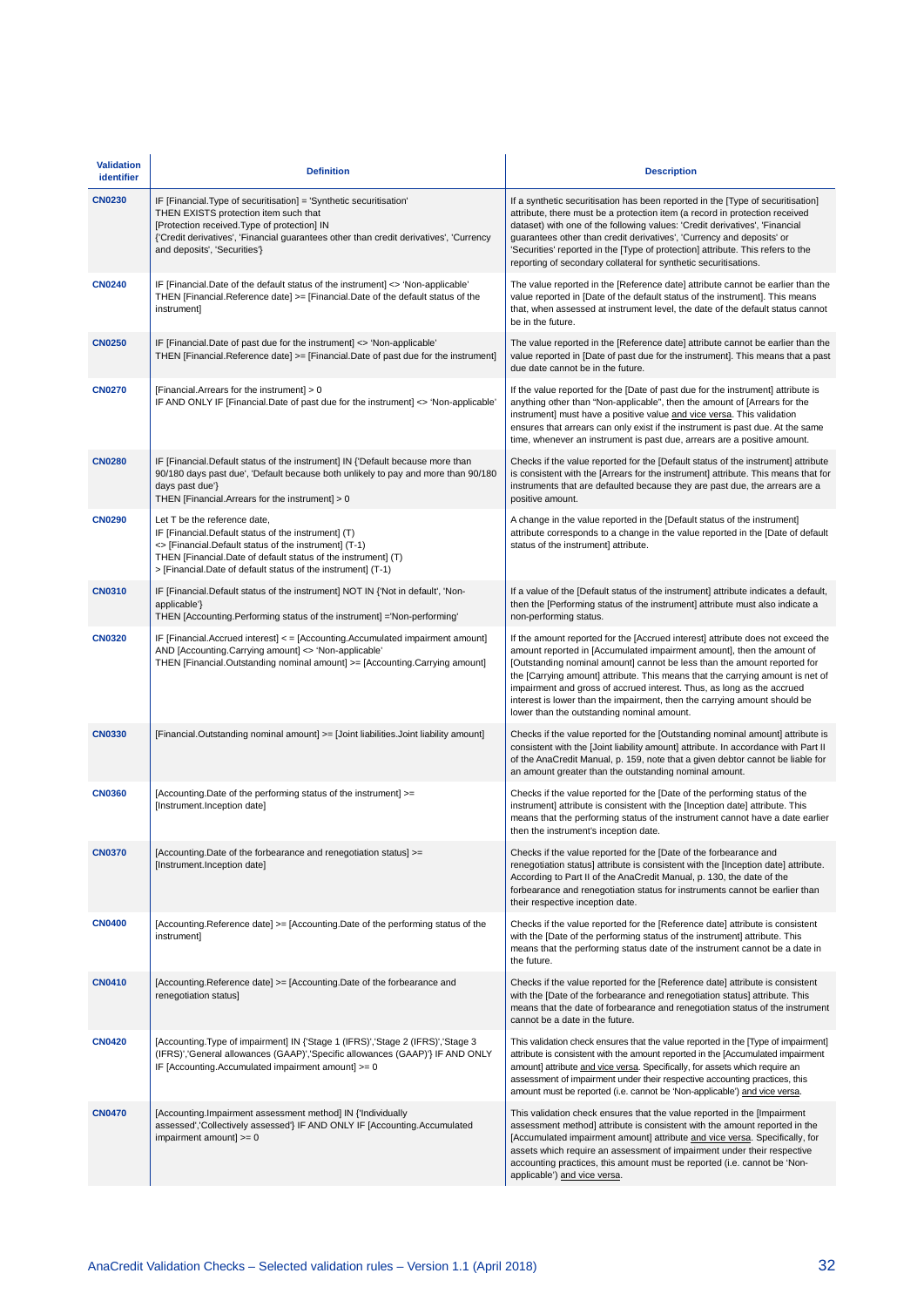| <b>Validation</b><br>identifier | <b>Definition</b>                                                                                                                                                                                                                                                                                                                                                                                                                                                                                                                                                                                                                                                                                                                                                                                                                                                                                                                                                                                                                                                                                                    | <b>Description</b>                                                                                                                                                                                                                                                                                                                                                                                                                                 |
|---------------------------------|----------------------------------------------------------------------------------------------------------------------------------------------------------------------------------------------------------------------------------------------------------------------------------------------------------------------------------------------------------------------------------------------------------------------------------------------------------------------------------------------------------------------------------------------------------------------------------------------------------------------------------------------------------------------------------------------------------------------------------------------------------------------------------------------------------------------------------------------------------------------------------------------------------------------------------------------------------------------------------------------------------------------------------------------------------------------------------------------------------------------|----------------------------------------------------------------------------------------------------------------------------------------------------------------------------------------------------------------------------------------------------------------------------------------------------------------------------------------------------------------------------------------------------------------------------------------------------|
| <b>CN0490</b>                   | [Accounting.Type of impairment] =, 'Non-applicable' IF AND ONLY IF<br>[Accounting.Impairment assessment method] = 'Non-applicable'                                                                                                                                                                                                                                                                                                                                                                                                                                                                                                                                                                                                                                                                                                                                                                                                                                                                                                                                                                                   | This validation check ensures that the value reported for the [Type of<br>impairment] attribute is consistent with the [Impairment assessment method]<br>attribute and vice versa. Specifically, for assets which are not subject to<br>assessment of impairment under their respective accounting practices, there<br>cannot be a different method of assessing impairment and vice versa.                                                        |
| <b>CN0510</b>                   | IF [Financial.Type of securitisation] = 'Synthetic securitisation' AND<br>[Financial.Outstanding nominal amount] > 0 THEN [Accounting.Balance sheet<br>recognition] <> 'Entirely derecognised'                                                                                                                                                                                                                                                                                                                                                                                                                                                                                                                                                                                                                                                                                                                                                                                                                                                                                                                       | This validation check ensures that the value reported for the [Type of<br>securitisation] attribute is consistent with the [Balance sheet recognition]<br>attribute. This means that if a synthetically securitised instrument has a<br>positive outstanding nominal amount (e.g. not written off), the instrument is<br>not fully derecognised.                                                                                                   |
| <b>CN0520</b>                   | Let T be the reference date,<br>IF [Accounting.Performing status of the instrument] (T) <><br>[Accounting.Performing status of the instrument] (T-3) THEN [Accounting.Date of<br>performing status of the instrument] (T) ><br>[Accounting Date of performing status of the instrument] (T-3)                                                                                                                                                                                                                                                                                                                                                                                                                                                                                                                                                                                                                                                                                                                                                                                                                        | This validation check ensures that a change in the [Performing status of the<br>instrument] has a corresponding change in the [Date of performing status of<br>the instrument].                                                                                                                                                                                                                                                                    |
| <b>CN0530</b>                   | Let T be the reference date,<br>IF [Accounting Status of forbearance and renegotiation] (T) <><br>[Accounting.Status of forbearance and renegotiation] (T-3)<br>THEN [Accounting.Date of the forbearance and renegotiation status] (T) ><br>[Accounting Date of the forbearance and renegotiation status] (T-3)                                                                                                                                                                                                                                                                                                                                                                                                                                                                                                                                                                                                                                                                                                                                                                                                      | This validation check ensures that a change in the [Status of forbearance and<br>renegotiation] has a corresponding change in the [Date of the forbearance<br>and renegotiation status].                                                                                                                                                                                                                                                           |
| <b>CN0540</b>                   | LET [Counterparty reference.Counterparty identifier] = X,<br>[Accounting.Accounting classification of instruments] IN<br>{'IFRS: Cash balances at central banks and other demand deposits', 'IFRS:<br>Financial assets held for trading','IFRS: Financial assets designated at fair value<br>through profit or loss','IFRS: Non-trading financial assets mandatorily at fair value<br>through profit or loss', 'IFRS: Financial assets at amortised cost', 'IFRS: Financial<br>assets at fair value through other comprehensive income'}<br>IF AND ONLY IF [Counterparty reference. Accounting standard] IN {'IFRS', 'National<br>GAAP consistent with IFRS'}<br>WHERE [Counterparty-instrument.Counterparty role] (X) = 'Creditor'                                                                                                                                                                                                                                                                                                                                                                                  | This validation check ensures that the value reported for the [Accounting<br>classification of instruments] attribute is consistent with the value of the<br>[Accounting standard] attribute and vice-versa. This means that for a creditor<br>reporting under the IFRS standard or IFRS consistent n-GAAP, the<br>classifications reported correspond to the classifications available under the<br>respective reporting standard.                |
| <b>CN0550</b>                   | LET [Counterparty reference.Counterparty identifier] = X,<br>[Accounting.Accounting classification of instruments] IN<br>{'nGAAP: Loans and receivables', 'nGAAP: Held-to-maturity investments', 'nGAAP:<br>Non-trading non-derivative financial instruments measured at a cost-based method'<br>'nGAAP: Other Non-trading Non-derivative Financial assets','nGAAP: Trading<br>Financial assets', 'nGAAP: Cash and cash balances at central banks', 'nGAAP:<br>Financial assets held for trading', 'nGAAP: Financial assets designated at fair value<br>through profit or loss', 'nGAAP: Non-trading financial assets mandatorily at fair value<br>through profit or loss', 'nGAAP: Available-for-sale financial assets','nGAAP: Non-<br>trading non-derivative financial assets measured at fair value through profit or loss',<br>'nGAAP: Non-trading non-derivative financial assets measured at fair value to<br>equity'}<br>IF AND ONLY IF [Counterparty reference. Accounting standard] IN {'National GAAP<br>not consistent with IFRS'}<br>WHERE [Counterparty-instrument.Counterparty role] (X) = 'Creditor' | This validation check ensures that the value reported for the [Accounting<br>classification of instruments] attribute is consistent with the value of the<br>[Accounting standard] attribute and vice-versa. This means that for a creditor<br>reporting under the non-IFRS consistent n-GAAP, the classifications reported<br>correspond to the classifications available under the respective reporting<br>standard.                             |
| <b>CN0560</b>                   | [Counterparty reference. Reference date] >= [Counterparty reference. Date of<br>enterprise size]                                                                                                                                                                                                                                                                                                                                                                                                                                                                                                                                                                                                                                                                                                                                                                                                                                                                                                                                                                                                                     | This validation check ensures that the value reported for the [Reference date]<br>attribute is consistent with the [Date of enterprise size] attribute. This means<br>that the date of enterprise size cannot be in the future.                                                                                                                                                                                                                    |
| <b>CN0570</b>                   | [Counterparty reference. Reference date] >= [Counterparty reference. Date of<br>initiation of legal proceedings]                                                                                                                                                                                                                                                                                                                                                                                                                                                                                                                                                                                                                                                                                                                                                                                                                                                                                                                                                                                                     | This validation check ensures that the value reported for the [Reference date]<br>attribute is consistent with the [Date of initiation of legal proceedings]<br>attribute. This means that the date of the initiation of legal proceedings cannot<br>be in the future.                                                                                                                                                                             |
| <b>CN0590</b>                   | IF [Counterparty reference.Institutional sector] IN {Central Bank, Credit institutions,<br>Deposit-taking corporations other than credit institutions, Money Market funds, Non-<br>MMF investment funds, Financial vehicle corporations (FVCs) engaged in<br>securitisation transactions, Other financial intermediaries, except insurance<br>corporations, pension funds and financial vehicle corporations engaged in<br>securitisation transactions, Financial auxiliaries, Captive financial institutions and<br>money lenders, Insurance corporations, Pension funds} THEN [Counterparty<br>reference.Economic activity] IN {'64,65,66'}                                                                                                                                                                                                                                                                                                                                                                                                                                                                        | This validation check ensures that the value reported for the [Institutional<br>sector] attribute is consistent with the [Economic activity] attribute for financial<br>corporations. This means that institutions which have been reported as a<br>financial corporation must be reported with the economic activity<br>corresponding to a financial institution. The codes used represent the first two<br>digits of level 2, 3 or 4 NACE codes. |
| <b>CN0591</b>                   | IF [Counterparty reference.National identifier type] = 'Other'<br>THEN [Counterparty reference.Description of other national identifiet type] $\langle \rangle$ , ( $\langle \rangle$ ,<br>'Non-applicable')                                                                                                                                                                                                                                                                                                                                                                                                                                                                                                                                                                                                                                                                                                                                                                                                                                                                                                         | This validation check ensures that the value reported for the [National<br>identifier type] attribute is consistent with the [Description of other national<br>identifier type] attribute. This means that for counterparties for which an other<br>national identifier type has been reported (i.e. one not in the pre-defined<br>AnaCredit list), an appropriate description is reported as well.                                                |
| <b>CN0600</b>                   | Let T be the reference date, [Counterparty reference.Date of initiation of legal<br>proceedings] (T) <> [Counterparty reference.Date of initiation of legal proceedings]<br>(T-1) IF AND ONLY IF [Counterparty reference. Status of legal proceedings] (T) <><br>[Counterparty reference. Status of legal proceedings] (T-1)                                                                                                                                                                                                                                                                                                                                                                                                                                                                                                                                                                                                                                                                                                                                                                                         | This validation check ensures that a change in the [Status of legal<br>proceedings] attribute has a corresponding change in the [Date of initiation of<br>legal proceedings] attribute and vice versa. This means that the status cannot<br>be changed without a corresponding change in date and vice versa.                                                                                                                                      |
| <b>CN0610</b>                   | Let T be the reference date,<br>IF [Counterparty reference.Enterprise size] (T) <> [Counterparty                                                                                                                                                                                                                                                                                                                                                                                                                                                                                                                                                                                                                                                                                                                                                                                                                                                                                                                                                                                                                     | This validation check ensures that a change in the [Enterprise size] attribute<br>has a corresponding change in the [Date of enterprise size] attribute. This                                                                                                                                                                                                                                                                                      |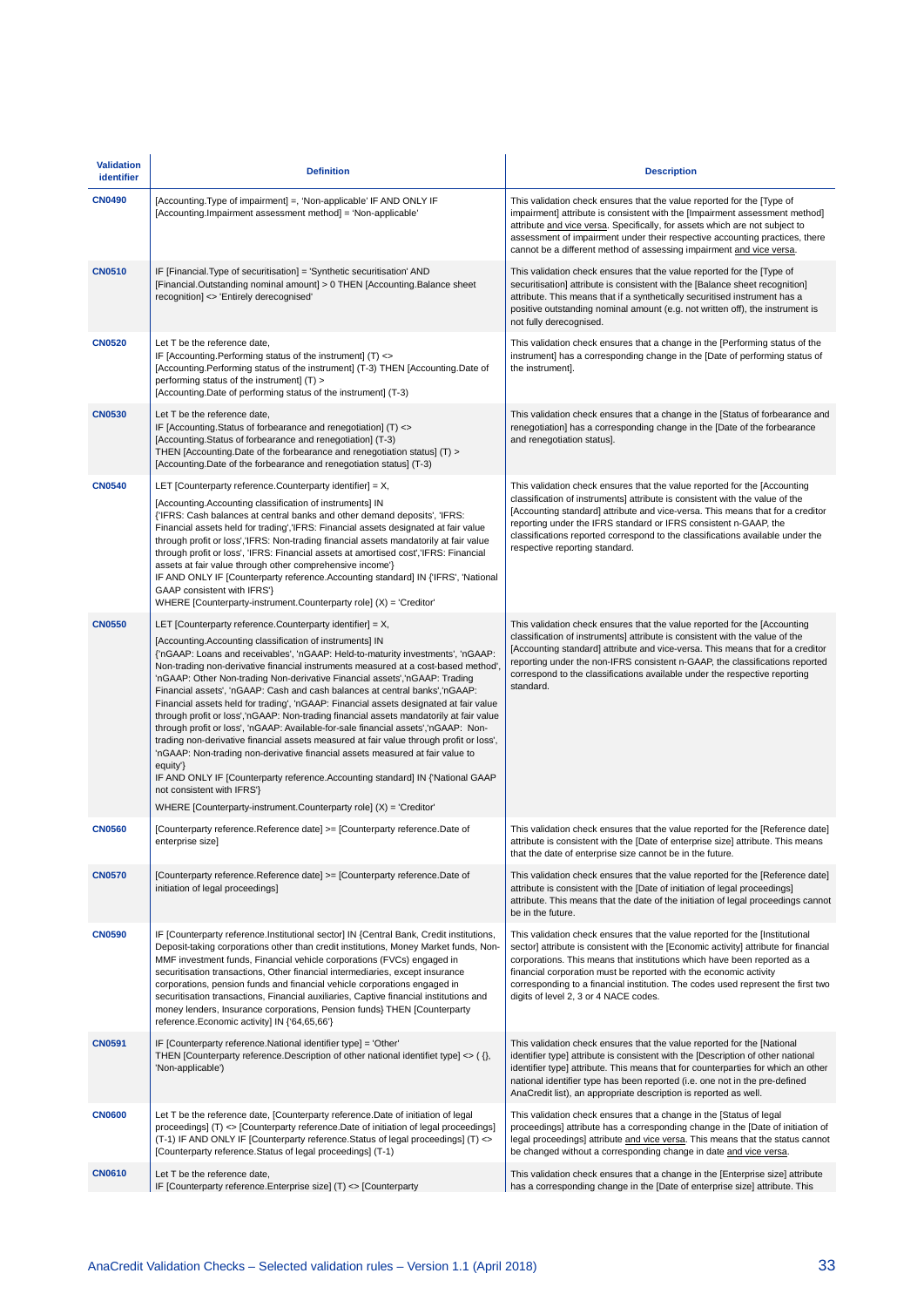| <b>Validation</b><br>identifier | <b>Definition</b>                                                                                                                                                                                                                                                                                                                                                                                                                                                                                                                              | <b>Description</b>                                                                                                                                                                                                                                                                                                                                                                                                                                                                |
|---------------------------------|------------------------------------------------------------------------------------------------------------------------------------------------------------------------------------------------------------------------------------------------------------------------------------------------------------------------------------------------------------------------------------------------------------------------------------------------------------------------------------------------------------------------------------------------|-----------------------------------------------------------------------------------------------------------------------------------------------------------------------------------------------------------------------------------------------------------------------------------------------------------------------------------------------------------------------------------------------------------------------------------------------------------------------------------|
|                                 | reference.Enterprise size] (T-1)<br>THEN [Counterparty reference.Date of enterprise size] (T) <> [Counterparty<br>reference.Date of enterprise size] (T-1)                                                                                                                                                                                                                                                                                                                                                                                     | means that the assessment of size cannot be changed without a<br>corresponding change in the date.                                                                                                                                                                                                                                                                                                                                                                                |
| <b>CN0620</b>                   | LET [Counterparty reference. Counterparty identifier] = $X$<br>IF [Counterparty reference.Institutional sector] = Financial vehicle corporations<br>(FVCs) engaged in securitisation transactions'<br>WHERE [Counterparty reference. Counterparty identifier] = $X$<br>THENEXISTS [Counterparty-instrument.Counterparty role] = 'Originator' for all<br>instruments WHERE [Counterparty-instrument.Counterparty role](X) = 'Creditor'                                                                                                          | This validation check ensures that an originating counterparty is reported<br>accordingly for all instruments where the creditor is reported as a financial<br>vehicle corporation (FVC). The check is performed by comparing the<br>[Counterparty identifier], [Institutional sector] and [Counterparty role]<br>attributes.                                                                                                                                                     |
| <b>CN0621</b>                   | instrument.Observed agent identifier],[Counterparty-instrument.Contract<br>identifier],[Counterparty-instrument.Instrument identifier],[Counterparty-<br>instrument.Counterparty identifier]). THEN, 'Creditor' IN A IF AND ONLY IF 'Debtor'<br>NOT IN A                                                                                                                                                                                                                                                                                       | This validation check ensures that that the same counterparty is not both a<br>creditor and a debtor for the same instrument. This is performed by<br>comparing a combination of unique identifiers with the role of the<br>counterparty.                                                                                                                                                                                                                                         |
| <b>CN0622</b>                   | [Protection received.Protection provider identifier] DOES NOT EXIST IN<br>{[Counterparty-instrument.Counterparty identifier]   ([Instrument-Protection<br>received.Observed agent identifier],[Instrument-Protection received.Contract<br>identifier],[Instrument-Protection received.Instrument identifier]) = ([Counterparty-<br>instrument.Observed agent identifier],[Counterparty-instrument.Contract<br>identifier], [Counterparty-instrument.Instrument identifier]) AND [Counterparty-<br>instrument.Counterparty role] = 'Creditor' } | This validation check ensures that the same counterparty is not both a<br>creditor and a protection provider for the same instrument. This is performed<br>by comparing a combination of unique identifiers with the role of the<br>counterparty.                                                                                                                                                                                                                                 |
| <b>CN0630</b>                   | IF [Counterparty default.Date of the default status of the counterparty] <> 'Non-<br>applicable'<br>THEN [Counterparty default.Reference date] >=<br>[Counterparty default.Date of the default status of the counterparty]                                                                                                                                                                                                                                                                                                                     | This validation check ensures that the value reported for the [Reference date]<br>attribute is consistent with the [Date of the default status of the counterparty]<br>attribute. This means that the [Date of the default status of the counterparty]<br>attribute cannot have a future date.                                                                                                                                                                                    |
| <b>CN0640</b>                   | Let T be the reference date,<br>IF [Counterparty default.Default status of the counterparty] (T) <><br>[Counterparty default.Default status of the counterparty] (T-1) THEN [Counterparty<br>default. Date of the default status of the counterparty] (T) ><br>[Counterparty default.Date of the default status of the counterparty] (T-1)                                                                                                                                                                                                     | This validation check ensures that a change in the [Default status of the<br>counterparty] attribute has a corresponding change in the [Date of the default<br>status of the counterparty] attribute. This means that the value of one attribute<br>cannot change without a proper change in the value of the other attribute.                                                                                                                                                    |
| <b>CN0650</b>                   | IF [Protection received.Maturity date of the protection] <> 'Non-applicable' THEN<br>[Protection received.Maturity date of the protection] >= [Instrument.Inception date]                                                                                                                                                                                                                                                                                                                                                                      | This validation check ensures that the value reported for the [Maturity date of<br>the protection] attribute is consistent with the [Inception date] attribute. This<br>means that a specific protection cannot have a maturity date prior to the<br>inception date of the instrument for which it is considered.                                                                                                                                                                 |
| <b>CN0660</b>                   | [Protection received.Reference date] >=<br>[Protection received.Date of protection value]                                                                                                                                                                                                                                                                                                                                                                                                                                                      | This validation check ensures that the [Reference date] attribute is consistent<br>with the [Date of protection value] attribute. This means that the date on<br>which the protection value was assessed cannot be in the future.                                                                                                                                                                                                                                                 |
| <b>CN0661</b>                   | [Protection received.Date of protection value](T) >=<br>[Protection received.Date of protection value](T-1)                                                                                                                                                                                                                                                                                                                                                                                                                                    | This validation check ensures that the value reported for the [Date of<br>protection value] attribute is consistent with the [Date of protection value]<br>attribute over time. This means that a change in the date of protection value<br>cannot change to a date in the past.                                                                                                                                                                                                  |
| <b>CN0700</b>                   | IF [Financial.Outstanding nominal amount] = 0 THEN ([Accounting.Accumulated<br>write-offs] $> 0$ OR [Financial.Off-balance-sheet amount] $> 0$ )                                                                                                                                                                                                                                                                                                                                                                                               | This validation check ensures that the [Outstanding nominal amount] attribute<br>is reported as zero under the corresponding economic circumstances. This<br>can only be reported for instances of written-off instruments recognisable via<br>the reported amount in the [Accumulated write-offs] attribute or instruments<br>that are fully off-balance sheet - recognisable via the [Off-balance-sheet<br>amount] attribute.                                                   |
| <b>CN0701</b>                   | IF [Financial.Transferred amount] > 0<br>THEN [Financial.Outstanding nominal amount] > = [Financial.Transferred amount]                                                                                                                                                                                                                                                                                                                                                                                                                        | This validation check ensures that for instruments which have a positive value<br>reported in the [Transferred amount] attribute, a corresponding value exists in<br>the [Outstanding nominal amount] attribute. Specifically, in accordance with<br>Part II of the AnaCredit Manual, p.68, the outstanding nominal amount must<br>be reported as the transferred amount constitutes a part of that amount.                                                                       |
| <b>CN0702</b>                   | IF [Accounting.Balance sheet recognition] <> 'Entirely derecognised'<br>THEN [Accounting.Carrying amount] <> 'Non-applicable' AND [Accounting.Carrying<br>$amount] >= 0$                                                                                                                                                                                                                                                                                                                                                                       | This validation check ensures that the [Carrying amount] attribute is not<br>lower than zero if the asset is recognised in the balance sheet, as<br>represented by the corresponding numerical value reported in the [Balance]<br>sheet recognition] attribute. This means that the 'Non-applicable' value<br>may not be used.                                                                                                                                                    |
| <b>CN0703</b>                   | [Accounting Provisions associated to off-balance-sheet exposures] = 'Non-<br>applicable' IF AND ONLY IF [Financial.Off-balance-sheet amount] = 'Non-applicable'                                                                                                                                                                                                                                                                                                                                                                                | This validation check ensures that the value reported for the [Provisions<br>associated to off-balance-sheet exposures] attribute is consistent with the<br>[Off-balance-sheet amount] attribute and vice versa. This means that for<br>instruments where provisions for the off-balance-sheet exposures have been<br>assessed, there must be an amount of off-balance sheet exposure and vice<br>versa.                                                                          |
| <b>CN0801</b>                   | Let T be the reference date and T' the end of quarter reference date such that<br>$T>=T$ :<br>For each T IN $\{T', T'-1, T'-2\}$ , IF [Instrument. Fiduciary instrument] $(T)$ <><br>[Instrument.Fiduciary instrument] (T-1)<br>THEN [Accounting Date of the forbearance and renegotiation status] $(T)$ > $(T-1)$                                                                                                                                                                                                                             | This validation check ensures that the value reported for the [Fiduciary<br>instrument] attribute is consistent between the current reference date (T)<br>and the previous available reference date (T-1). In particular, it means that<br>the value reported may only be changed if there is an accompanying<br>change in the [Date of the forbearance and renegotiation status] attribute,<br>which would indicate that a renegotiation led to a change in fiduciary<br>status. |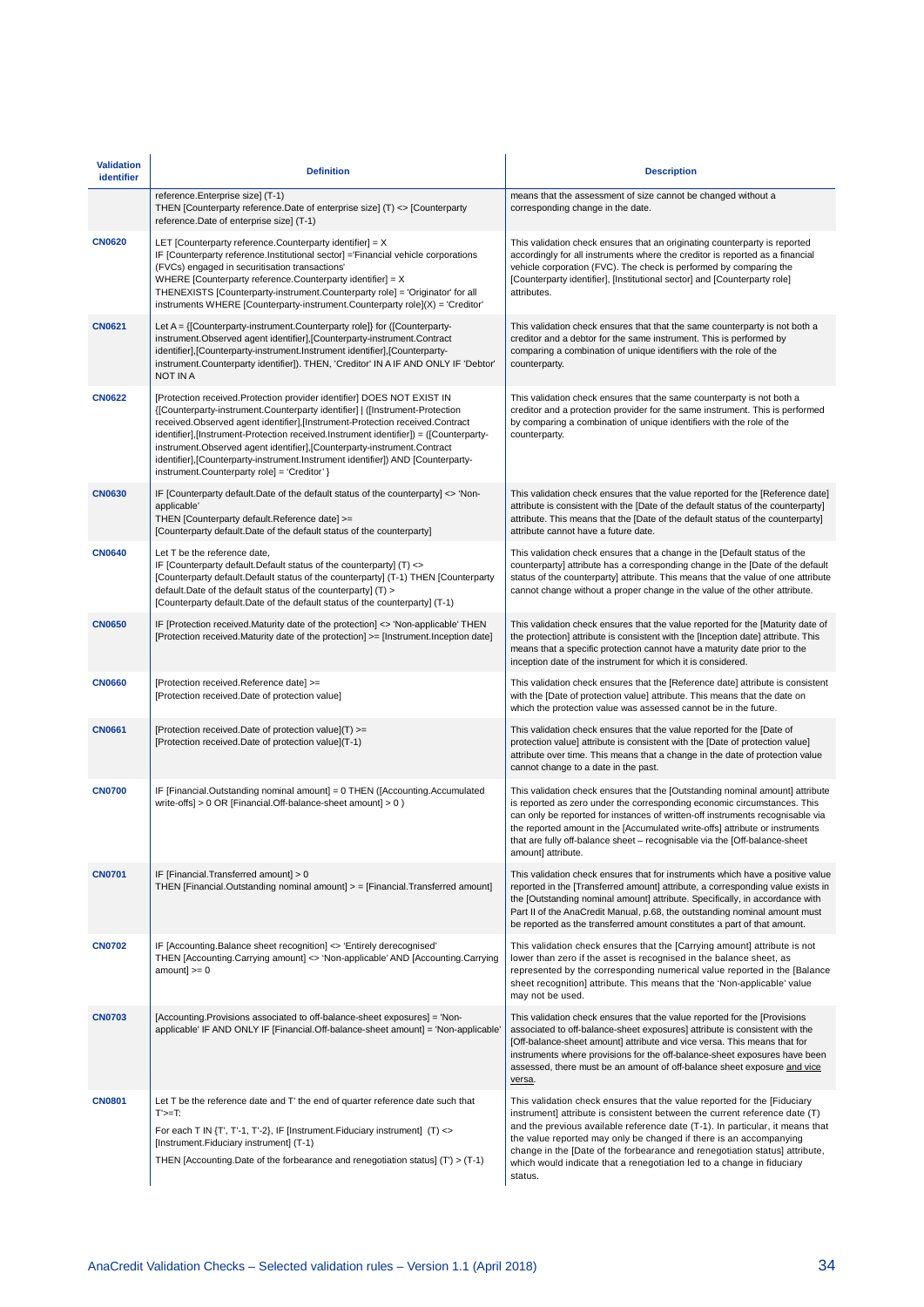| <b>Validation</b><br>identifier | <b>Definition</b>                                                                                                                                                                                                                                                                                                                                                                          | <b>Description</b>                                                                                                                                                                                                                                                                                                                                                                                                                                                                                                                       |
|---------------------------------|--------------------------------------------------------------------------------------------------------------------------------------------------------------------------------------------------------------------------------------------------------------------------------------------------------------------------------------------------------------------------------------------|------------------------------------------------------------------------------------------------------------------------------------------------------------------------------------------------------------------------------------------------------------------------------------------------------------------------------------------------------------------------------------------------------------------------------------------------------------------------------------------------------------------------------------------|
| <b>CN0802</b>                   | Let T be the reference date:<br>For all instruments NOT IN {[Instrument. Type of instrument] = 'Overdraft' AND<br>[Financial.Off-balance sheet amount] = 'Non-applicable'} THEN<br>[Instrument.Inception date] (T) = Instrument.Inception date] (T-1)                                                                                                                                      | This validation check ensures that the value reported for the [Inception date]<br>attribute is consistent between the current reference date (T) and the<br>previous available reference date (T-1). This means that the value reported<br>cannot be changed.                                                                                                                                                                                                                                                                            |
| <b>CN0804</b>                   | Let T be the reference date:<br>[Instrument.Commitment amount at inception] (T) = [Instrument.Commitment<br>amount at inception] (T-1)                                                                                                                                                                                                                                                     | This validation check ensures that the value reported for the [Commitment<br>amount at inception] attribute is consistent between the current reference<br>date $(T)$ and the previous available reference date $(T-1)$ . This means that the<br>value reported cannot be changed.                                                                                                                                                                                                                                                       |
| <b>CN0805</b>                   | Let T be the reference date and T' the end of quarter reference date such that<br>$T>=T$ :<br>For each T IN $\{T', T'$ -1, T'-2}, IF [Instrument. Project finance loan] $(T)$ $\Leftrightarrow$<br>[Instrument.Project finance loan] (T-1)<br>THEN [Accounting Date of the forbearance and renegotiation status] $(T)$ > $(T-1)$                                                           | This validation check ensures that the value reported for the [Project finance<br>loan] attribute is consistent between the current reference date (T) and the<br>previous available reference date (T-1). This means that the value of the<br>[Project finance loan] attribute can only change if a renegotiation has taken<br>place between the two relevant reference periods.                                                                                                                                                        |
| <b>CN0806</b>                   | Let T be the reference date and T' the end of quarter reference date such that<br>$T>=T$ :<br>For each T IN {T', T'-1, T'-2}, IF [Instrument.Purpose] (T) <> [Instrument.Purpose]<br>$(T-1)$<br>THEN [Accounting.Date of the forbearance and renegotiation status] $(T)$ > $(T-1)$                                                                                                         | This validation check ensures that the value reported for the [Purpose]<br>attribute is consistent between the current reference date (T) and the<br>previous available reference date (T-1). This means that the value of the<br>[Purpose] attribute can only change if a renegotiation has taken place<br>between the two relevant reference periods.                                                                                                                                                                                  |
| <b>CN0807</b>                   | Let T be the reference date and T' the end of quarter reference date such that<br>$T>=T$ :<br>For each T IN $\{T', T'$ -1, T'-2}, IF [Instrument. Recourse] $(T)$ $\Leftrightarrow$<br>[Instrument.Recourse] (T-1)<br>THEN [Accounting Date of the forbearance and renegotiation status] $(T)$ > $(T-1)$                                                                                   | This validation check ensures that the value reported for the [Recourse]<br>attribute is consistent between the current reference date (T) and the<br>previous available reference date (T-1). This means that the value of the<br>[Recourse] attribute can only change if a renegotiation has taken place<br>between the two relevant reference periods.                                                                                                                                                                                |
| <b>CN0808</b>                   | Let T be the reference date:<br>For all instruments NOT IN {[Instrument.Type of instrument] = 'Overdraft' AND<br>[Financial.Off-balance sheet amount] = 'Non-applicable'} THEN<br>{[Instrument.Settlement date](T) <> 'Non-applicable' AND [Instrument.Settlement<br>date](T) = [Instrument.Settlement date](T-1)}<br>IF AND ONLY IF [Instrument.Settlement date](T-1) <> 'Non-applicable' | This validation check ensures that the value reported for the [Settlement date]<br>attribute is consistent between the current reference date (T) and the<br>previous available reference date (T-1). This means that for instruments<br>which have been settled (i.e. the funds have been disbursed), the date of<br>settlement does not change over time. At the same time, this check ensures<br>that instruments which are not settled are reported consistently over<br>reference rates (i.e. remain reported as "Non-applicable"). |
| <b>CN0809</b>                   | Let T be the reference date and T' the end of quarter reference date such that<br>$T>=T$ :<br>For each T IN $\{T', T'-1, T'-2\}$ , IF [Instrument. Repayment rights] $(T) \Leftrightarrow$<br>[Instrument.Repayment rights] (T-1)<br>THEN [Accounting Date of the forbearance and renegotiation status] $(T)$ > $(T-1)$                                                                    | This validation check ensures that the value reported for the [Repayment<br>rights] attribute is consistent between the current reference date (T) and the<br>previous available reference date (T-1). This means that the value of the<br>[Repayment rights] attribute can only change if a renegotiation has taken<br>place between the two reference periods.                                                                                                                                                                         |
| <b>CN0810</b>                   | Let T be the reference date:<br>[Instrument.Fair value changes due to changes in credit risk before purchase] (T) =<br>Instrument. Fair value changes due to changes in credit risk before purchase] (T-1)                                                                                                                                                                                 | This validation check ensures that the value reported for the [Fair value<br>changes due to changes in credit risk before purchase] attribute is consistent<br>between the current reference date (T) and the previous available reference<br>date (T-1). This means that the value of the reported attribute cannot be<br>changed.                                                                                                                                                                                                      |
| <b>CN0811</b>                   | Let T be the reference date:<br>[Protection received.Type of protection] (T) = [Protection received.Type of<br>protection] (1-1)                                                                                                                                                                                                                                                           | This validation check ensures that the value reported for the [Type of<br>protection] attribute is consistent between the current reference date (T) and<br>the previous available reference date (T-1). This means that the value of the<br>reported attribute cannot be changed.                                                                                                                                                                                                                                                       |
| <b>CN0812</b>                   | Let T be the reference date:<br>IF [Instrument-protection received.Instrument ID] (T) IN [Instrument-protection<br>received.Instrument ID] (T-1) THEN<br>[Protection received.Original protection value] (T) = [Protection received.Original<br>protection value] (T-1)                                                                                                                    | This validation check ensures that the value reported for the [Original<br>protection value] attribute is consistent between the current reference date (T)<br>and the previous available reference date (T-1). This means that the value of<br>the reported attribute cannot be changed.                                                                                                                                                                                                                                                |
| <b>CN0813</b>                   | Let T be the reference date:<br>IF [Instrument-protection received.Instrument ID] (T) IN [Instrument-protection<br>received.Instrument ID] (T-1) THEN<br>[Protection received.Date of original protection value] $(T) =$ [Protection<br>received.Date of original protection value] (T-1)                                                                                                  | This validation check ensures that the value reported for the [Date of original<br>protection value] attribute is consistent between the current reference date (T)<br>and the previous available reference date (T-1). This means that the value of<br>the reported attribute cannot be changed.                                                                                                                                                                                                                                        |
| <b>CN0814</b>                   | IF [Instrument.Settlement date] = 'Non-applicable'<br>THEN [Financial.Off-balance-sheet amount] > 0                                                                                                                                                                                                                                                                                        | This validation check ensures that the value reported for the [Settlement date]<br>attribute is consistent with the [Off-balance-sheet amount] attribute. This<br>means that for instruments subject to reporting under the AnaCredit<br>Regulation, there must be a positive off-balance sheet amount if they have<br>not yet been settled (i.e. disbursed).                                                                                                                                                                            |
| <b>CN0815</b>                   | IF [Instrument.Settlement date] = 'Non-applicable'<br>THEN [Financial.Outstanding nominal amount] = 0                                                                                                                                                                                                                                                                                      | This validation check ensures that the value reported for the [Settlement date]<br>attribute is consistent with the [Outstanding nominal amount] attribute. This<br>means that instruments which have not yet been settled (are fully off-balance<br>sheet) there is no nominal amount outstanding (i.e. the amount reported is<br>zero).                                                                                                                                                                                                |
| <b>CN0816</b>                   | IF [Counterparty default.Date of the default status of the counterparty] = 'Non-                                                                                                                                                                                                                                                                                                           | This validation check ensures that the value reported for the [Date of the                                                                                                                                                                                                                                                                                                                                                                                                                                                               |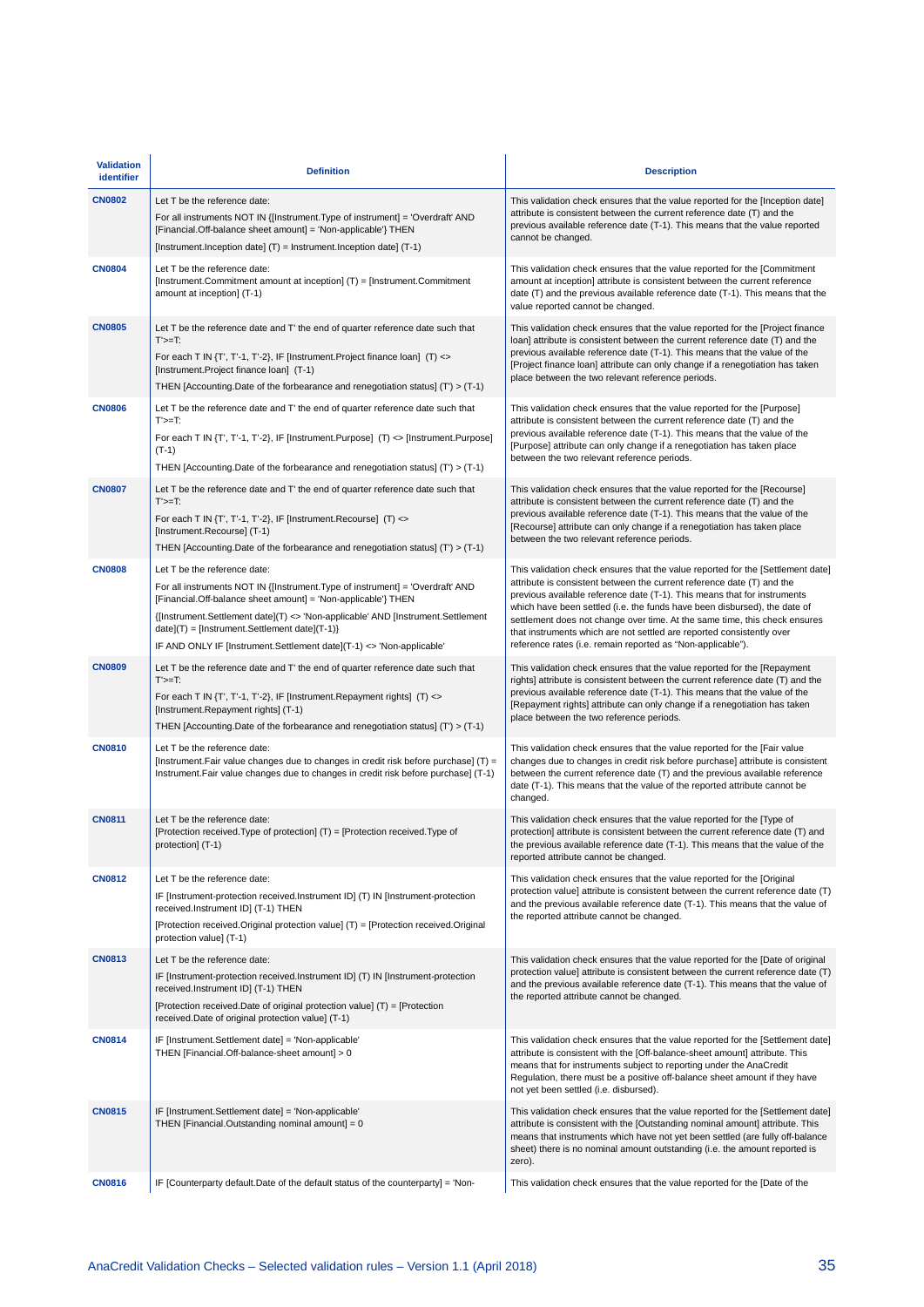| <b>Validation</b><br>identifier | <b>Definition</b>                                                                                                                                                                                                                                                                                                                                                                                                                                                                                                              | <b>Description</b>                                                                                                                                                                                                                                                                                                                                                                                                                                                                                                                                          |
|---------------------------------|--------------------------------------------------------------------------------------------------------------------------------------------------------------------------------------------------------------------------------------------------------------------------------------------------------------------------------------------------------------------------------------------------------------------------------------------------------------------------------------------------------------------------------|-------------------------------------------------------------------------------------------------------------------------------------------------------------------------------------------------------------------------------------------------------------------------------------------------------------------------------------------------------------------------------------------------------------------------------------------------------------------------------------------------------------------------------------------------------------|
|                                 | applicable' AND [Counterparty default.Default status of the counterparty] <> 'Non-<br>applicable' THEN [Counterparty default.Default status of the counterparty] = 'Not in<br>default'                                                                                                                                                                                                                                                                                                                                         | default status of the counterparty] attribute is consistent with the [Default<br>status of the counterparty] attribute. This means that where a default status is<br>assessed at counterparty level, and where a "Non-applicable" value is<br>reported as the date of default, debtors can only be reported as not being in a<br>default.                                                                                                                                                                                                                   |
| <b>CN0821</b>                   | IF [Instrument.Type of instrument] = 'Reverse repurchase agreements'<br>THEN [Financial.Off-balance-sheet amount] = 'Non-applicable'                                                                                                                                                                                                                                                                                                                                                                                           | This validation check ensures that the value reported for the [Type of<br>instrument] attribute is consistent with the [Off-balance-sheet amount]<br>attribute. This means that for reverse repurchase agreements specifically,<br>there can be no off-balance sheet amount (see Part II of the AnaCredit<br>Manual, p. 32).                                                                                                                                                                                                                                |
| <b>CN0825</b>                   | [Accounting.Accumulated impairment amount] = 'Non-applicable' IF AND ONLY IF<br>[Accounting.Type of impairment] = 'Non-applicable'                                                                                                                                                                                                                                                                                                                                                                                             | This validation check ensures that the value reported for the [Accumulated<br>impairment amount] attribute is consistent with the [Type of impairment]<br>attribute and vice versa. This means that assets that are not impaired have<br>both amount and type of impairment reported as "Non-applicable". On the<br>other hand, if the assets are impaired, they must have a value other than<br>"Non-applicable".                                                                                                                                          |
| <b>CN0827</b>                   | IF [Accounting.Accumulated changes in fair value due to credit risk] = 'Non-<br>applicable' AND [Accounting.Balance sheet recognition] = 'Entirely recognised' AND<br>{[Counterparty reference.Address: country] <> 'DE' of the [Counterparty]<br>reference.Counterparty identifier] HAVING [Counterparty-instrument.Counterparty<br>role] = 'Creditor' AND [Counterparty reference.Accounting standard] = 'National<br>GAAP not consistent with IFRS'} THEN [Accounting.Accumulated impairment<br>amount] <> 'Non-applicable' | This validation checks if the value reported for the attribute<br>[Accounting. Accumulated changes in fair value due to credit risk] is consistent<br>with the attribute [Accounting.Impairment assessment method]. In particular<br>this means that for instruments which are not subject to changes in fair value<br>due to credit risk and are recognised in the balance sheet of the reporting<br>agent, an amount of accumulated impairments is reported. Exception is given<br>to a specific national GAAP case where this treatment is not the case. |
| <b>CN0829</b>                   | IF [Instrument. Type of instrument] IN {'Deposits other than reverse repurchase<br>agreements', 'Reverse repurchase agreements', 'Financial leases'}<br>THEN [Accounting. Provisions associated to off-balance-sheet exposures] = 'Non-<br>applicable'                                                                                                                                                                                                                                                                         | This validation check ensures that the value reported for the [Type of<br>instrument] attribute is consistent with the [Provisions associated with off-<br>balance-sheet exposures] attribute given specific types of instruments. This<br>means that for reverse repurchase agreements and financial leases, there<br>are no provisions associated with off-balance-sheet exposures.                                                                                                                                                                       |
| <b>CN0831</b>                   | IF [Protection received.Real estate collateral location] = 'Non-applicable'<br>THEN [Protection received. Type of protection] NOT IN {'Residential real estate<br>collateral', 'Commercial real estate collateral', 'Offices and commercial premises'}                                                                                                                                                                                                                                                                         | This validation check ensures that the value reported for the [Real estate<br>collateral location] attribute is consistent with the [Type of protection] attribute<br>for specific types of protection items. This means that for the protection items<br>of residential real estate, commercial real estate and offices and commercial<br>premises, the location of the protection item must be reported.                                                                                                                                                  |
| <b>CN0832</b>                   | IF [Counterparty risk.Probability of default] = 1<br>THEN [Counterparty default. Default status of the counterparty] NOT IN '{'Non-<br>applicable', 'Not in default'}' OR [Financial.Default status of the instrument] NOT IN<br>{'Non-applicable', 'Not in default'}                                                                                                                                                                                                                                                          | This validation check ensures that the value reported for the [Probability of<br>default] attribute is consistent with the [Default status of the counterparty]<br>and [Default status of the instrument] attributes. This means that if a<br>probability of default has a value of 100%, the default status assessed<br>either at instrument or counterparty level is different from "Non-applicable"<br>or "Not in default".                                                                                                                              |
| <b>CN0833</b>                   | IF [Counterparty risk. Probability of default] = $1$<br>THEN [Counterparty default.Date of the default status of the counterparty] <> 'Non-<br>applicable' OR [Financial.Date of the default status of the instrument] <> 'Non-<br>applicable'                                                                                                                                                                                                                                                                                 | This validation check ensures that the value reported for the [Probability of<br>default] attribute is consistent with the [Date of the default status of the<br>counterparty] and [Date of the default status of the instrument] attributes. This<br>means that a probability of default may have a value of 100% if a default<br>status was assessed at a certain date either at instrument or counterparty<br>level.                                                                                                                                     |
| <b>CN0835</b>                   | IF [Instrument.Amortisation type] IN {'French', 'Fixed amortisation schedule'}<br>THEN [Instrument.End date of interest-only period] = 'Non-applicable'                                                                                                                                                                                                                                                                                                                                                                        | This validation check ensures that the value reported for the [Amortisation<br>type] attribute is consistent with the [End date of interest-only period] attribute<br>given specific types of instruments. This means that for instruments with<br>interest rate types which do not have an interest-only period, the [End date of<br>interest-only period] attribute is reported as "Non-applicable".                                                                                                                                                      |
| <b>CN0836</b>                   | IF [Instrument.Interest rate type] = 'Fixed'<br>THEN [Instrument.Interest rate cap] = 'Non-applicable'                                                                                                                                                                                                                                                                                                                                                                                                                         | This validation check ensures that the value reported for the [Interest rate<br>type] attribute is consistent with the [Interest rate cap] attribute given specific<br>types of instruments. This means that for instruments with a fixed interest<br>rate, the interest rate cap is reported as "Non-applicable" (see Part II of the<br>AnaCredit Manual, p. 49).                                                                                                                                                                                          |
| <b>CN0837</b>                   | IF [Instrument.Interest rate type] = 'Fixed'<br>THEN [Instrument.Interest rate floor] = 'Non-applicable'                                                                                                                                                                                                                                                                                                                                                                                                                       | This validation check ensures that the value reported for the [Interest rate<br>type] attribute is consistent with the [Interest rate floor] attribute given specific<br>types of instruments. This means that for instruments with a fixed interest<br>rate, the interest rate floor is reported as "Non-applicable" (see Part II of the<br>AnaCredit Manual, p. 49).                                                                                                                                                                                      |
| <b>CN0838</b>                   | IF [Instrument.Interest rate type] = 'Fixed'<br>THEN [Instrument.Interest rate spread/margin] = 'Non-applicable'                                                                                                                                                                                                                                                                                                                                                                                                               | This validation check ensures that the value reported for the [Interest rate<br>type] attribute is consistent with the [Interest rate spread/margin] attribute<br>given specific types of instruments. This means that for instruments with a<br>fixed interest rate, the interest rate spread/margin is reported as "Non-<br>applicable" as the concept does not apply.                                                                                                                                                                                    |
| <b>CN0839</b>                   | IF [Instrument.Interest rate type] = 'Fixed'<br>THEN [Instrument.Reference rate] = 'Non-applicable'                                                                                                                                                                                                                                                                                                                                                                                                                            | This validation check ensures that the value reported for the [Interest rate<br>type] attribute is consistent with the [Reference rate] attribute given specific<br>types of instruments. This means that for instruments with a fixed interest<br>rate, the reference rate is reported as "Non-applicable" as the concept does<br>not apply (see Part II of the AnaCredit Manual, p. 48).                                                                                                                                                                  |
| <b>CN0842</b>                   | IF [Accounting.Accounting classification of instruments] IN {'Financial assets held                                                                                                                                                                                                                                                                                                                                                                                                                                            | This validation check ensures that the value reported for the [Accounting                                                                                                                                                                                                                                                                                                                                                                                                                                                                                   |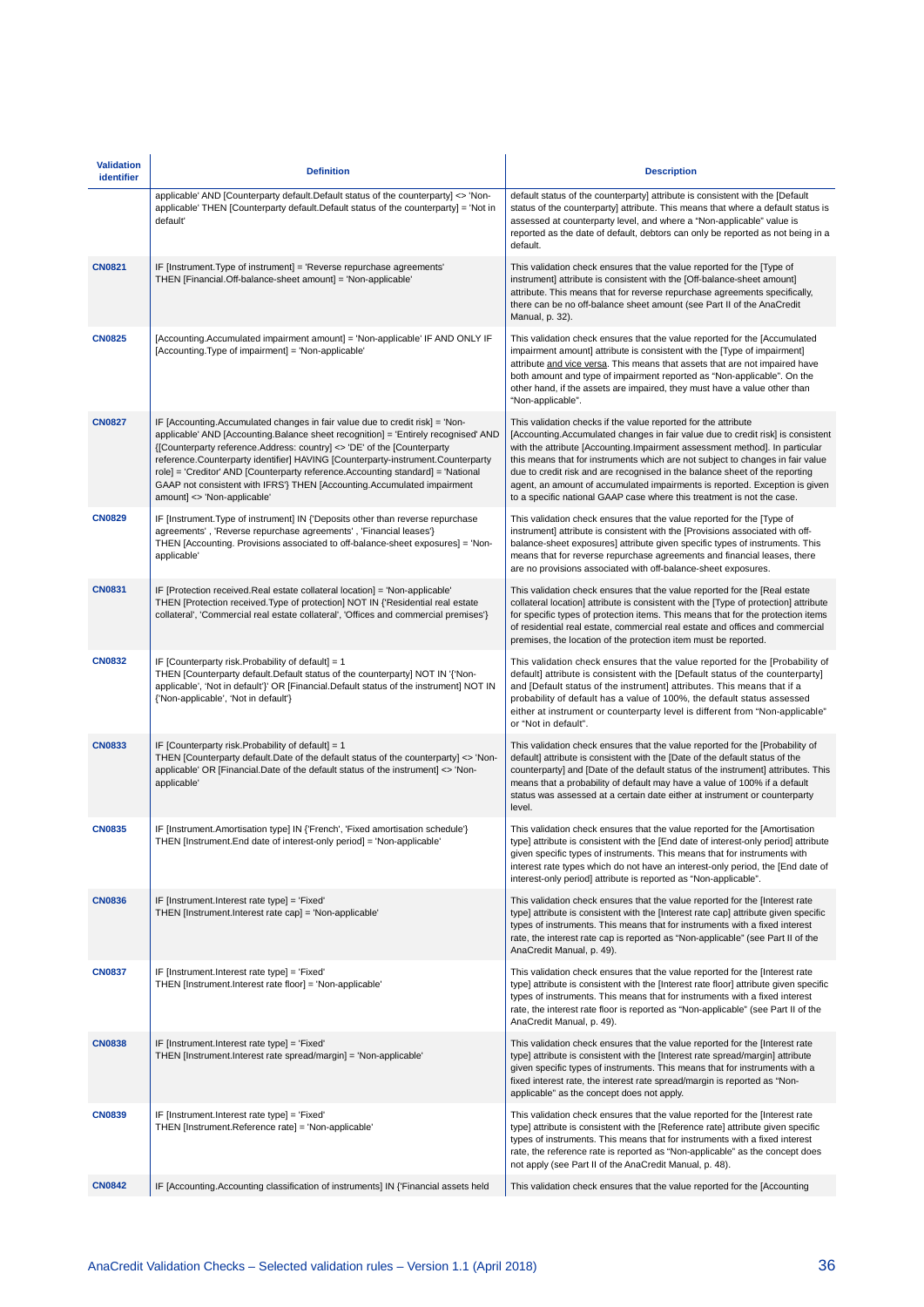| <b>Validation</b><br>identifier | <b>Definition</b>                                                                                                                                                                                                                                                                                                                                                                                                                                                                                                                                                                                                                                                                                                                                                                                   | <b>Description</b>                                                                                                                                                                                                                                                                                                                                                                                                                                                                                                                                                                                                                                                                                                                                                                                                           |
|---------------------------------|-----------------------------------------------------------------------------------------------------------------------------------------------------------------------------------------------------------------------------------------------------------------------------------------------------------------------------------------------------------------------------------------------------------------------------------------------------------------------------------------------------------------------------------------------------------------------------------------------------------------------------------------------------------------------------------------------------------------------------------------------------------------------------------------------------|------------------------------------------------------------------------------------------------------------------------------------------------------------------------------------------------------------------------------------------------------------------------------------------------------------------------------------------------------------------------------------------------------------------------------------------------------------------------------------------------------------------------------------------------------------------------------------------------------------------------------------------------------------------------------------------------------------------------------------------------------------------------------------------------------------------------------|
|                                 | for trading', 'Trading Financial assets', 'Non-trading non-derivative financial assets<br>measured at fair value through profit or loss', 'Non-trading non-derivative financial<br>assets measured at fair value to equity', 'Non-trading debt instruments measured at<br>a cost-based method', 'Other Non-trading Non-derivative Financial assets'}<br>THEN [Accounting.Accumulated impairment amount] = 'Non-applicable'                                                                                                                                                                                                                                                                                                                                                                          | classification of instruments] attribute is consistent with the [Accumulated<br>impairment amount] attribute given specific types of instruments. This means<br>that for instruments which are not assessed for impairment, the impairment<br>amount is reported as "Non-applicable".                                                                                                                                                                                                                                                                                                                                                                                                                                                                                                                                        |
| <b>CN0845</b>                   | IF [Accounting.Cumulative recoveries since default] = 'Non-applicable'<br>THEN [Counterparty default.Default status of the counterparty] IN {'Not in default',<br>'Non-applicable'} AND [Financial.Default status of the Instrument] IN {'Not in<br>default','Non-applicable'}                                                                                                                                                                                                                                                                                                                                                                                                                                                                                                                      | This validation check ensures that the values reported for the [Default status<br>of the counterparty] and [Default status of the Instrument] attributes are<br>consistent with the [Cumulative recoveries since default] attribute. This<br>means that counterparties or instruments for which the cumulative recoveries<br>principle does not apply are not in default.                                                                                                                                                                                                                                                                                                                                                                                                                                                    |
| <b>CN0847</b>                   | IF [Financial.Off-balance-sheet amount] > 0 AND [Financial. Outstanding nominal<br>$amount = 0$<br>THEN [Financial.Type of securitisation] = 'Not securitised'                                                                                                                                                                                                                                                                                                                                                                                                                                                                                                                                                                                                                                      | This validation check ensures that the values reported for the [Off-balance-<br>sheet amount] and [Outstanding nominal amount] attributes are consistent<br>with the [Type of securitisation] attribute. This means that instruments which<br>are not settled and are fully off-balance sheet are not reported as securitised.                                                                                                                                                                                                                                                                                                                                                                                                                                                                                               |
| <b>CN0848</b>                   | FOR each [Counterparty-reference.Counterparty identifier] WHERE [Counterparty-<br>instrument.Counterparty role] IN {'Creditor', 'Debtor'}<br>IF [Counterparty reference.Head office undertaking identifier] for 'Creditor' =<br>[Counterparty reference.Head office undertaking identifier] for 'Debtor'<br>OR [Counterparty reference.Head office undertaking identifier] for 'Creditor' =<br>[Counterparty-reference.Counterparty identifier] of 'Debtor'<br>OR [Counterparty reference.Head office undertaking identifier] for 'Debtor' =<br>[Counterparty-reference.Counterparty identifier] of 'Creditor'<br>AND [Accounting. Balance sheet recognition] = 'Entirely derecognised'<br>THEN [Financial.Default status of the instrument] = 'Non-applicable'                                     | This validation check ensures that the values reported for the [Counterparty<br>identifier] and [Balance sheet recognition] attributes are consistent with the<br>[Default status of the instrument] attribute. This means that for intracompany<br>loans, the value reported for the [Default status of the instrument] attribute is<br>'Non-applicable'. Such loans are identified by examining the head office<br>undertaking identifiers for the creditor and debtor, additionally relying on the<br>fact that a balance sheet de-recognition has taken place.                                                                                                                                                                                                                                                           |
| <b>CN0849</b>                   | FOR each [Counterparty-reference.Counterparty identifier] WHERE [Counterparty-<br>instrument.Counterparty role] IN {'Creditor', 'Debtor'}<br>IF [Counterparty reference.Head office undertaking identifier] for 'Creditor' =<br>[Counterparty reference.Head office undertaking identifier] for 'Debtor'<br>OR [Counterparty reference.Head office undertaking identifier] for 'Creditor' =<br>[Counterparty-reference.Counterparty identifier] of 'Debtor'<br>OR [Counterparty reference.Head office undertaking identifier] for 'Debtor' =<br>[Counterparty-reference.Counterparty identifier] of 'Creditor'<br>AND [Accounting. Balance sheet recognition] = 'Entirely derecognised'<br>THEN [Financial.Date of the default status of the instrument] = 'Non-applicable'                         | This validation check ensures that the values reported for the [Counterparty<br>identifier] and [Balance sheet recognition] attributes are consistent with the<br>[Date of the default status of the instrument] attribute. This means that for<br>intracompany loans, the value reported for the [Date of the default status of<br>the instrument] attribute is 'Non-applicable'. Such loans are identified by<br>examining the head office undertaking identifiers for the creditor and debtor,<br>additionally relying on the fact that a balance sheet de-recognition has taken<br>place.                                                                                                                                                                                                                                |
| <b>CN0852</b>                   | IF [Accounting.Balance sheet recognition] <> 'Entirely derecognised' THEN<br>[Accounting Accounting classification of instruments] <> 'Non-applicable'                                                                                                                                                                                                                                                                                                                                                                                                                                                                                                                                                                                                                                              | This validation check ensures that the attribute [Accounting.Accounting<br>classification of instruments] is not reported as 'Non-applicable' unless the<br>instrument is entirely derecognised.                                                                                                                                                                                                                                                                                                                                                                                                                                                                                                                                                                                                                             |
| <b>CN0865</b>                   | IF [Accounting.Balance sheet recognition] <> 'Entirely derecognised' THEN<br>[Accounting.Prudential portfolio] <> 'Non-applicable'                                                                                                                                                                                                                                                                                                                                                                                                                                                                                                                                                                                                                                                                  | This validation check ensures that the attribute [Accounting.Prudential<br>portfolio] is not reported as 'Non-applicable' unless the instrument is entirely<br>derecognised.                                                                                                                                                                                                                                                                                                                                                                                                                                                                                                                                                                                                                                                 |
| <b>CN0867</b>                   | FOR each [Counterparty-reference.Counterparty identifier] WHERE [Counterparty-<br>instrument.Counterparty role] IN {'Creditor', 'Debtor'}<br>IF [Counterparty reference.Head office undertaking identifier] for 'Creditor' =<br>[Counterparty reference.Head office undertaking identifier] for 'Debtor'<br>OR [Counterparty reference.Head office undertaking identifier] for 'Creditor' =<br>[Counterparty-reference.Counterparty identifier] of 'Debtor'<br>OR [Counterparty reference.Head office undertaking identifier] for 'Debtor' =<br>[Counterparty-reference.Counterparty identifier] of 'Creditor'<br>AND [Accounting. Balance sheet recognition] = 'Entirely derecognised'<br>THEN [Instrument.Fair value changes due to changes in credit risk before<br>purchase] = 'Non-applicable' | This validation check ensures that the values reported for the [Counterparty<br>identifier] and [Balance sheet recognition] attributes are consistent with the<br>[Fair value changes due to changes in credit risk before purchase] attribute.<br>This means that for intracompany loans, the value reported for the [Fair value<br>changes due to changes in credit risk before purchase] attribute is 'Non-<br>applicable'. Such loans are identified by examining the head office<br>undertaking identifiers for the creditor and debtor, additionally relying on the<br>fact that a balance sheet de-recognition has taken place.                                                                                                                                                                                       |
| <b>CN0868</b>                   | [Protection received.Protection value] >= each individual record of [Instrument-<br>protection received. Protection allocated value] WHERE [Protection<br>received.Protection identifier] = [Instrument-protection received.Protection identifier]<br>AND [Protection received. Type of protection value] <> 'Notional amount'                                                                                                                                                                                                                                                                                                                                                                                                                                                                      | This validation check ensures that the values reported for the [Protection<br>value] attribute is consistent with the [Protection allocated value] attribute.<br>This means that in accordance with p. 175 of Part II of the AnaCredit Manual<br>(which states that the protection allocated value is the maximum amount of<br>the protection value that can be considered as credit protection for the<br>instrument) for any combination of instrument and protection, the protection<br>allocated value cannot exceed the actual total value of the protection item.<br>This however excludes cases where the type of protection value is a notional<br>amount - which might have a higher market value (e.g. 2 year government<br>bonds with negative yield) as set out in Part III of the AnaCredit Manual,<br>Table 8. |
| <b>CN0875</b>                   | IF [Accounting.Accumulated impairment amount] <> 'Non-applicable' AND<br>[Financial.Off-balance sheet amount] = 'Non-applicable' THEN<br>[Accounting.Accummulated impairment amount] < = {[Financial.Outstanding<br>nominal amount]}                                                                                                                                                                                                                                                                                                                                                                                                                                                                                                                                                                | This validation check ensures that the amount of recognised impairments<br>cannot be higher than the amount of principal and interest outstanding.                                                                                                                                                                                                                                                                                                                                                                                                                                                                                                                                                                                                                                                                           |
| <b>CN0876</b>                   | IF [Accounting.Provisions associated to off-balance sheet exposures] <> 'Non-<br>applicable' THEN [Accounting Provisions associated to off-balance sheet<br>exposures] < = [Financial.Off-balance sheet amount]                                                                                                                                                                                                                                                                                                                                                                                                                                                                                                                                                                                     | This validation check ensures that the amount of provisions associated to off-<br>balance sheet exposures cannot be higher than the off-balance sheet amount<br>itself.                                                                                                                                                                                                                                                                                                                                                                                                                                                                                                                                                                                                                                                      |
| <b>CN0901</b>                   | IF [Financial.Interest rate] <> 'Non-applicable' THEN [Financial.Accrued interest] <><br>'Non-applicable'                                                                                                                                                                                                                                                                                                                                                                                                                                                                                                                                                                                                                                                                                           | This validation check ensures that the attribute [Financial.Accrued interest]<br>cannot have the value of 'Non-applicable' reported unless the attribute<br>[Financial.Interest rate] has the same value.                                                                                                                                                                                                                                                                                                                                                                                                                                                                                                                                                                                                                    |